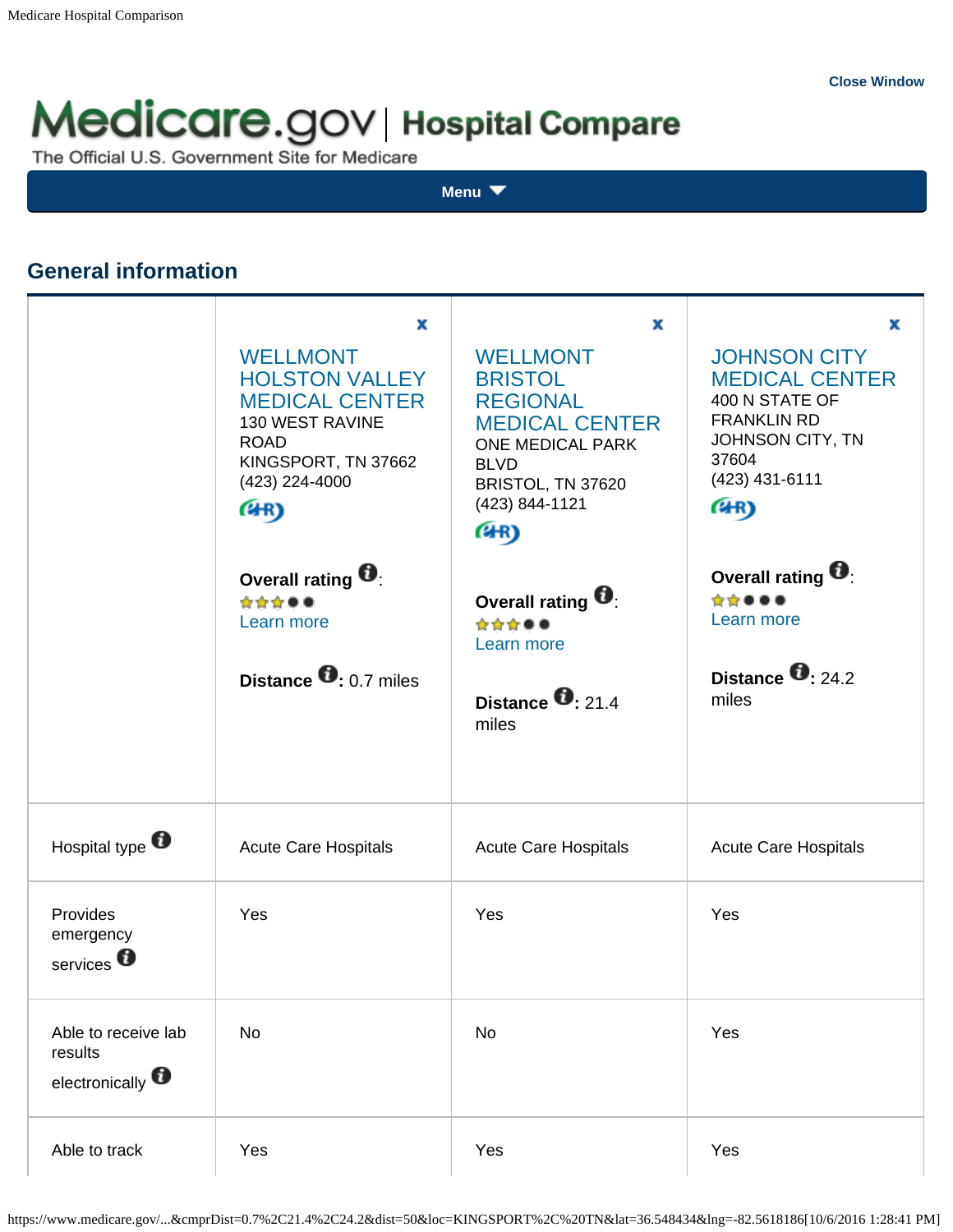| patients' lab<br>results, tests, and<br>referrals<br>electronically<br>between visits <b>O</b> |     |     |     |
|------------------------------------------------------------------------------------------------|-----|-----|-----|
| Uses outpatient<br>safe surgery<br>checklist $\bullet$                                         | Yes | Yes | Yes |
| Uses inpatient safe<br>surgery checklist<br>O                                                  | Yes | Yes | Yes |

# **Survey of patients' experiences**

# **Survey of patients' experiences**

HCAHPS (Hospital Consumer Assessment of Healthcare Providers and Systems) is a national survey that asks patients about their experiences during a recent hospital stay. Use the results shown here to compare hospitals based on 11 important hospital quality topics.

- Find out why these measures and the star ratings are important.
- Learn more about the data and star ratings.
- Get the current data collection period.
- Get tips for printing star images.

| x                                                                                                                                                                                  | x                                                                                                                                                                                          | x                                                                                                                                                                      |                                    |                                   |
|------------------------------------------------------------------------------------------------------------------------------------------------------------------------------------|--------------------------------------------------------------------------------------------------------------------------------------------------------------------------------------------|------------------------------------------------------------------------------------------------------------------------------------------------------------------------|------------------------------------|-----------------------------------|
| <b>WELLMONT</b><br><b>HOLSTON</b><br><b>VALLEY</b><br><b>MEDICAL</b><br><b>CENTER</b><br><b>130 WEST</b><br><b>RAVINE ROAD</b><br>KINGSPORT, TN<br>37662<br>(423) 224-4000<br>(4R) | <b>WELLMONT</b><br><b>BRISTOL</b><br><b>REGIONAL</b><br><b>MEDICAL</b><br><b>CENTER</b><br><b>ONE MEDICAL</b><br><b>PARK BLVD</b><br><b>BRISTOL, TN</b><br>37620<br>(423) 844-1121<br>(4R) | <b>JOHNSON</b><br><b>CITY</b><br><b>MEDICAL</b><br><b>CENTER</b><br>400 N STATE OF<br><b>FRANKLIN RD</b><br><b>JOHNSON CITY,</b><br>TN 37604<br>(423) 431-6111<br>(4R) | <b>TENNESSEE</b><br><b>AVERAGE</b> | <b>NATIONAL</b><br><b>AVERAGE</b> |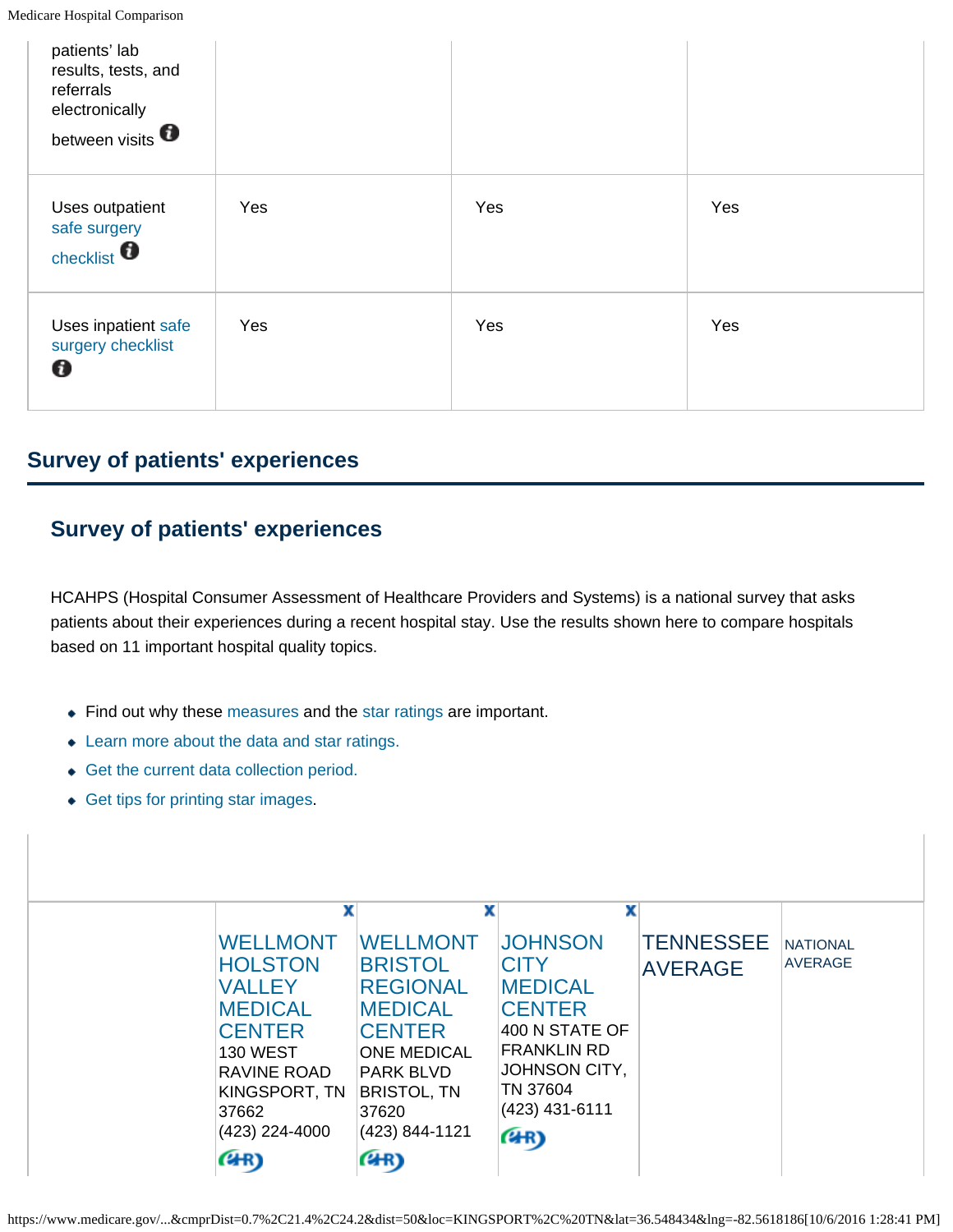| Medicare Hospital Comparison                                                                                          |                                                                                                                        |                                                                      |                                                                           |     |     |  |  |
|-----------------------------------------------------------------------------------------------------------------------|------------------------------------------------------------------------------------------------------------------------|----------------------------------------------------------------------|---------------------------------------------------------------------------|-----|-----|--|--|
|                                                                                                                       | <b>Overall rating</b><br>Ø.<br>☆☆☆●●<br>Learn more                                                                     | <b>Overall rating</b><br>Ø.<br>☆☆☆●●<br>Learn more                   | <b>Overall rating</b><br>Ø.<br>☆☆●●●<br>Learn more<br>Distance <b>U</b> . |     |     |  |  |
|                                                                                                                       | Distance $\mathbf{0}$ : 0.7 Distance $\mathbf{0}$ :<br>miles<br>Add to My<br><b>Favorites</b><br>Map and<br>directions | 21.4 miles<br>Add to My<br><b>Favorites</b><br>Map and<br>directions | 24.2 miles<br>Add to My<br><b>Favorites</b><br>Map and<br>directions      |     |     |  |  |
| <b>Patient survey</b><br>summary star rating.<br>More stars are better.<br>Learn more                                 | ☆☆☆☆●                                                                                                                  | ☆☆☆☆●                                                                | ☆☆☆●●                                                                     |     |     |  |  |
| <b>Patients who reported</b><br>that their nurses<br>"Always"<br>communicated well                                    | 83%                                                                                                                    | 83%                                                                  | 80%                                                                       | 80% | 80% |  |  |
| <b>Patients who reported</b><br>that their doctors<br>"Always"<br>communicated well                                   | 85%                                                                                                                    | 83%                                                                  | 77%                                                                       | 83% | 82% |  |  |
| <b>Patients who reported</b><br>that they "Always"<br>received help as soon<br>as they wanted                         | 70%                                                                                                                    | 67%                                                                  | 66%                                                                       | 69% | 68% |  |  |
| <b>Patients who reported</b><br>that their pain was<br>"Always" well<br>controlled $†$                                | 75%                                                                                                                    | 75%                                                                  | 70%                                                                       | 72% | 71% |  |  |
| <b>Patients who reported</b><br>that staff "Always"<br>explained about<br>medicines before<br>giving it to them       | 68%                                                                                                                    | 68%                                                                  | 59%                                                                       | 65% | 65% |  |  |
| <b>Patients who reported</b><br>that their room and<br>bathroom were<br>"Always" clean                                | 68%                                                                                                                    | 68%                                                                  | 66%                                                                       | 73% | 74% |  |  |
| <b>Patients who reported</b><br>that the area around<br>their room was<br>"Always" quiet at night                     | 66%                                                                                                                    | 64%                                                                  | 55%                                                                       | 67% | 62% |  |  |
| <b>Patients who reported</b><br>that YES, they were<br>given information<br>about what to do<br>during their recovery | 89%                                                                                                                    | 87%                                                                  | 85%                                                                       | 86% | 87% |  |  |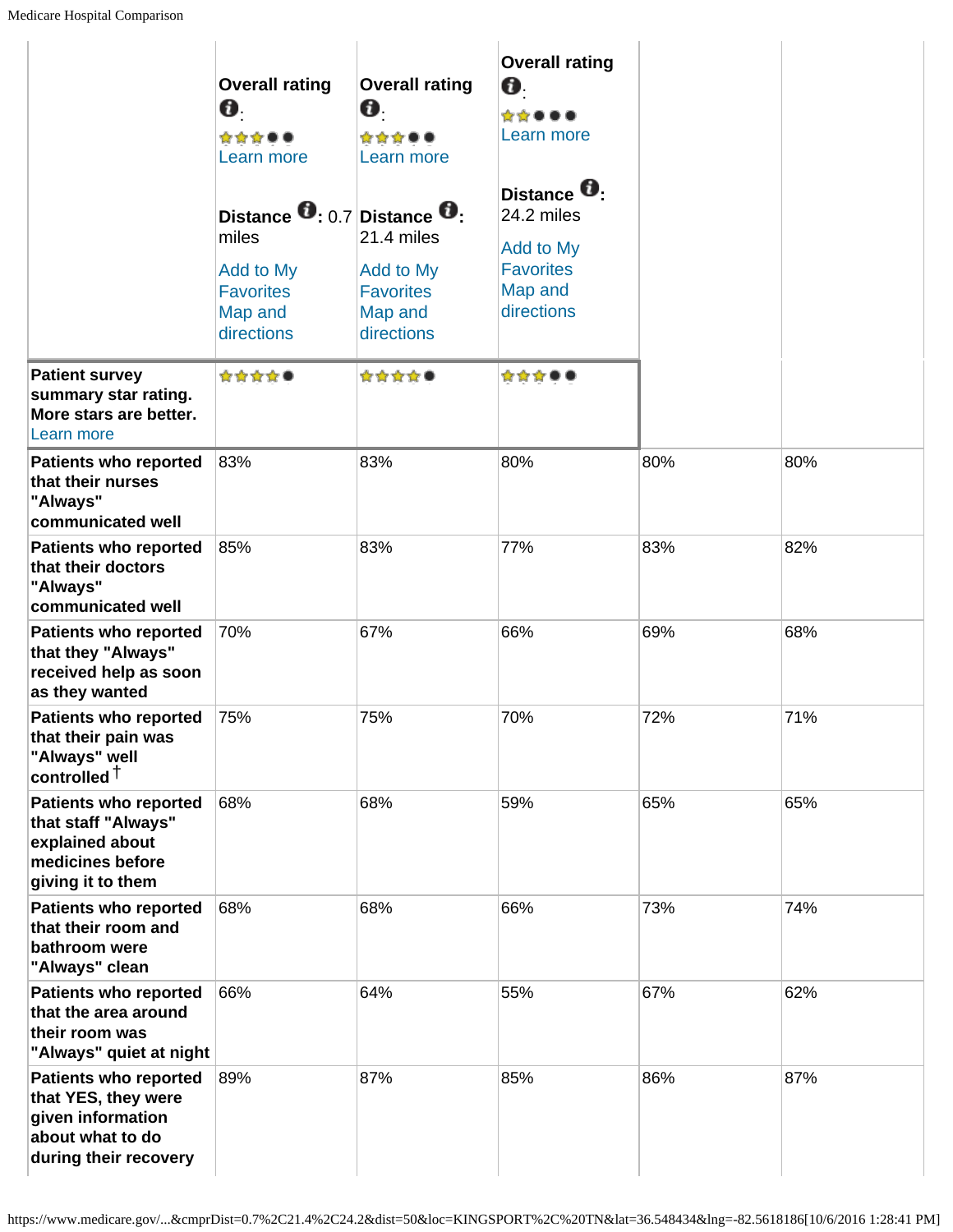| at home                                                                                                            |     |     |     |     |     |
|--------------------------------------------------------------------------------------------------------------------|-----|-----|-----|-----|-----|
| Patients who "Strongly 58%<br>Agree" they<br>understood their care<br>when they left the<br>hospital               |     | 55% | 48% | 51% | 52% |
| <b>Patients who gave</b><br>their hospital a rating<br>of 9 or 10 on a scale<br>from 0 (lowest) to 10<br>(highest) | 77% | 76% | 71% | 72% | 72% |
| <b>Patients who reported</b><br><b>YES, they would</b><br>definitely recommend<br>the hospital                     | 81% | 78% | 68% | 71% | 71% |

# **Timely & effective care**

# **Timely & effective care**

These measures show how often hospitals provide care that research shows gets the best results for patients with certain conditions. This information can help you compare which hospitals give recommended care most often as part of the overall care they provide to patients.

### **Colonoscopy follow-up**

A colonoscopy is one test doctors can use to find precancerous polyps (abnormal growths) or colorectal cancer. Scientific evidence shows that the following measures represent best practices for follow-up colonoscopies.

- Find out why these measures are important.
- ◆ Get more information about the data.
- Get the current data collection period.

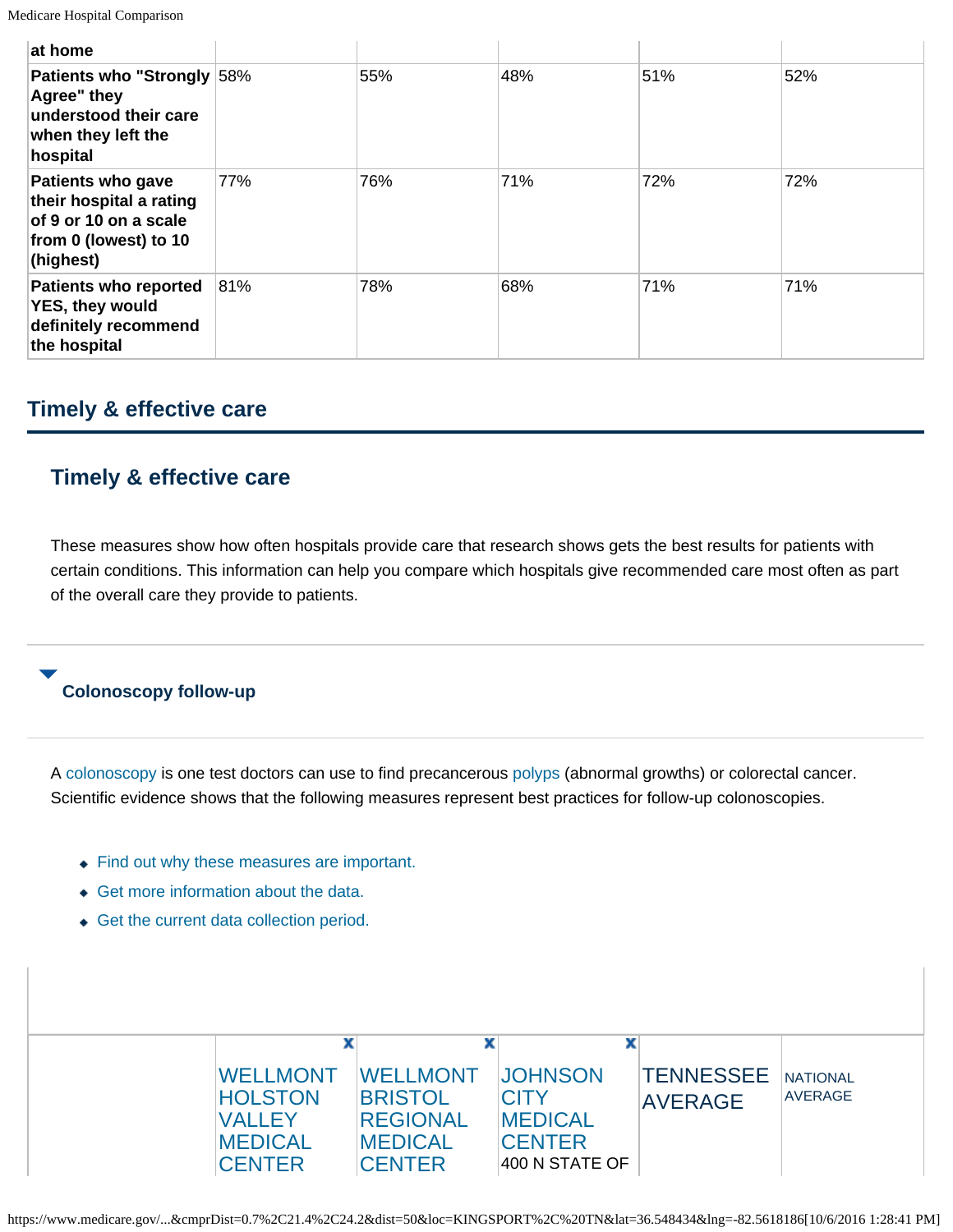|                                                                                                                               | <b>130 WEST</b><br>RAVINE ROAD<br>KINGSPORT, TN<br>37662<br>(423) 224-4000                                             | <b>ONE MEDICAL</b><br>PARK BLVD<br><b>BRISTOL, TN</b><br>37620<br>(423) 844-1121 | <b>FRANKLIN RD</b><br>JOHNSON CITY,<br>TN 37604<br>(423) 431-6111<br>(4R)                   |     |     |
|-------------------------------------------------------------------------------------------------------------------------------|------------------------------------------------------------------------------------------------------------------------|----------------------------------------------------------------------------------|---------------------------------------------------------------------------------------------|-----|-----|
|                                                                                                                               | (4R)                                                                                                                   | (4R)                                                                             |                                                                                             |     |     |
|                                                                                                                               | <b>Overall rating</b><br>$\mathbf{a}$<br>☆☆☆●●<br>Learn more                                                           | <b>Overall rating</b><br>O.<br>☆☆☆●●<br>Learn more                               | <b>Overall rating</b><br>0.<br>☆☆●●●<br>Learn more                                          |     |     |
|                                                                                                                               | Distance $\mathbf{0}$ : 0.7 Distance $\mathbf{0}$ :<br>miles<br>Add to My<br><b>Favorites</b><br>Map and<br>directions | 21.4 miles<br>Add to My<br><b>Favorites</b><br>Map and<br>directions             | Distance <b>U</b> .<br>24.2 miles<br>Add to My<br><b>Favorites</b><br>Map and<br>directions |     |     |
| NEW Percentage of<br>patients receiving<br>appropriate<br>recommendation for<br>follow-up screening<br>colonoscopy            | 88%                                                                                                                    | 21%                                                                              | 68%                                                                                         | 70% | 74% |
| NEW Percentage of<br>patients with history of<br>polyps receiving<br>follow-up colonoscopy<br>in the appropriate<br>timeframe | 80%                                                                                                                    | 65%                                                                              | 90%                                                                                         | 84% | 80% |

# **Heart attack care**

An acute myocardial infarction (AMI)—or heart attack—happens when one of the heart's arteries becomes blocked and the supply of blood and oxygen to part of the heart muscle is slowed or stopped. When the heart muscle doesn't get the oxygen and nutrients it needs, the affected heart tissue may die. These measures show some of recommended treatments provided, if appropriate, for most adults who have had a heart attack.

- Find out why these measures are important.
- Get more information about the data.
- Get the current data collection period.

 $\overline{\phantom{0}}$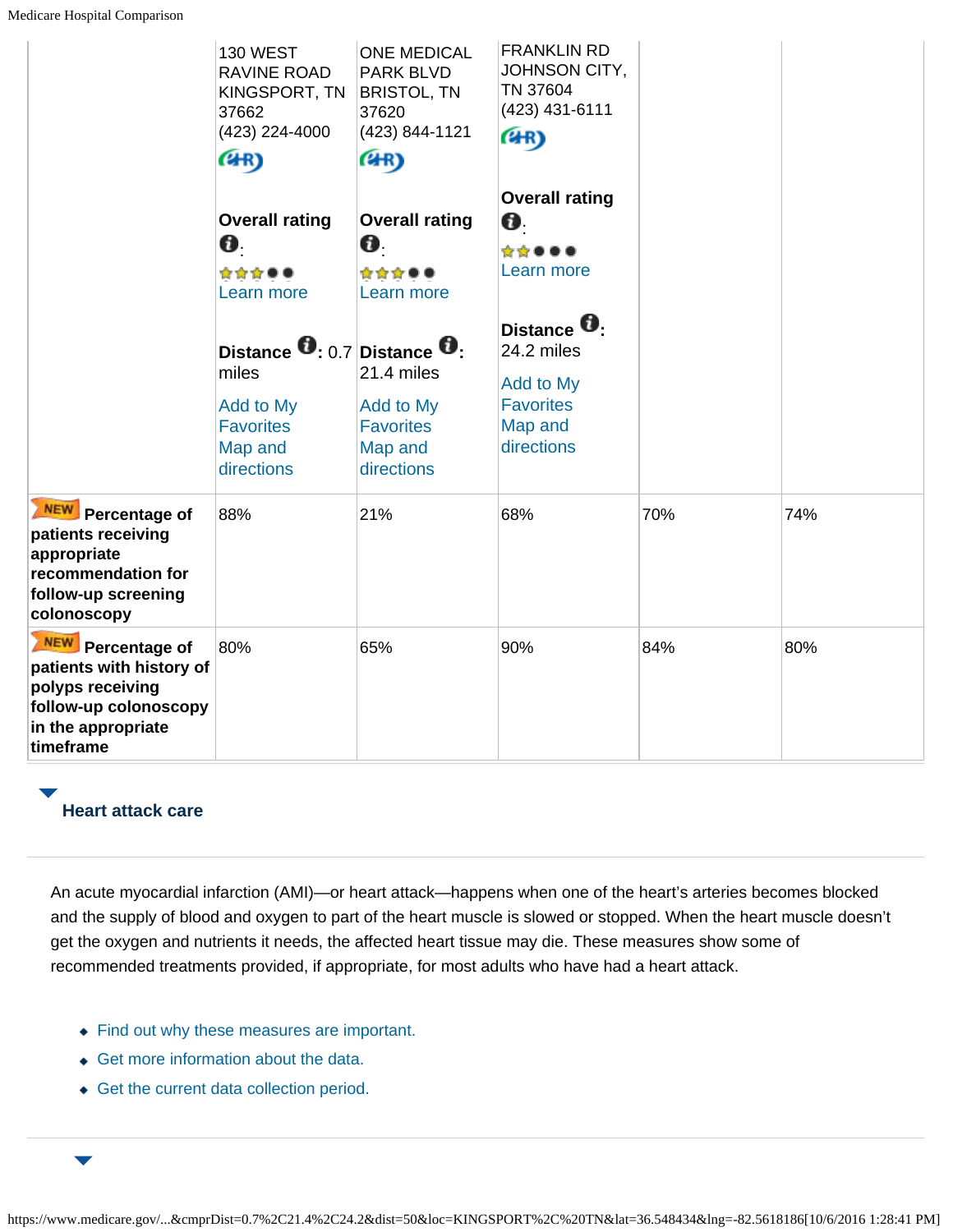#### **Timely heart attack care**

|                                                                                                                                                                                                                                       | x                                                                                                                                                                           | x                                                                                                                                                                                   | x                                                                                                                                                                           |                                    |                                   |
|---------------------------------------------------------------------------------------------------------------------------------------------------------------------------------------------------------------------------------------|-----------------------------------------------------------------------------------------------------------------------------------------------------------------------------|-------------------------------------------------------------------------------------------------------------------------------------------------------------------------------------|-----------------------------------------------------------------------------------------------------------------------------------------------------------------------------|------------------------------------|-----------------------------------|
|                                                                                                                                                                                                                                       | <b>WELLMONT</b><br><b>HOLSTON</b><br><b>VALLEY</b><br><b>MEDICAL</b><br><b>CENTER</b><br><b>130 WEST</b><br>RAVINE ROAD<br>KINGSPORT, TN<br>37662<br>(423) 224-4000<br>(4R) | <b>WELLMONT</b><br><b>BRISTOL</b><br><b>REGIONAL</b><br><b>MEDICAL</b><br><b>CENTER</b><br><b>ONE MEDICAL</b><br>PARK BLVD<br><b>BRISTOL, TN</b><br>37620<br>(423) 844-1121<br>(4R) | <b>JOHNSON</b><br><b>CITY</b><br><b>MEDICAL</b><br><b>CENTER</b><br>400 N STATE OF<br><b>FRANKLIN RD</b><br>JOHNSON CITY,<br>TN 37604<br>(423) 431-6111<br>(4R)             | <b>TENNESSEE</b><br><b>AVERAGE</b> | <b>NATIONAL</b><br><b>AVERAGE</b> |
|                                                                                                                                                                                                                                       | <b>Overall rating</b><br>Ø.<br>☆☆☆●●<br>Learn more<br>Distance $\bullet$ : 0.7 Distance $\bullet$ :<br>miles<br>Add to My<br><b>Favorites</b><br>Map and<br>directions      | <b>Overall rating</b><br>0.<br>☆☆☆●●<br>Learn more<br>21.4 miles<br>Add to My<br><b>Favorites</b><br>Map and<br>directions                                                          | <b>Overall rating</b><br>$\boldsymbol{\theta}$<br>☆☆●●●<br>Learn more<br>Distance <b>U</b> .<br>24.2 miles<br><b>Add to My</b><br><b>Favorites</b><br>Map and<br>directions |                                    |                                   |
| Average (median)<br>number of minutes<br>before outpatients with<br>chest pain or possible<br>heart attack who<br>needed specialized<br>care were transferred<br>to another hospital<br>A <b>lower</b> number of<br>minutes is better | Not Available <sup>5</sup>                                                                                                                                                  | Not Available <sup>5</sup>                                                                                                                                                          | Not Available <sup>5</sup>                                                                                                                                                  | 54 Minutes                         | 57 Minutes                        |
| Average (median)<br>number of minutes<br>before outpatients with<br>chest pain or possible<br>heart attack got an<br><b>ECG</b><br>A lower number of<br>minutes is better                                                             | Not Available <sup>5</sup>                                                                                                                                                  | Not Available <sup>3,7</sup>                                                                                                                                                        | Not Available <sup>1,3</sup>                                                                                                                                                | 6 Minutes                          | <b>7 Minutes</b>                  |
| Outpatients with chest Not Available <sup>5</sup><br>pain or possible heart                                                                                                                                                           |                                                                                                                                                                             | Not Available <sup>5</sup>                                                                                                                                                          | Not Available <sup>5</sup>                                                                                                                                                  | 69%                                | 59%                               |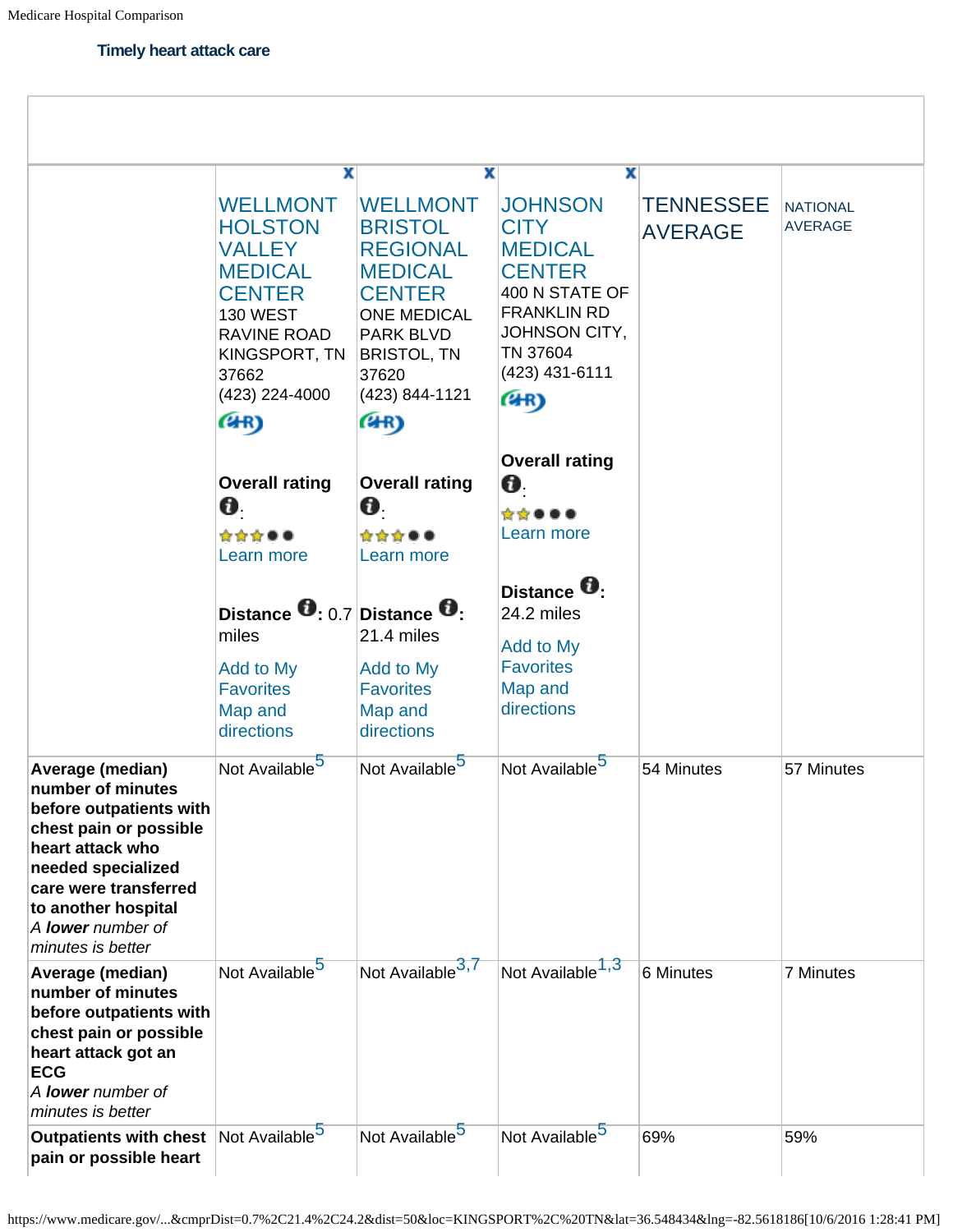| attack who got drugs<br>to break up blood clots<br>within 30 minutes of<br>arrival<br><b>Higher</b> percentages are<br>better                                                                                                 |                               |                                                                                  |                              |     |     |
|-------------------------------------------------------------------------------------------------------------------------------------------------------------------------------------------------------------------------------|-------------------------------|----------------------------------------------------------------------------------|------------------------------|-----|-----|
| <b>Outpatients with chest</b><br>pain or possible heart<br>attack who received<br>aspirin within 24 hours<br>of arrival or before<br>transferring from the<br>emergency department<br><b>Higher</b> percentages are<br>better | Not Available <sup>5</sup>    | Not Available <sup>3,7</sup>                                                     | Not Available <sup>1,3</sup> | 96% | 97% |
| <b>Heart attack patients</b><br>who got drugs to break<br>up blood clots within<br>30 minutes of arrival<br><b>Higher</b> percentages are<br>better                                                                           | Not Available <sup>2, /</sup> | Not Available <sup>2,7</sup>                                                     | Not Available <sup>2,7</sup> | 83% | 55% |
| <b>Heart attack patients</b><br>given a procedure to<br>open blocked blood<br>vessels within 90<br>minutes of arrival<br><b>Higher</b> percentages are<br>better                                                              |                               | Not Available <sup>1,2,3</sup> Not Available <sup>1,2,3</sup> 83% <sup>2,3</sup> |                              | 98% | 95% |

Hospital Compare data are reported using the median only. However, the median is often referred to as the 'average' on the Hospital Compare website to allow for ease of understanding.

### **Heart failure care**

Heart failure is a weakening of the heart's pumping power. With heart failure, your body doesn't get enough oxygen and nutrients to meet its needs. These measures show some of the recommended treatments provided for most adults with heart failure.

- Find out why these measures are important.
- Get more information about the data.
- Get the current data collection period.

### **Effective heart failure care**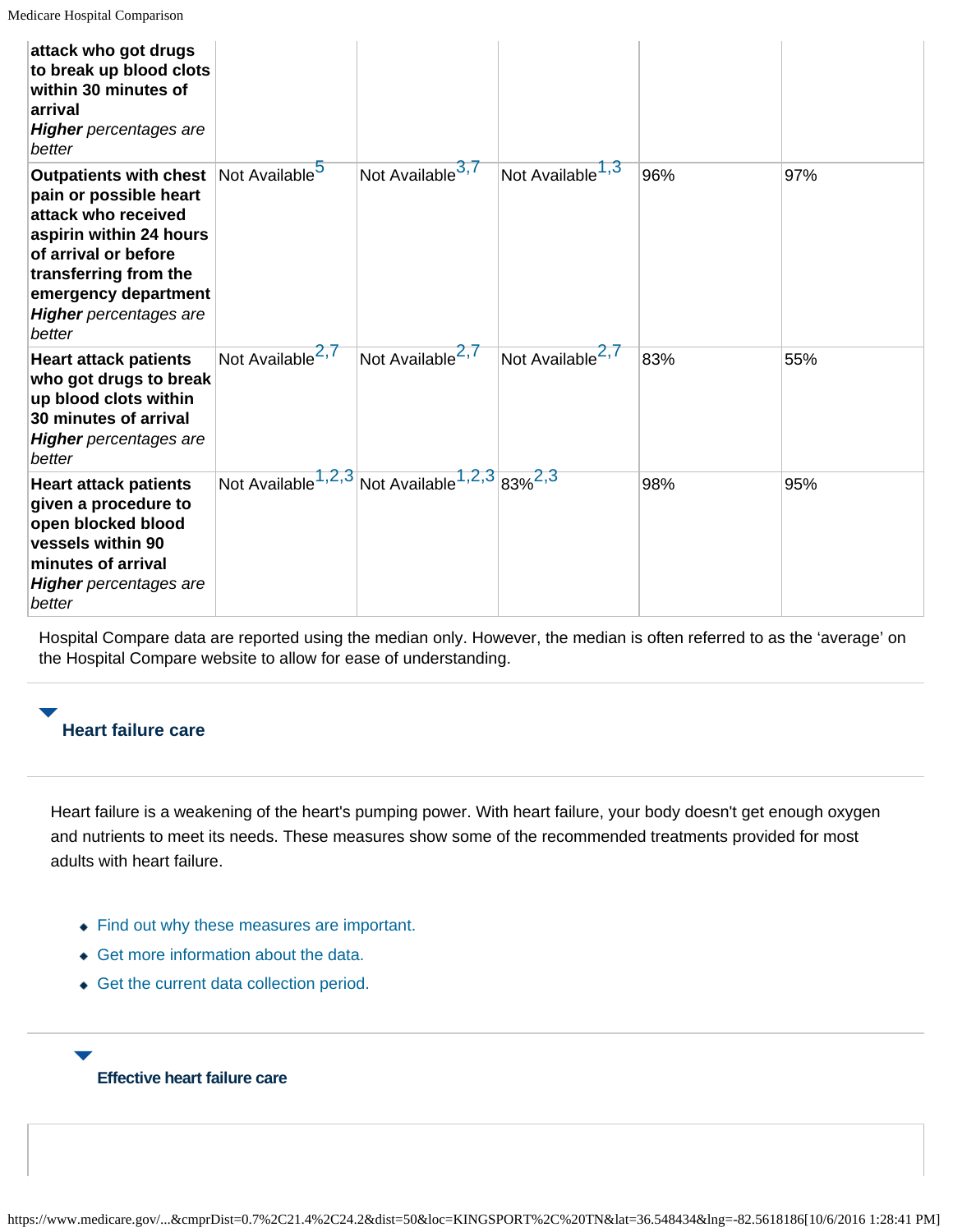|                                                                                                                                                   | X                                                                                                                                                                           | x                                                                                                                                                                                          | x                                                                                                                                                               |                                    |                                   |
|---------------------------------------------------------------------------------------------------------------------------------------------------|-----------------------------------------------------------------------------------------------------------------------------------------------------------------------------|--------------------------------------------------------------------------------------------------------------------------------------------------------------------------------------------|-----------------------------------------------------------------------------------------------------------------------------------------------------------------|------------------------------------|-----------------------------------|
|                                                                                                                                                   | <b>WELLMONT</b><br><b>HOLSTON</b><br><b>VALLEY</b><br><b>MEDICAL</b><br><b>CENTER</b><br><b>130 WEST</b><br>RAVINE ROAD<br>KINGSPORT, TN<br>37662<br>(423) 224-4000<br>(4R) | <b>WELLMONT</b><br><b>BRISTOL</b><br><b>REGIONAL</b><br><b>MEDICAL</b><br><b>CENTER</b><br><b>ONE MEDICAL</b><br><b>PARK BLVD</b><br><b>BRISTOL, TN</b><br>37620<br>(423) 844-1121<br>(4R) | <b>JOHNSON</b><br><b>CITY</b><br><b>MEDICAL</b><br><b>CENTER</b><br>400 N STATE OF<br><b>FRANKLIN RD</b><br>JOHNSON CITY,<br>TN 37604<br>(423) 431-6111<br>(4R) | <b>TENNESSEE</b><br><b>AVERAGE</b> | <b>NATIONAL</b><br><b>AVERAGE</b> |
|                                                                                                                                                   |                                                                                                                                                                             |                                                                                                                                                                                            | <b>Overall rating</b>                                                                                                                                           |                                    |                                   |
|                                                                                                                                                   | <b>Overall rating</b>                                                                                                                                                       | <b>Overall rating</b>                                                                                                                                                                      | O.                                                                                                                                                              |                                    |                                   |
|                                                                                                                                                   | O.                                                                                                                                                                          | O.                                                                                                                                                                                         | *****                                                                                                                                                           |                                    |                                   |
|                                                                                                                                                   | ☆☆☆●●                                                                                                                                                                       | ☆☆☆●●                                                                                                                                                                                      | Learn more                                                                                                                                                      |                                    |                                   |
|                                                                                                                                                   | Learn more                                                                                                                                                                  | Learn more                                                                                                                                                                                 |                                                                                                                                                                 |                                    |                                   |
|                                                                                                                                                   | Distance $\mathbf{0}$ : 0.7 Distance $\mathbf{0}$ :<br>miles<br>Add to My<br><b>Favorites</b><br>Map and<br>directions                                                      | 21.4 miles<br>Add to My<br><b>Favorites</b><br>Map and<br>directions                                                                                                                       | Distance <b>D</b> .<br>24.2 miles<br>Add to My<br><b>Favorites</b><br>Map and<br>directions                                                                     |                                    |                                   |
| <b>Heart failure patients</b><br>given an evaluation of<br>left ventricular systolic<br>(LVS) function<br><b>Higher</b> percentages are<br>better | $97\%^{2,3}$                                                                                                                                                                | $100\%^{2,3}$                                                                                                                                                                              | $100\%^{2,3}$                                                                                                                                                   | 98%                                | 98%                               |

# **Pneumonia care**

Pneumonia is a serious lung infection that causes difficulty breathing, fever, cough and fatigue. These measures show some of the recommended treatments for pneumonia.

- Find out why these measures are important.
- Get more information about the data.
- Get the current data collection period.
	- **Effective pneumonia care**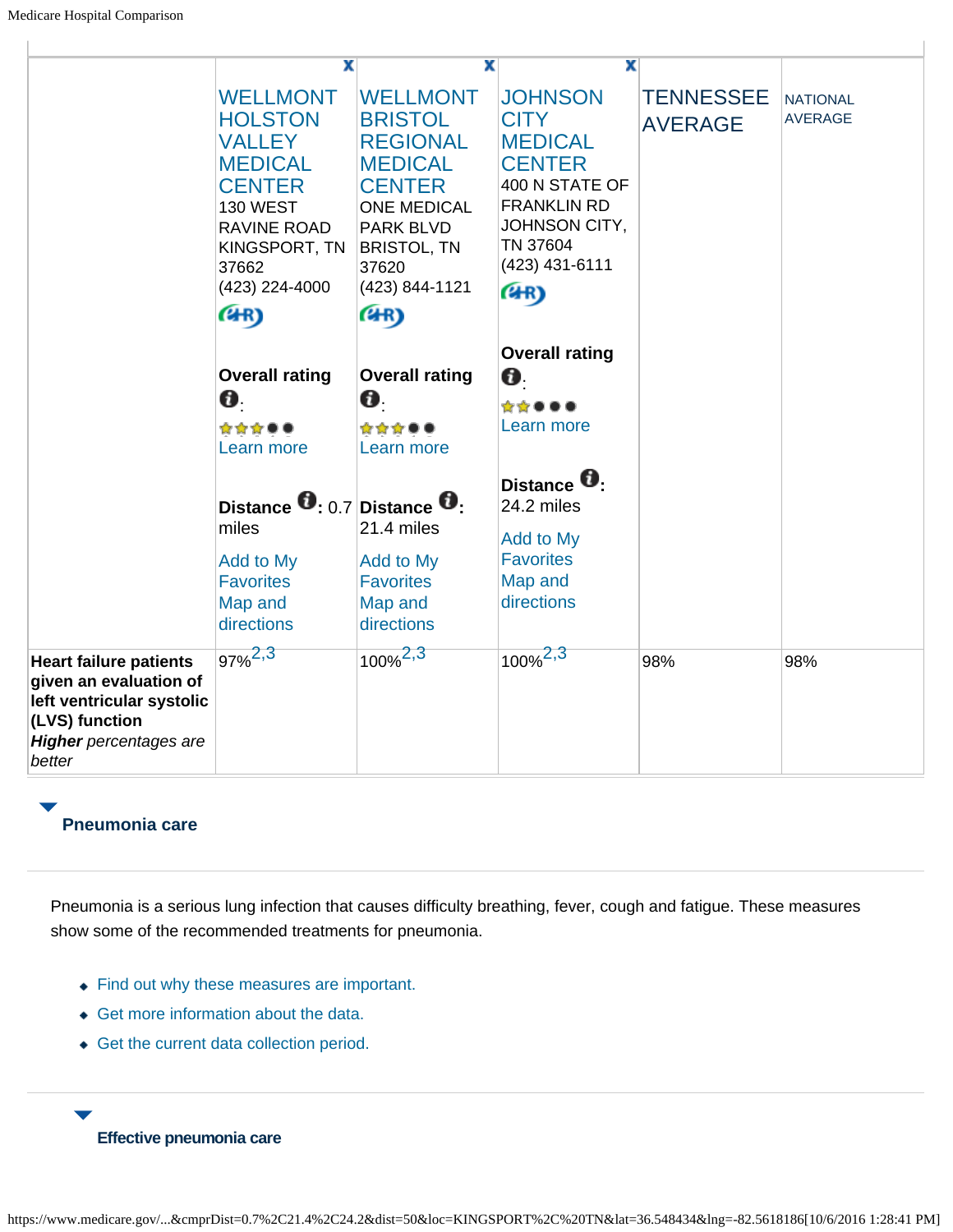|                                                                                                                                | $\overline{\mathbf{x}}$                                                                                                                                                     | x                                                                                                                                                                                          | x                                                                                                                                                               |                                    |                                   |
|--------------------------------------------------------------------------------------------------------------------------------|-----------------------------------------------------------------------------------------------------------------------------------------------------------------------------|--------------------------------------------------------------------------------------------------------------------------------------------------------------------------------------------|-----------------------------------------------------------------------------------------------------------------------------------------------------------------|------------------------------------|-----------------------------------|
|                                                                                                                                | <b>WELLMONT</b><br><b>HOLSTON</b><br><b>VALLEY</b><br><b>MEDICAL</b><br><b>CENTER</b><br><b>130 WEST</b><br>RAVINE ROAD<br>KINGSPORT, TN<br>37662<br>(423) 224-4000<br>(4R) | <b>WELLMONT</b><br><b>BRISTOL</b><br><b>REGIONAL</b><br><b>MEDICAL</b><br><b>CENTER</b><br><b>ONE MEDICAL</b><br><b>PARK BLVD</b><br><b>BRISTOL, TN</b><br>37620<br>(423) 844-1121<br>(4R) | <b>JOHNSON</b><br><b>CITY</b><br><b>MEDICAL</b><br><b>CENTER</b><br>400 N STATE OF<br><b>FRANKLIN RD</b><br>JOHNSON CITY,<br>TN 37604<br>(423) 431-6111<br>(4R) | <b>TENNESSEE</b><br><b>AVERAGE</b> | <b>NATIONAL</b><br><b>AVERAGE</b> |
|                                                                                                                                | <b>Overall rating</b><br>Ø.<br>☆☆☆●●<br>Learn more                                                                                                                          | <b>Overall rating</b><br>O.<br>☆☆☆●●<br>Learn more                                                                                                                                         | <b>Overall rating</b><br>Ø.<br>☆☆●●●<br>Learn more                                                                                                              |                                    |                                   |
|                                                                                                                                | Distance $\mathbf{0}$ : 0.7 Distance $\mathbf{0}$ :<br>miles<br>Add to My<br><b>Favorites</b><br>Map and<br>directions                                                      | 21.4 miles<br>Add to My<br><b>Favorites</b><br>Map and<br>directions                                                                                                                       | Distance <b>D</b> :<br>24.2 miles<br>Add to My<br><b>Favorites</b><br>Map and<br>directions                                                                     |                                    |                                   |
| <b>Pneumonia patients</b><br>given the most<br>appropriate initial<br>antibiotic(s)<br><b>Higher</b> percentages are<br>better | $100\%^{2,3}$                                                                                                                                                               | $100\%^{2,3}$                                                                                                                                                                              | $95\%^{2,3}$                                                                                                                                                    | 95%                                | 95%                               |

# **Surgical care**

Hospitals can reduce the risk of infection after surgery by making sure they provide care that's known to get the best results for most patients, including:

- Giving the recommended antibiotics at the right time before surgery;
- Stopping the antibiotics within the right timeframe after surgery;
- Maintaining the patient's temperature and blood glucose (sugar) at normal levels; and
- Removing catheters that are used to drain the bladder in a timely manner after surgery.  $\bullet$

Hospitals can also reduce the risk of cardiac problems associated with surgery by: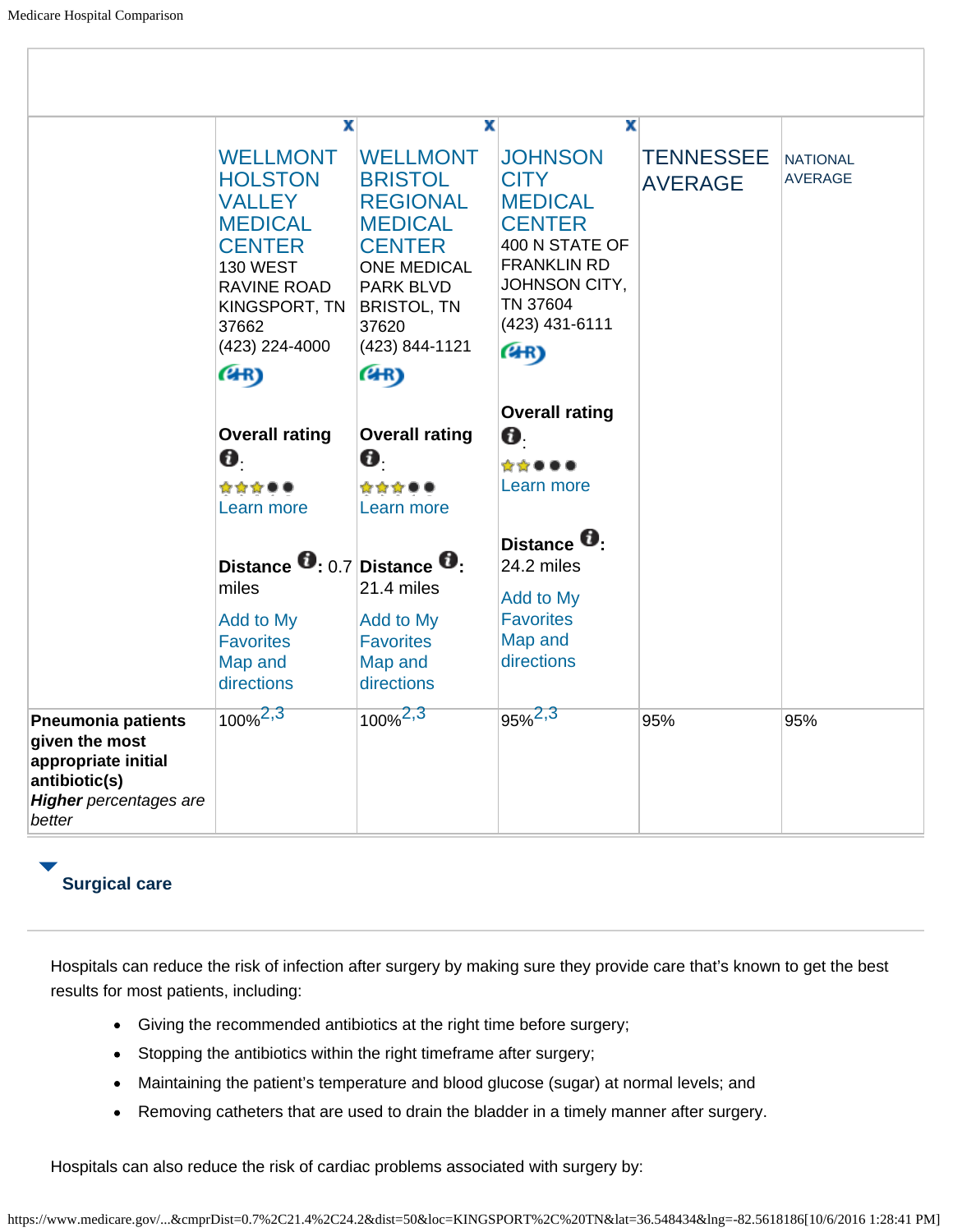- Making sure that certain prescription drugs are continued in the time before, during, and just after the surgery. This includes drugs used to control heart rhythms and blood pressure.
- Giving drugs that prevent blood clots and using other methods like special stockings that increase circulation in the legs.
- Find out why these measures are important.
- Get more information about the data.
- Get the current data collection period.
- 

#### **Timely surgical care**

|                                                                                                                             | x<br><b>WELLMONT</b><br><b>HOLSTON</b><br><b>VALLEY</b><br><b>MEDICAL</b><br><b>CENTER</b><br><b>130 WEST</b><br><b>RAVINE ROAD</b><br>KINGSPORT, TN<br>37662<br>(423) 224-4000 | x<br><b>WELLMONT</b><br><b>BRISTOL</b><br><b>REGIONAL</b><br><b>MEDICAL</b><br><b>CENTER</b><br><b>ONE MEDICAL</b><br><b>PARK BLVD</b><br><b>BRISTOL, TN</b><br>37620<br>(423) 844-1121 | x<br><b>JOHNSON</b><br><b>CITY</b><br><b>MEDICAL</b><br><b>CENTER</b><br>400 N STATE OF<br><b>FRANKLIN RD</b><br>JOHNSON CITY,<br>TN 37604<br>(423) 431-6111<br>(4R) | <b>TENNESSEE</b><br><b>AVERAGE</b> | <b>NATIONAL</b><br><b>AVERAGE</b> |
|-----------------------------------------------------------------------------------------------------------------------------|---------------------------------------------------------------------------------------------------------------------------------------------------------------------------------|-----------------------------------------------------------------------------------------------------------------------------------------------------------------------------------------|----------------------------------------------------------------------------------------------------------------------------------------------------------------------|------------------------------------|-----------------------------------|
|                                                                                                                             | (4R)<br><b>Overall rating</b><br>O.<br>☆☆☆●●<br>Learn more                                                                                                                      | (4R)<br><b>Overall rating</b><br>Ø.<br>☆☆☆●●<br>Learn more                                                                                                                              | <b>Overall rating</b><br>Ø.<br>☆☆●●●<br>Learn more                                                                                                                   |                                    |                                   |
|                                                                                                                             | Distance $\mathbf{0}$ : 0.7 Distance $\mathbf{0}$ :<br>miles<br>Add to My<br><b>Favorites</b><br>Map and<br>directions                                                          | 21.4 miles<br>Add to My<br><b>Favorites</b><br>Map and<br>directions                                                                                                                    | Distance <sup>1</sup><br>24.2 miles<br>Add to My<br><b>Favorites</b><br>Map and<br>directions                                                                        |                                    |                                   |
| <b>Surgery patients who</b><br>were given an<br>antibiotic at the right<br>time (within one hour<br>before surgery) to help | $95\%^{2,3}$                                                                                                                                                                    | $99\%^{2,3}$                                                                                                                                                                            | 98% <sup>2,3</sup>                                                                                                                                                   | 99%                                | 99%                               |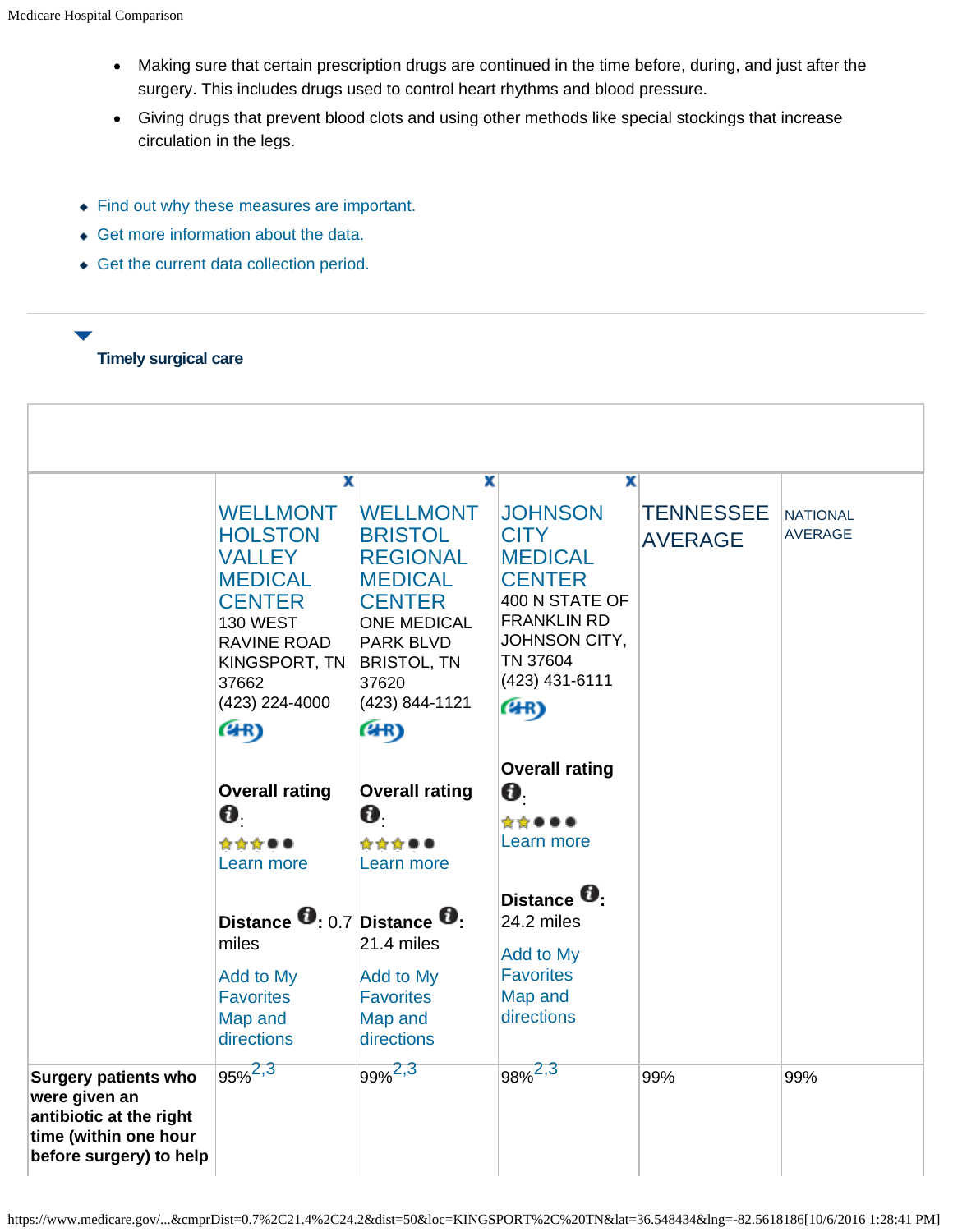| prevent infection<br><b>Higher</b> percentages are<br>better                                                                                                                                                            |               |               |               |      |      |
|-------------------------------------------------------------------------------------------------------------------------------------------------------------------------------------------------------------------------|---------------|---------------|---------------|------|------|
| <b>Surgery patients</b><br>whose preventive<br>antibiotics were<br>stopped at the right<br>time (within 24 hours<br>after surgery)<br><b>Higher</b> percentages are<br>better                                           | $94\%^{2,3}$  | $95\%^{2,3}$  | $96\%^{2,3}$  | 98%  | 98%  |
| Patients who got<br>treatment at the right<br>time (within 24 hours<br>before or after their<br>surgery) to help<br>prevent blood clots<br>after certain types of<br>surgery<br><b>Higher</b> percentages are<br>better | $100\%^{2,3}$ | $100\%^{2,3}$ | $100\%^{2,3}$ | 100% | 100% |

**Effective surgical care**

| X<br><b>WELLMONT</b><br><b>HOLSTON</b><br><b>VALLEY</b><br><b>MEDICAL</b><br><b>CENTER</b><br><b>130 WEST</b><br>RAVINE ROAD<br>KINGSPORT, TN<br>37662<br>(423) 224-4000<br>(4R) | x<br><b>WELLMONT</b><br><b>BRISTOL</b><br><b>REGIONAL</b><br><b>MEDICAL</b><br><b>CENTER</b><br><b>ONE MEDICAL</b><br><b>PARK BLVD</b><br><b>BRISTOL, TN</b><br>37620<br>(423) 844-1121<br>(4R) | x<br><b>JOHNSON</b><br><b>CITY</b><br><b>MEDICAL</b><br><b>CENTER</b><br>400 N STATE OF<br><b>FRANKLIN RD</b><br>JOHNSON CITY,<br>TN 37604<br>(423) 431-6111<br>(4R) | <b>TENNESSEE</b><br><b>AVERAGE</b> | <b>NATIONAL</b><br><b>AVERAGE</b> |
|----------------------------------------------------------------------------------------------------------------------------------------------------------------------------------|-------------------------------------------------------------------------------------------------------------------------------------------------------------------------------------------------|----------------------------------------------------------------------------------------------------------------------------------------------------------------------|------------------------------------|-----------------------------------|
| <b>Overall rating</b><br>Ø.<br>☆☆☆●●<br>Learn more                                                                                                                               | <b>Overall rating</b><br>Ø.<br>☆☆☆●●<br>Learn more                                                                                                                                              | <b>Overall rating</b><br>Ø.<br>☆☆●●●<br>Learn more                                                                                                                   |                                    |                                   |
| Distance $\mathbf{0}$ : 0.7 Distance $\mathbf{0}$ :<br>miles<br>Add to My<br><b>Favorites</b>                                                                                    | 21.4 miles<br><b>Add to My</b><br><b>Favorites</b>                                                                                                                                              | Distance <sup>U</sup> :<br>24.2 miles<br>Add to My<br><b>Favorites</b><br>Map and                                                                                    |                                    |                                   |

https://www.medicare.gov/...&cmprDist=0.7%2C21.4%2C24.2&dist=50&loc=KINGSPORT%2C%20TN&lat=36.548434&lng=-82.5618186[10/6/2016 1:28:41 PM]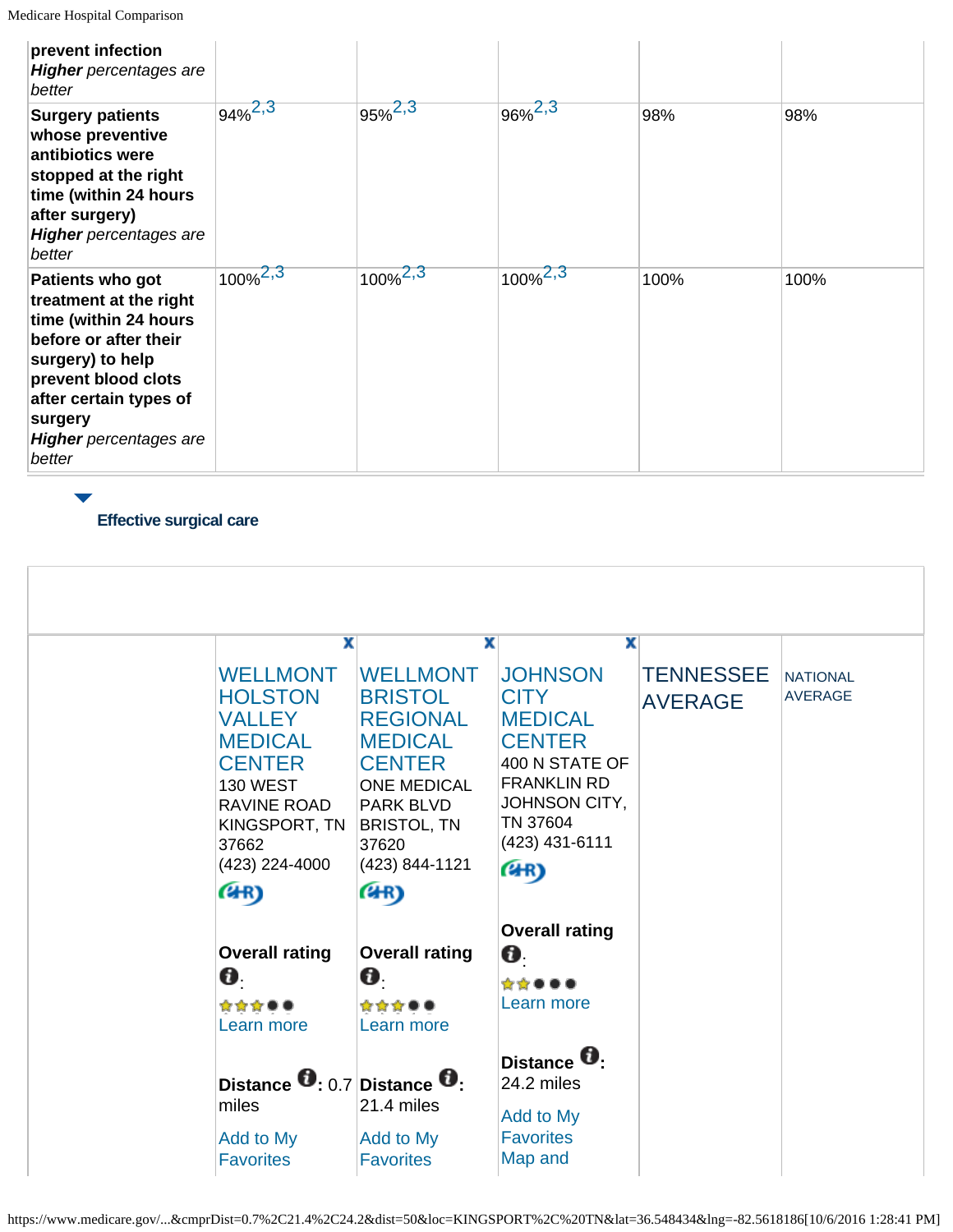|                                                                                                                                                                                                                                                                     | Map and<br>directions | Map and<br>directions | directions         |     |     |
|---------------------------------------------------------------------------------------------------------------------------------------------------------------------------------------------------------------------------------------------------------------------|-----------------------|-----------------------|--------------------|-----|-----|
| <b>Surgery patients who</b><br>were taking heart<br>drugs called beta<br>blockers before<br>coming to the hospital,<br>who were kept on the<br>beta blockers during<br>the period just before<br>and after their surgery<br><b>Higher</b> percentages are<br>better | $100\%^{2,3}$         | $100\%^{2,3}$         | $99\%^{2,3}$       | 98% | 98% |
| <b>Surgery patients who</b><br>were given the right<br>kind of antibiotic to<br>help prevent infection<br><b>Higher</b> percentages are<br>better                                                                                                                   | $95\%^{2,3}$          | $100\%^{2,3}$         | 96% <sup>2,3</sup> | 98% | 99% |
| <b>Surgery patients</b><br>whose urinary<br>catheters were<br>removed on the first or<br>second day after<br>surgery<br><b>Higher</b> percentages are<br>better                                                                                                     | $98\%^{2,3}$          | 98% <sup>2,3</sup>    | $97\%^{2,3}$       | 97% | 98% |

### **Emergency department care**

Timely and effective care in hospital emergency departments is essential for good patient outcomes. Delays before getting care in the emergency department can reduce the quality of care and increase risks and discomfort for patients with serious illnesses or injuries. Waiting times at different hospitals can vary widely, depending on the number of patients seen, staffing levels, efficiency, admitting procedures, or the availability of inpatient beds.

The information below shows how quickly the hospitals you selected treat patients who come to the hospital emergency department, compared to the average for all hospitals in the U. S.

- Find out why these measures are important.
- Get more information about the data.
- Get the current data collection period.

#### **Timely emergency department care**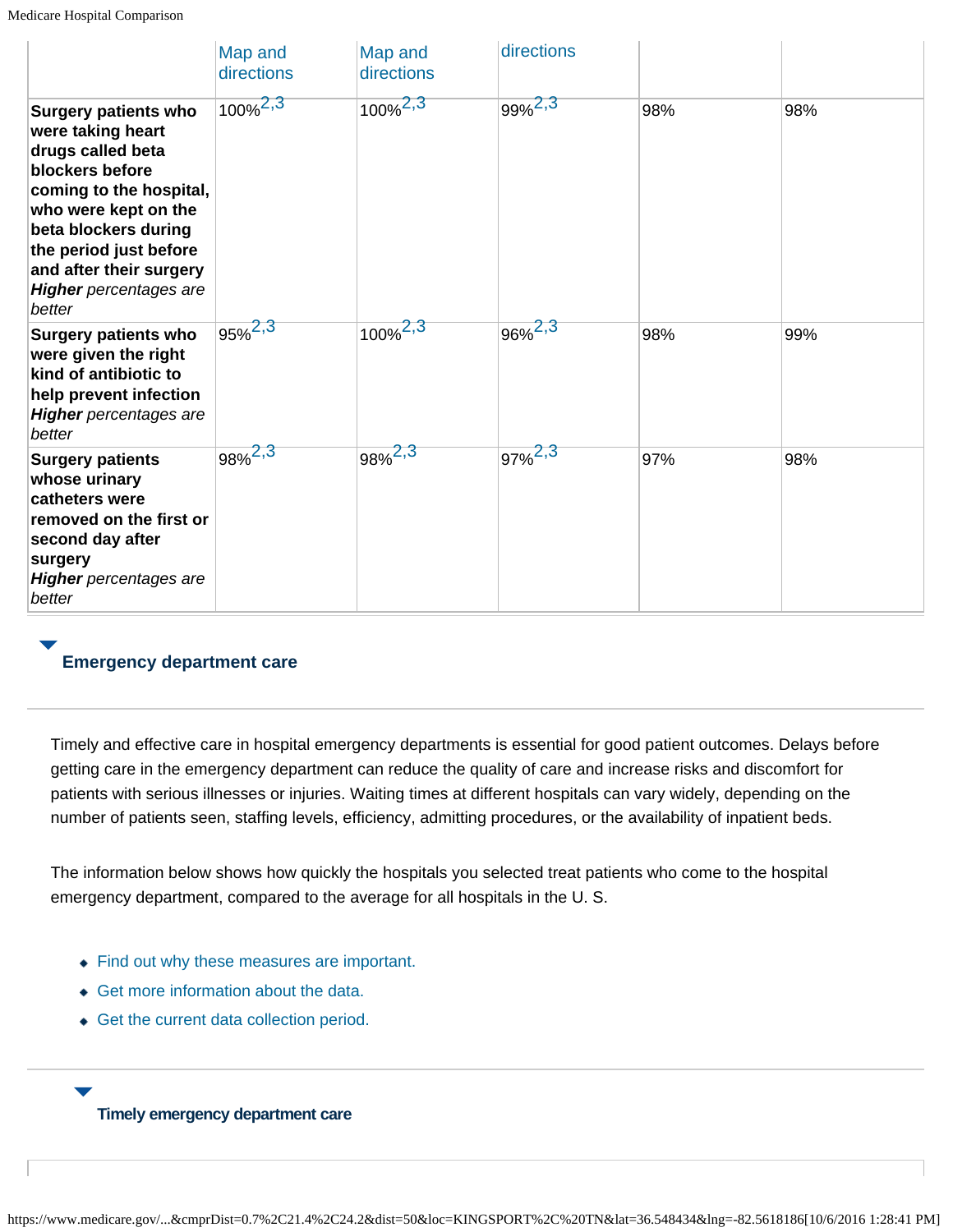|                                                                                                                                                                                                                   | x                                                                                                                                                                    | x                                                                                                                                                                                          | x                                                                                                                                                               |                                    |                                   |
|-------------------------------------------------------------------------------------------------------------------------------------------------------------------------------------------------------------------|----------------------------------------------------------------------------------------------------------------------------------------------------------------------|--------------------------------------------------------------------------------------------------------------------------------------------------------------------------------------------|-----------------------------------------------------------------------------------------------------------------------------------------------------------------|------------------------------------|-----------------------------------|
|                                                                                                                                                                                                                   | <b>WELLMONT</b><br><b>HOLSTON</b><br>VALLEY<br><b>MEDICAL</b><br><b>CENTER</b><br><b>130 WEST</b><br>RAVINE ROAD<br>KINGSPORT, TN<br>37662<br>(423) 224-4000<br>(4R) | <b>WELLMONT</b><br><b>BRISTOL</b><br><b>REGIONAL</b><br><b>MEDICAL</b><br><b>CENTER</b><br><b>ONE MEDICAL</b><br><b>PARK BLVD</b><br><b>BRISTOL, TN</b><br>37620<br>(423) 844-1121<br>(4R) | <b>JOHNSON</b><br><b>CITY</b><br><b>MEDICAL</b><br><b>CENTER</b><br>400 N STATE OF<br><b>FRANKLIN RD</b><br>JOHNSON CITY,<br>TN 37604<br>(423) 431-6111<br>(4R) | <b>TENNESSEE</b><br><b>AVERAGE</b> | <b>NATIONAL</b><br><b>AVERAGE</b> |
|                                                                                                                                                                                                                   | <b>Overall rating</b><br>Ø.<br>☆☆☆●●<br>Learn more                                                                                                                   | <b>Overall rating</b><br>Ø.<br>☆☆☆●●<br>Learn more                                                                                                                                         | <b>Overall rating</b><br>O.<br>☆☆●●●<br>Learn more                                                                                                              |                                    |                                   |
|                                                                                                                                                                                                                   | Distance $\mathbf{0}$ : 0.7 Distance $\mathbf{0}$ :<br>miles<br>Add to My<br><b>Favorites</b><br>Map and<br>directions                                               | 21.4 miles<br>Add to My<br><b>Favorites</b><br>Map and<br>directions                                                                                                                       | Distance <b>U</b> :<br>24.2 miles<br>Add to My<br><b>Favorites</b><br>Map and<br>directions                                                                     |                                    |                                   |
| Average (median) time<br>patients who came to<br>the emergency<br>department with<br>broken bones had to<br>wait before getting<br>pain medication<br>A lower number of<br>minutes is better                      | 63 Minutes                                                                                                                                                           | 53 Minutes                                                                                                                                                                                 | 45 Minutes                                                                                                                                                      | 51 Minutes                         | 53 Minutes                        |
| Percentage of patients 1%<br>who left the emergency<br>department before<br>being seen<br>Lower percentages are<br>better                                                                                         |                                                                                                                                                                      | 1%                                                                                                                                                                                         | 1%                                                                                                                                                              | 2%                                 | 2%                                |
| <b>Percentage of patients</b><br>who came to the<br>emergency department<br>with stroke symptoms<br>who received brain<br>scan results within 45<br>minutes of arrival<br><b>Higher</b> percentages are<br>better | Not Available                                                                                                                                                        | 42%                                                                                                                                                                                        | Not Available                                                                                                                                                   | 64%                                | 68%                               |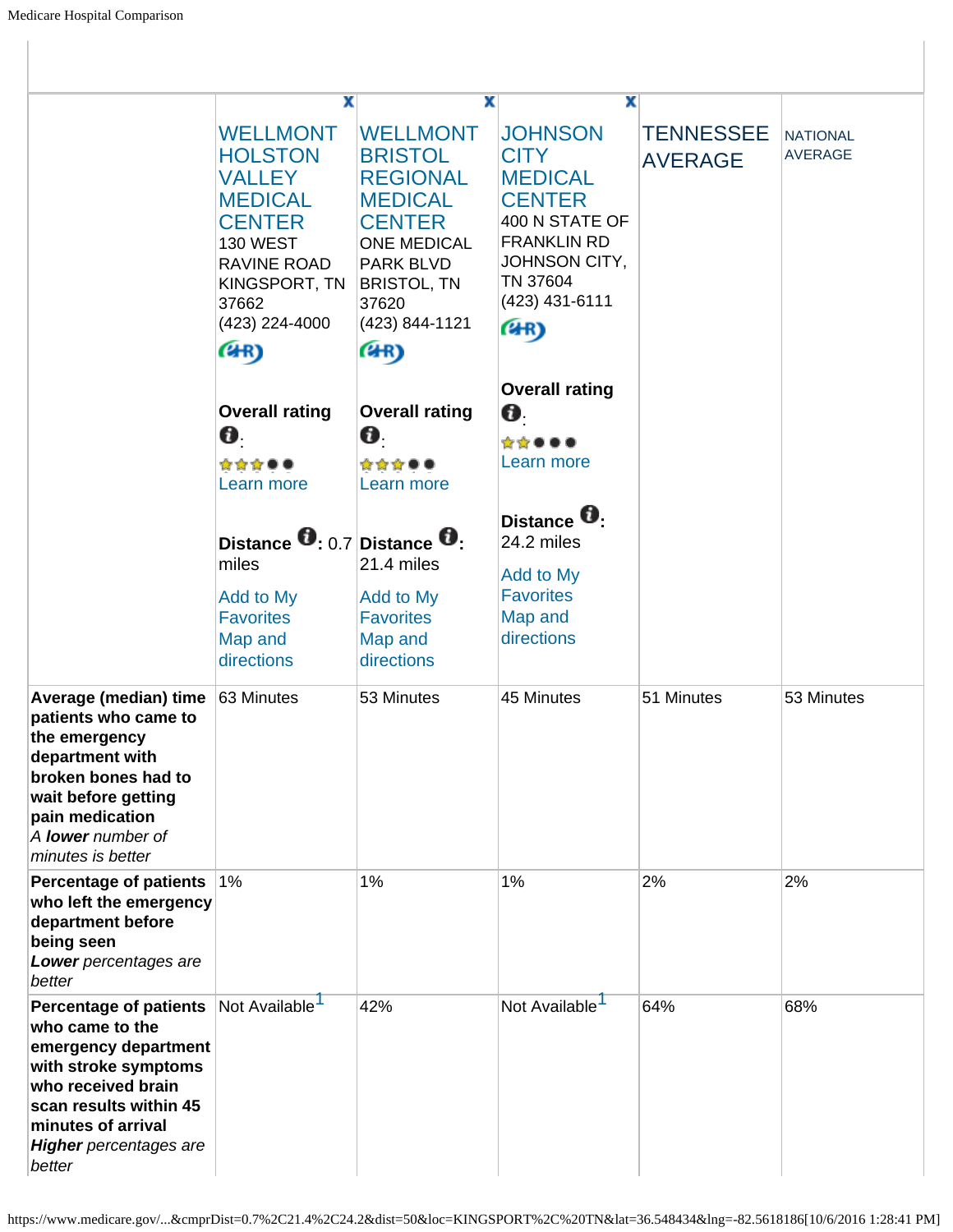| <b>Volume legend</b><br>(patients<br>annually):<br>Low: 0 - 19,999<br>Medium: 20,000 -<br>39,999<br>High: 40,000 -<br>59,999<br>Very High:<br>$60,000+$                | x<br><b>WELLMONT</b><br><b>HOLSTON VALLEY</b><br><b>MEDICAL CENTER</b><br>130 WEST RAVINE<br><b>ROAD</b><br>KINGSPORT, TN 37662<br>(423) 224-4000<br>(4R) | x<br><b>WELLMONT</b><br><b>BRISTOL</b><br><b>REGIONAL</b><br><b>MEDICAL CENTER</b><br><b>ONE MEDICAL PARK</b><br><b>BLVD</b><br>BRISTOL, TN 37620<br>(423) 844-1121<br>(4R) | x<br><b>JOHNSON CITY</b><br><b>MEDICAL CENTER</b><br>400 N STATE OF<br><b>FRANKLIN RD</b><br>JOHNSON CITY, TN<br>37604<br>(423) 431-6111<br>(4R) |
|------------------------------------------------------------------------------------------------------------------------------------------------------------------------|-----------------------------------------------------------------------------------------------------------------------------------------------------------|-----------------------------------------------------------------------------------------------------------------------------------------------------------------------------|--------------------------------------------------------------------------------------------------------------------------------------------------|
|                                                                                                                                                                        | Overall rating $\blacksquare$<br>☆☆☆●●<br>Learn more<br>Distance $\bullet$ 0.7 miles<br><b>Add to My Favorites</b><br>Map and directions                  | Overall rating $\blacksquare$<br>☆☆☆●●<br>Learn more<br>Distance $\bullet$ 21.4<br>miles<br><b>Add to My Favorites</b><br>Map and directions                                | Overall rating $\blacksquare$<br>☆☆●●●<br>Learn more<br>Distance $\bullet$ 24.2<br>miles<br><b>Add to My Favorites</b><br>Map and directions     |
| <b>Emergency</b><br>department<br>volume                                                                                                                               | <b>Very High</b>                                                                                                                                          | <b>High</b>                                                                                                                                                                 | <b>High</b>                                                                                                                                      |
| Average (median)<br>time patients                                                                                                                                      | 360 Minutes <sup>2</sup>                                                                                                                                  | 263 Minutes <sup>2</sup>                                                                                                                                                    | 236 Minutes <sup>2</sup>                                                                                                                         |
| spent in the<br>emergency<br>department,<br>before they were<br>admitted to the<br>hospital as an<br>inpatient<br>A lower number of<br>minutes is better               | Other Very High volume<br>hospitals:<br>Nation: 344 Minutes<br>Tennessee: 318 Minutes                                                                     | Other High volume<br>hospitals:<br>Nation: 296 Minutes<br>Tennessee: 263.5<br><b>Minutes</b>                                                                                | Other High volume<br>hospitals:<br>Nation: 296 Minutes<br>Tennessee: 263.5<br><b>Minutes</b>                                                     |
| Average (median)<br>time patients<br>spent in the<br>emergency<br>department, after<br>the doctor<br>decided to admit<br>them as an<br>inpatient before<br>leaving the | 190 Minutes <sup>2</sup>                                                                                                                                  | 102 Minutes <sup>2</sup>                                                                                                                                                    | 92 Minutes <sup>2</sup>                                                                                                                          |
|                                                                                                                                                                        | Other Very High volume<br>hospitals:<br>Nation: 134 Minutes<br>Tennessee: 145 Minutes                                                                     | Other High volume<br>hospitals:<br>Nation: 114 Minutes<br>Tennessee: 103 Minutes                                                                                            | Other <b>High</b> volume<br>hospitals:<br>Nation: 114 Minutes<br>Tennessee: 103 Minutes                                                          |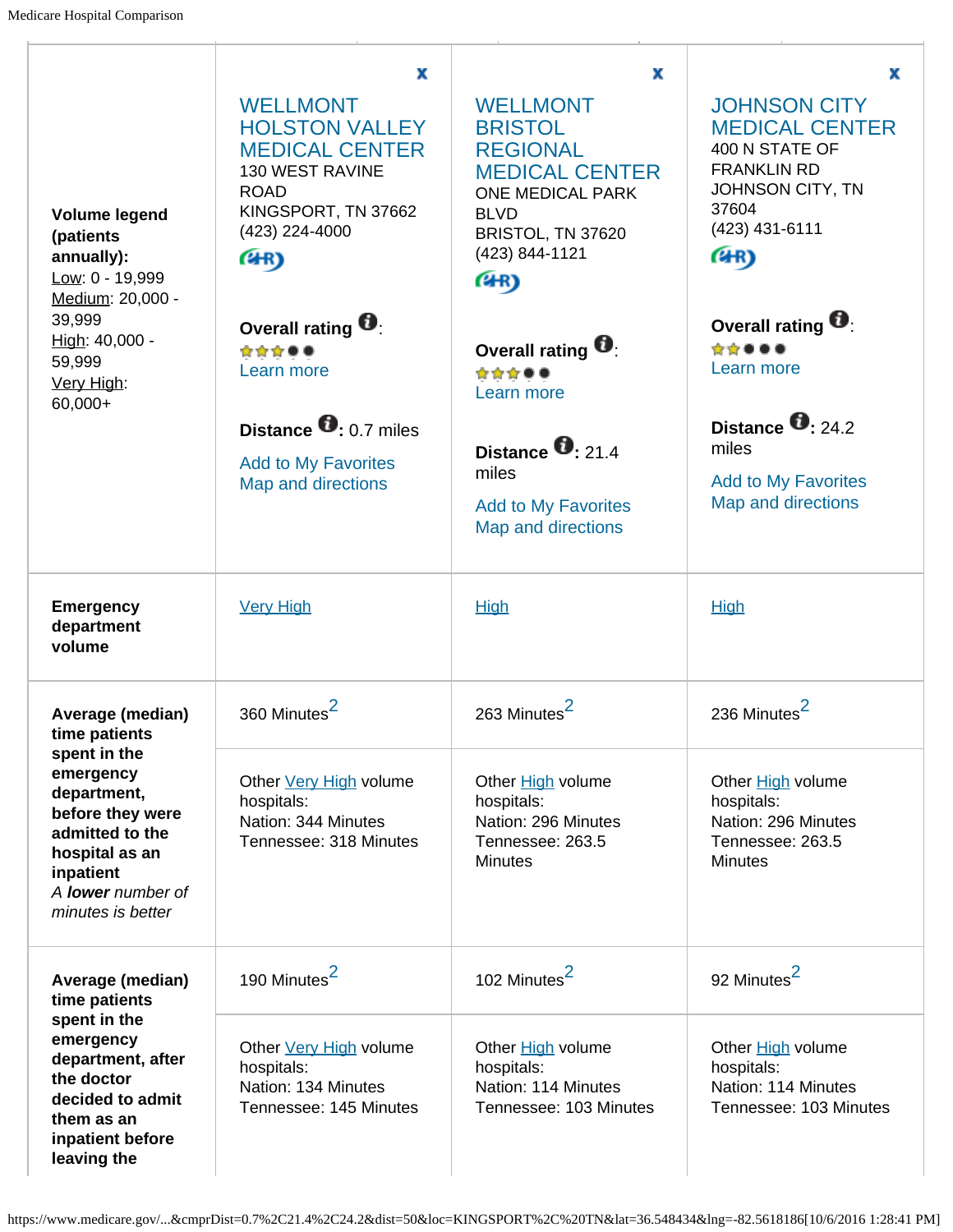| emergency<br>department for<br>their inpatient<br>room<br>A <b>lower</b> number of<br>minutes is better                                          |                                                                                       |                                                                                  |                                                                                         |
|--------------------------------------------------------------------------------------------------------------------------------------------------|---------------------------------------------------------------------------------------|----------------------------------------------------------------------------------|-----------------------------------------------------------------------------------------|
| Average (median)<br>time patients                                                                                                                | 154 Minutes                                                                           | 146 Minutes                                                                      | 158 Minutes                                                                             |
| spent in the<br>emergency<br>department<br>before leaving<br>from the visit<br>A <b>lower</b> number of<br>minutes is better                     | Other Very High volume<br>hospitals:<br>Nation: 174 Minutes<br>Tennessee: 171 Minutes | Other High volume<br>hospitals:<br>Nation: 162 Minutes<br>Tennessee: 165 Minutes | Other <b>High</b> volume<br>hospitals:<br>Nation: 162 Minutes<br>Tennessee: 165 Minutes |
| Average (median)<br>time patients                                                                                                                | 31 Minutes                                                                            | 21 Minutes                                                                       | 20 Minutes                                                                              |
| spent in the<br>emergency<br>department<br>before they were<br>seen by a<br>healthcare<br>professional<br>A lower number of<br>minutes is better | Other Very High volume<br>hospitals:<br>Nation: 32 Minutes<br>Tennessee: 28 Minutes   | Other High volume<br>hospitals:<br>Nation: 28 Minutes<br>Tennessee: 22 Minutes   | Other High volume<br>hospitals:<br>Nation: 28 Minutes<br>Tennessee: 22 Minutes          |

Hospital Compare data are reported using the median only. However, the median is often referred to as the 'average' on the Hospital Compare website to allow for ease of understanding.

### **Preventive care**

Hospitals and healthcare providers play a crucial role in promoting, providing and educating patients about preventive services and screenings and maintaining the health of their communities. Many diseases are preventable through immunizations, screenings, treatment, and lifestyle changes. The information below shows how well the hospitals you selected are providing preventive services.

- Find out why these measures are important.
- Get more information about the data.
- Get the current data collection period.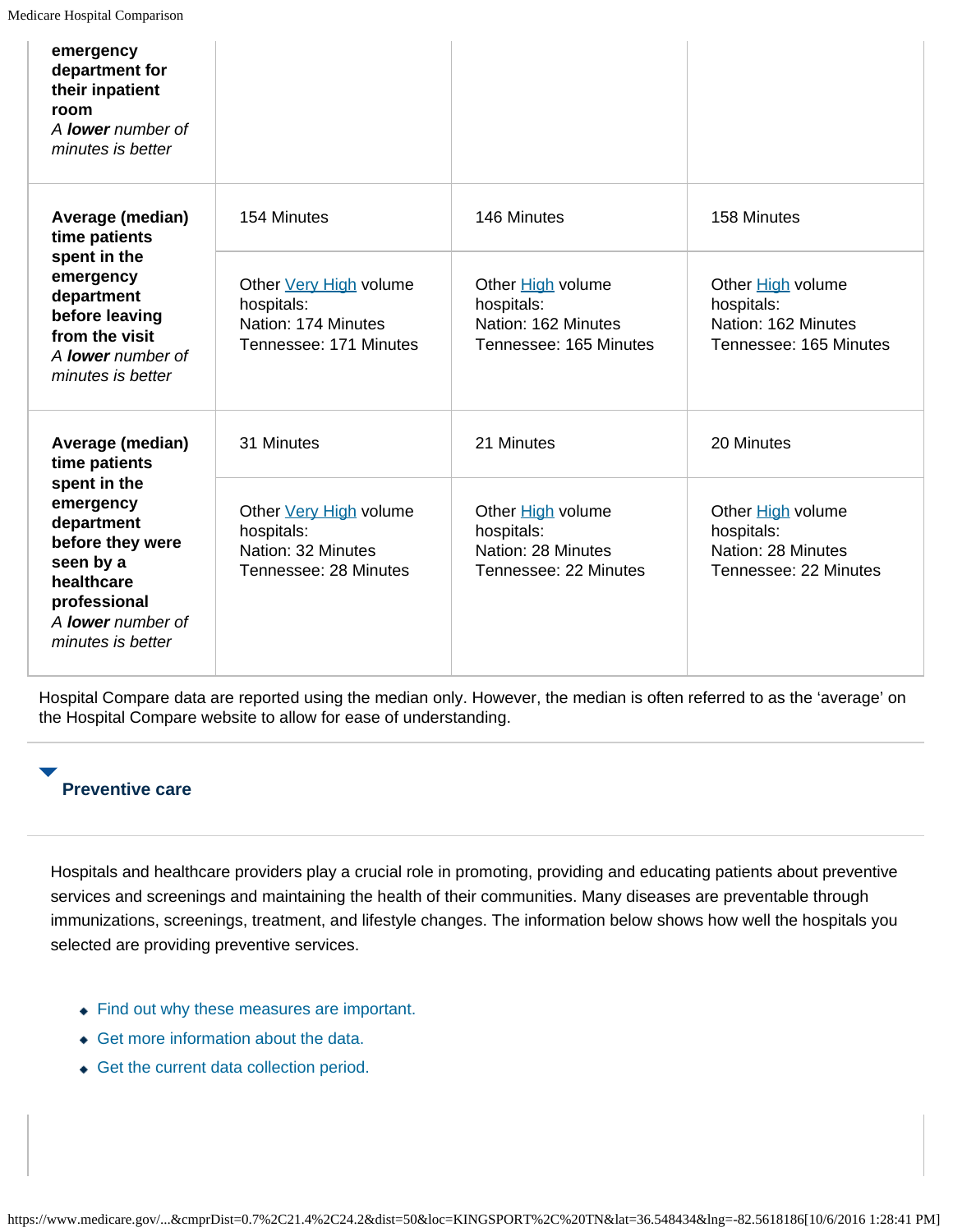|                                                                                                           | X                                                                                                                                                                           | x                                                                                                                                                                                   | $\overline{\mathbf{x}}$                                                                                                                                         |                                    |                            |
|-----------------------------------------------------------------------------------------------------------|-----------------------------------------------------------------------------------------------------------------------------------------------------------------------------|-------------------------------------------------------------------------------------------------------------------------------------------------------------------------------------|-----------------------------------------------------------------------------------------------------------------------------------------------------------------|------------------------------------|----------------------------|
|                                                                                                           | <b>WELLMONT</b><br><b>HOLSTON</b><br><b>VALLEY</b><br><b>MEDICAL</b><br><b>CENTER</b><br><b>130 WEST</b><br>RAVINE ROAD<br>KINGSPORT, TN<br>37662<br>(423) 224-4000<br>(4R) | <b>WELLMONT</b><br><b>BRISTOL</b><br><b>REGIONAL</b><br><b>MEDICAL</b><br><b>CENTER</b><br><b>ONE MEDICAL</b><br>PARK BLVD<br><b>BRISTOL, TN</b><br>37620<br>(423) 844-1121<br>(4R) | <b>JOHNSON</b><br><b>CITY</b><br><b>MEDICAL</b><br><b>CENTER</b><br>400 N STATE OF<br><b>FRANKLIN RD</b><br>JOHNSON CITY,<br>TN 37604<br>(423) 431-6111<br>(4R) | <b>TENNESSEE</b><br><b>AVERAGE</b> | NATIONAL<br><b>AVERAGE</b> |
|                                                                                                           |                                                                                                                                                                             |                                                                                                                                                                                     |                                                                                                                                                                 |                                    |                            |
|                                                                                                           |                                                                                                                                                                             |                                                                                                                                                                                     | <b>Overall rating</b>                                                                                                                                           |                                    |                            |
|                                                                                                           | <b>Overall rating</b>                                                                                                                                                       | <b>Overall rating</b>                                                                                                                                                               | Ø.                                                                                                                                                              |                                    |                            |
|                                                                                                           | Ø.                                                                                                                                                                          | Ø.                                                                                                                                                                                  | *****                                                                                                                                                           |                                    |                            |
|                                                                                                           | ☆☆☆●●<br>Learn more                                                                                                                                                         | ☆☆☆●●<br>Learn more                                                                                                                                                                 | Learn more                                                                                                                                                      |                                    |                            |
|                                                                                                           |                                                                                                                                                                             |                                                                                                                                                                                     |                                                                                                                                                                 |                                    |                            |
|                                                                                                           | Distance $\mathbf{0}$ : 0.7 Distance $\mathbf{0}$ :<br>miles                                                                                                                | 21.4 miles                                                                                                                                                                          | Distance <sup>U</sup> :<br>24.2 miles<br>Add to My                                                                                                              |                                    |                            |
|                                                                                                           | Add to My                                                                                                                                                                   | Add to My                                                                                                                                                                           | <b>Favorites</b>                                                                                                                                                |                                    |                            |
|                                                                                                           | <b>Favorites</b>                                                                                                                                                            | <b>Favorites</b>                                                                                                                                                                    | Map and                                                                                                                                                         |                                    |                            |
|                                                                                                           | Map and<br>directions                                                                                                                                                       | Map and<br>directions                                                                                                                                                               | directions                                                                                                                                                      |                                    |                            |
|                                                                                                           |                                                                                                                                                                             |                                                                                                                                                                                     |                                                                                                                                                                 |                                    |                            |
| <b>Patients assessed and</b><br>given influenza<br>vaccination<br><b>Higher</b> percentages are<br>better | $94\%$ <sup>2</sup>                                                                                                                                                         | $96\%$ <sup>2</sup>                                                                                                                                                                 | $98%^{2}$                                                                                                                                                       | 95%                                | 94%                        |
| <b>Healthcare workers</b><br>given influenza<br>vaccination<br><b>Higher</b> percentages are<br>better    | 96%                                                                                                                                                                         | 99%                                                                                                                                                                                 | 89%                                                                                                                                                             | 84%                                | 84%                        |

# **Children's asthma care**

Asthma is a chronic lung condition that causes problems getting air in and out of the lungs. Children with asthma may experience wheezing, coughing, chest tightness and trouble breathing.

- Find out why these measures are important.
- Get more information about the data.
- Get the current data collection period.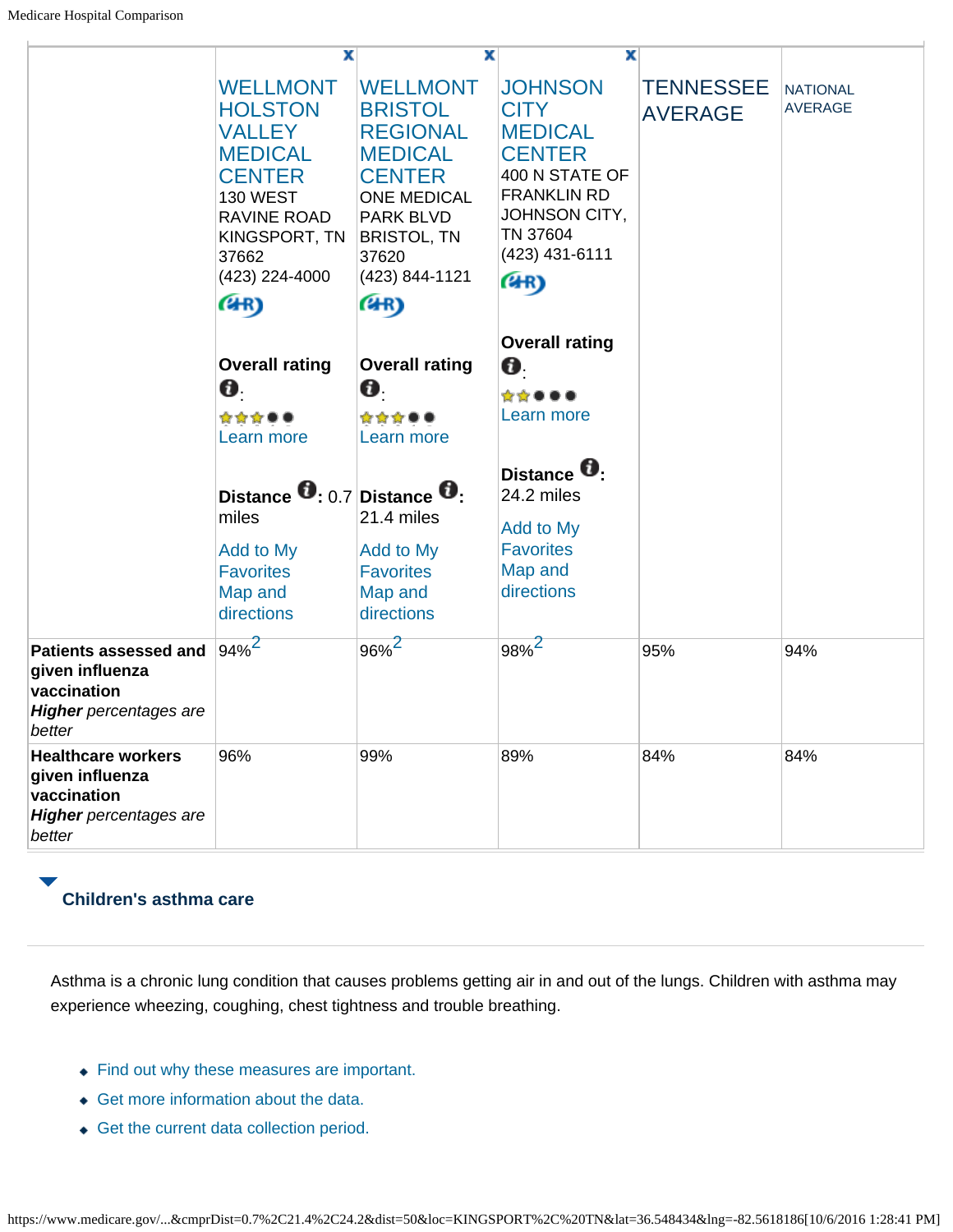#### **Effective children's asthma care**

|                                                                                                                                                                                      | x<br><b>WELLMONT</b><br><b>HOLSTON</b><br>VALLEY<br><b>MEDICAL</b><br><b>CENTER</b><br><b>130 WEST</b><br>RAVINE ROAD<br>KINGSPORT, TN<br>37662<br>(423) 224-4000<br>(4R) | х<br><b>WELLMONT</b><br><b>BRISTOL</b><br><b>REGIONAL</b><br><b>MEDICAL</b><br><b>CENTER</b><br><b>ONE MEDICAL</b><br><b>PARK BLVD</b><br><b>BRISTOL, TN</b><br>37620<br>(423) 844-1121<br>(4R) | x<br><b>JOHNSON</b><br><b>CITY</b><br><b>MEDICAL</b><br><b>CENTER</b><br>400 N STATE OF<br><b>FRANKLIN RD</b><br>JOHNSON CITY,<br>TN 37604<br>(423) 431-6111<br>(4R) | <b>TENNESSEE</b><br><b>AVERAGE</b> | <b>NATIONAL</b><br><b>AVERAGE</b> |
|--------------------------------------------------------------------------------------------------------------------------------------------------------------------------------------|---------------------------------------------------------------------------------------------------------------------------------------------------------------------------|-------------------------------------------------------------------------------------------------------------------------------------------------------------------------------------------------|----------------------------------------------------------------------------------------------------------------------------------------------------------------------|------------------------------------|-----------------------------------|
|                                                                                                                                                                                      | <b>Overall rating</b><br>Ø.<br>☆☆☆●●<br>Learn more<br>Distance $\mathbf{0}$ : 0.7 Distance $\mathbf{0}$ :<br>miles                                                        | <b>Overall rating</b><br>Ø.<br>☆☆☆●●<br>Learn more<br>21.4 miles                                                                                                                                | <b>Overall rating</b><br>0.<br>☆☆●●●<br>Learn more<br>Distance <b>U</b> .<br>24.2 miles                                                                              |                                    |                                   |
|                                                                                                                                                                                      | Add to My<br><b>Favorites</b><br>Map and<br>directions                                                                                                                    | Add to My<br><b>Favorites</b><br>Map and<br>directions                                                                                                                                          | Add to My<br><b>Favorites</b><br>Map and<br>directions                                                                                                               |                                    |                                   |
| <b>Children and their</b><br>caregivers who<br>received a home<br>management plan of<br>care document while<br>hospitalized for<br>asthma<br><b>Higher</b> percentages are<br>better | Not Available                                                                                                                                                             | Not Available                                                                                                                                                                                   | $100\%$                                                                                                                                                              | Not Available <sup>5</sup>         | 88%                               |

# **Stroke care**

A stroke, sometimes called a "brain attack," occurs when blood flow to the brain is interrupted. When a stroke occurs, brain cells in the immediate area begin to die because they stop getting the oxygen and nutrients they need to function. There are 2 major kinds of stroke: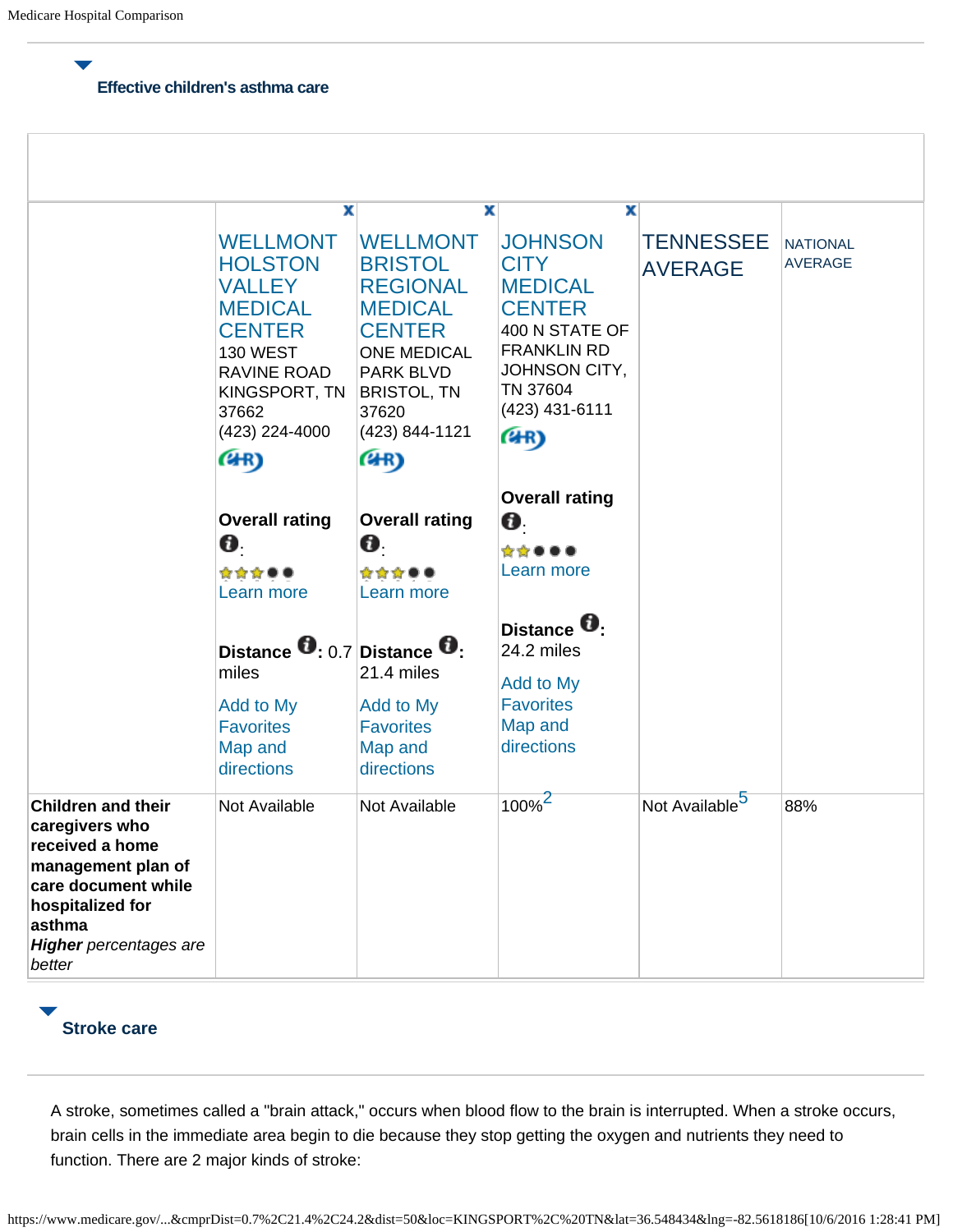- An ischemic stroke is caused by fatty build-up or a blood clot that blocks or plugs a blood vessel or artery in the brain.
- A hemorrhagic stroke is caused by a blood vessel in the brain that breaks and bleeds into the brain.

Strokes can cause a loss of the ability to speak, memory problems, or paralysis on one side of the body. Getting the right care at the right time can help reduce the risk of complications and another stroke. These measures show some of the standards of stroke care that hospitals should follow, for adults who have had a stroke.

- Find out why these measures are important.
- Get more information about the data.
- Get the current data collection period.

### **Timely stroke care**

|                                                                                             | X                                                                                                                                                                   | X                                                                                                                                                                                  | x                                                                                                                                                               |                                    |                                   |
|---------------------------------------------------------------------------------------------|---------------------------------------------------------------------------------------------------------------------------------------------------------------------|------------------------------------------------------------------------------------------------------------------------------------------------------------------------------------|-----------------------------------------------------------------------------------------------------------------------------------------------------------------|------------------------------------|-----------------------------------|
|                                                                                             | <b>WELLMONT</b><br><b>HOLSTON</b><br><b>VALLEY</b><br><b>MEDICAL</b><br><b>CENTER</b><br><b>130 WEST</b><br>RAVINE ROAD<br>KINGSPORT, TN<br>37662<br>(423) 224-4000 | <b>WELLMONT</b><br><b>BRISTOL</b><br><b>REGIONAL</b><br><b>MEDICAL</b><br><b>CENTER</b><br><b>ONE MEDICAL</b><br><b>PARK BLVD</b><br><b>BRISTOL, TN</b><br>37620<br>(423) 844-1121 | <b>JOHNSON</b><br><b>CITY</b><br><b>MEDICAL</b><br><b>CENTER</b><br>400 N STATE OF<br><b>FRANKLIN RD</b><br>JOHNSON CITY,<br>TN 37604<br>(423) 431-6111<br>(4R) | <b>TENNESSEE</b><br><b>AVERAGE</b> | <b>NATIONAL</b><br><b>AVERAGE</b> |
|                                                                                             | (4R)<br><b>Overall rating</b><br>0.<br>☆☆☆●●<br>Learn more                                                                                                          | (4R)<br><b>Overall rating</b><br>0.<br>☆☆☆●●<br>Learn more                                                                                                                         | <b>Overall rating</b><br>O.<br>*****<br>Learn more                                                                                                              |                                    |                                   |
|                                                                                             | Distance $\mathbf{0}$ : 0.7 Distance $\mathbf{0}$ :<br>miles<br>Add to My<br><b>Favorites</b><br>Map and<br>directions                                              | 21.4 miles<br>Add to My<br><b>Favorites</b><br>Map and<br>directions                                                                                                               | Distance <b>U</b> .<br>24.2 miles<br>Add to My<br><b>Favorites</b><br>Map and<br>directions                                                                     |                                    |                                   |
| <b>Ischemic stroke</b><br>patients who got<br>medicine to break up a<br>blood clot within 3 | $65\%$ <sup>2</sup>                                                                                                                                                 | 61%                                                                                                                                                                                | 89%                                                                                                                                                             | 84%                                | 84%                               |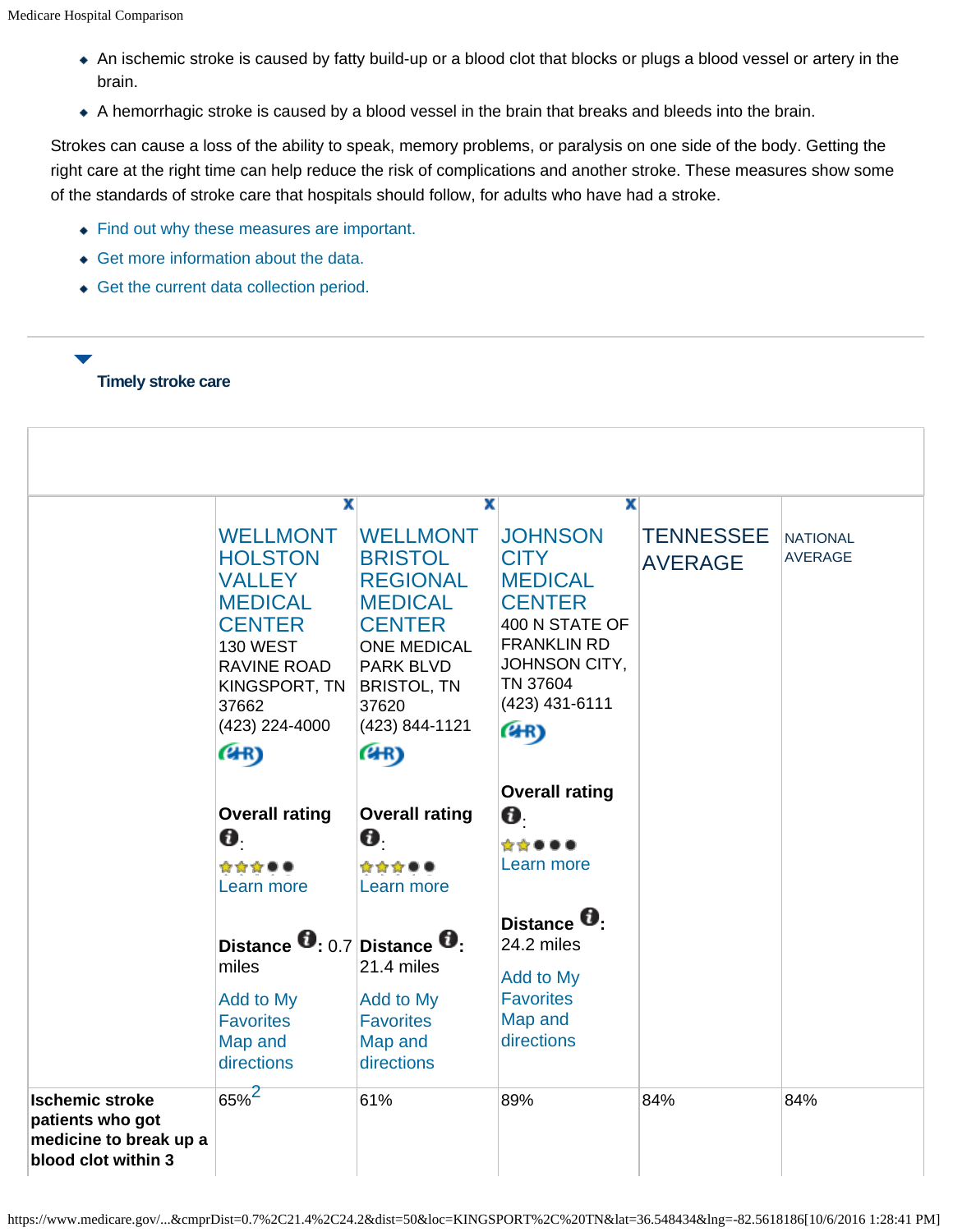| hours after symptoms<br>started<br><b>Higher</b> percentages are<br>better                                                                                                                                                      |               |                     |                     |     |     |
|---------------------------------------------------------------------------------------------------------------------------------------------------------------------------------------------------------------------------------|---------------|---------------------|---------------------|-----|-----|
| <b>Ischemic stroke</b><br>patients who received<br>medicine known to<br>prevent complications<br>caused by blood clots<br>within 2 days of<br>hospital admission<br><b>Higher</b> percentages are<br>better                     | $100\%^{2,3}$ | $98\%$ <sup>3</sup> | $97\%$ <sup>3</sup> | 98% | 98% |
| <b>Ischemic or</b><br>hemorrhagic stroke<br>patients who received<br>treatment to keep<br>blood clots from<br>forming anywhere in<br>the body within 2 days<br>of hospital admission<br><b>Higher</b> percentages are<br>better | $94%^{2}$     | 97%                 | 100%                | 97% | 97% |

**Effective stroke care**

| 37662<br>(4R) | x<br><b>WELLMONT</b><br><b>WELLMONT</b><br><b>HOLSTON</b><br><b>BRISTOL</b><br><b>REGIONAL</b><br><b>VALLEY</b><br><b>MEDICAL</b><br><b>MEDICAL</b><br><b>CENTER</b><br><b>CENTER</b><br><b>ONE MEDICAL</b><br><b>130 WEST</b><br>RAVINE ROAD<br><b>PARK BLVD</b><br><b>BRISTOL, TN</b><br>KINGSPORT, TN<br>37620<br>(423) 224-4000<br>(423) 844-1121<br>(4R) | x<br><b>JOHNSON</b><br><b>CITY</b><br><b>MEDICAL</b><br><b>CENTER</b><br>400 N STATE OF<br><b>FRANKLIN RD</b><br>JOHNSON CITY,<br>TN 37604<br>(423) 431-6111<br>(4R) | x<br><b>TENNESSEE</b><br><b>AVERAGE</b> | <b>NATIONAL</b><br><b>AVERAGE</b> |
|---------------|---------------------------------------------------------------------------------------------------------------------------------------------------------------------------------------------------------------------------------------------------------------------------------------------------------------------------------------------------------------|----------------------------------------------------------------------------------------------------------------------------------------------------------------------|-----------------------------------------|-----------------------------------|
| Ø.<br>☆☆☆●●   | <b>Overall rating</b><br><b>Overall rating</b><br>Ø.<br>☆☆☆●●<br>Learn more<br>Learn more                                                                                                                                                                                                                                                                     | <b>Overall rating</b><br>Ø.<br>*****<br>Learn more                                                                                                                   |                                         |                                   |
| miles         | Distance $\bullet$ : 0.7 Distance $\bullet$ :<br>21.4 miles                                                                                                                                                                                                                                                                                                   | Distance <b>U</b> .<br>24.2 miles<br>Add to My                                                                                                                       |                                         |                                   |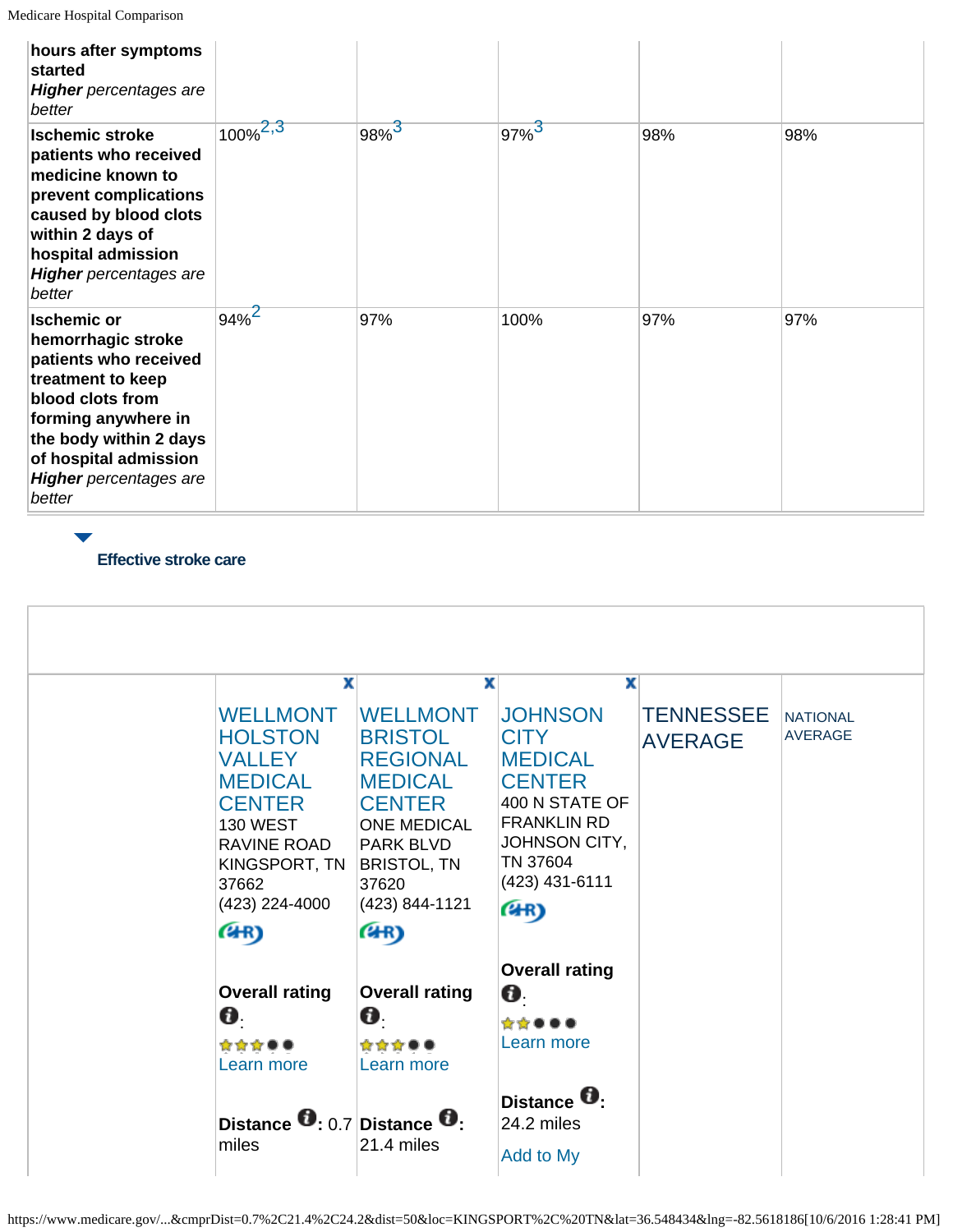|                                                                                                                                                                                                                                   | Add to My<br><b>Favorites</b><br>Map and<br>directions | Add to My<br><b>Favorites</b><br>Map and<br>directions | <b>Favorites</b><br>Map and<br>directions |      |     |
|-----------------------------------------------------------------------------------------------------------------------------------------------------------------------------------------------------------------------------------|--------------------------------------------------------|--------------------------------------------------------|-------------------------------------------|------|-----|
| <b>Ischemic stroke</b><br>patients who received<br>a prescription for<br>medicine known to<br>prevent complications<br>caused by blood clots<br>at discharge<br><b>Higher</b> percentages are<br>better                           | $100\%^{2,3}$                                          | $100\%$ <sup>3</sup>                                   | $100\%$ <sup>3</sup>                      | 100% | 99% |
| <b>Ischemic stroke</b><br>patients with a type of<br>irregular heartbeat who<br>were given a<br>prescription for a<br>blood thinner at<br>discharge<br><b>Higher</b> percentages are<br>better                                    | Not Available $1,2,3$ 100% $3$                         |                                                        | $100\%$ <sup>3</sup>                      | 96%  | 97% |
| <b>Ischemic stroke</b><br>patients needing<br>medicine to lower bad<br>cholesterol, who were<br>given a prescription for<br>this medicine at<br>discharge<br><b>Higher</b> percentages are<br>better                              | $97\%$ <sup>2</sup>                                    | 94%                                                    | 97%                                       | 97%  | 97% |
| <b>Ischemic or</b><br>hemorrhagic stroke<br>patients or caregivers<br>who received written<br>educational materials<br>about stroke care and<br>prevention during the<br>hospital stay<br><b>Higher</b> percentages are<br>better | 88% <sup>2</sup>                                       | 95%                                                    | 90%                                       | 93%  | 94% |
| <b>Ischemic or</b><br>hemorrhagic stroke<br>patients who were<br>evaluated for<br>rehabilitation services<br><b>Higher</b> percentages are<br>better                                                                              | $97\%^{2,3}$                                           | 98% <sup>3</sup>                                       | 98% <sup>3</sup>                          | 98%  | 98% |

# **Blood clot prevention & treatment**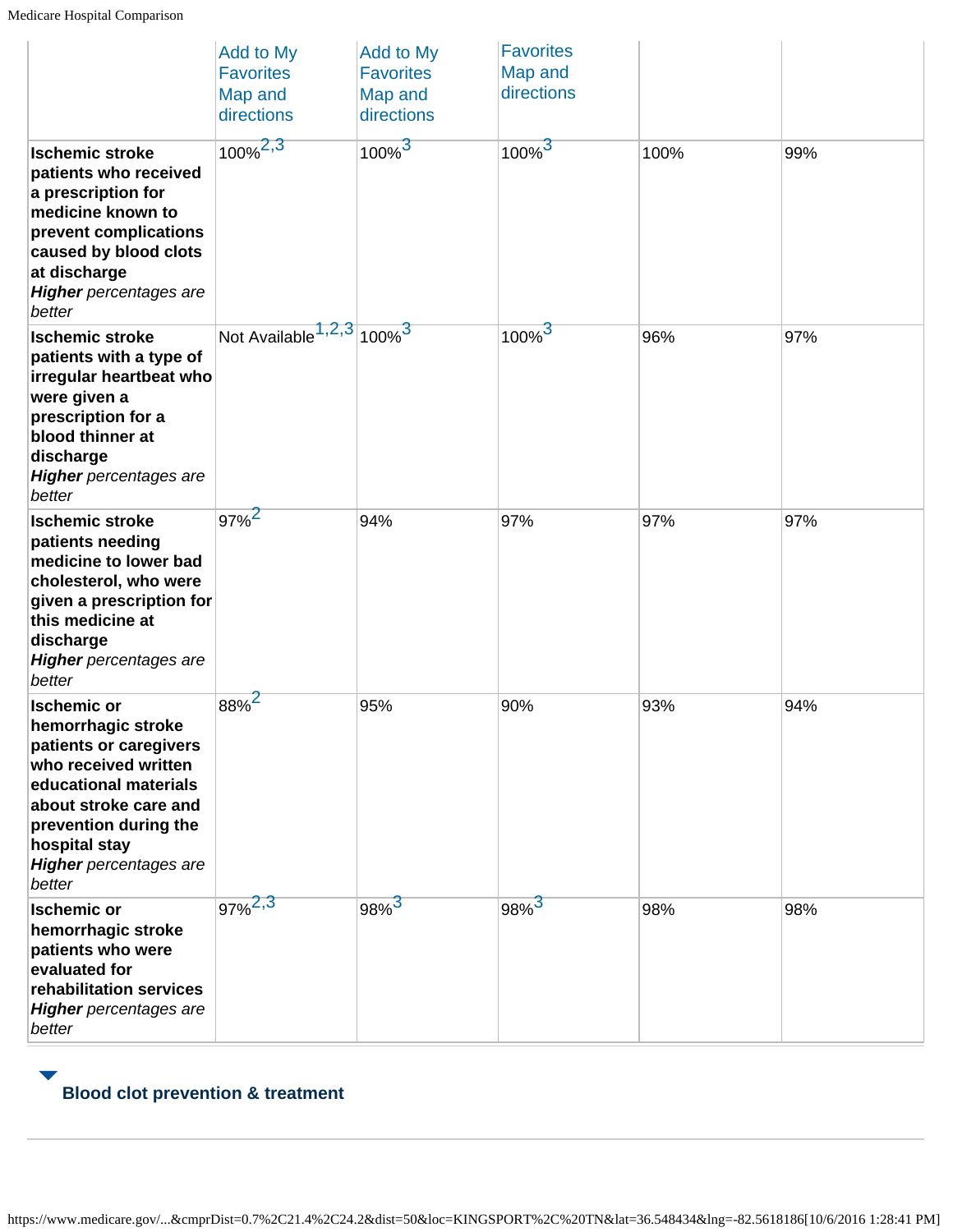Because hospital patients often have to stay in bed for long periods of time, any patient who is admitted to the hospital is at increased risk of developing a blood clot in the veins (known as venous thromboembolism). Blood clots can break off and travel to other parts of the body and cause serious problems, even death. Fortunately, there are safe, effective, and proven methods to prevent blood clots or to treat them when they occur.

The measures listed below show how well hospitals are providing recommended care known to prevent or treat blood clots and how often blood clots occur that could have been prevented.

- Find out why these measures are important.
- Get more information about the data.
- Get the current data collection period.

### **Blood clot prevention**

|                                                                                                | X<br><b>WELLMONT</b><br><b>HOLSTON</b><br><b>VALLEY</b><br><b>MEDICAL</b><br><b>CENTER</b><br><b>130 WEST</b><br>RAVINE ROAD<br>KINGSPORT, TN<br>37662<br>(423) 224-4000<br>(4R) | x<br><b>WELLMONT</b><br><b>BRISTOL</b><br><b>REGIONAL</b><br><b>MEDICAL</b><br><b>CENTER</b><br><b>ONE MEDICAL</b><br><b>PARK BLVD</b><br><b>BRISTOL, TN</b><br>37620<br>(423) 844-1121<br>(4R) | x<br><b>JOHNSON</b><br><b>CITY</b><br><b>MEDICAL</b><br><b>CENTER</b><br>400 N STATE OF<br><b>FRANKLIN RD</b><br>JOHNSON CITY,<br>TN 37604<br>(423) 431-6111<br>(4R) | <b>TENNESSEE</b><br><b>AVERAGE</b> | <b>NATIONAL</b><br><b>AVERAGE</b> |
|------------------------------------------------------------------------------------------------|----------------------------------------------------------------------------------------------------------------------------------------------------------------------------------|-------------------------------------------------------------------------------------------------------------------------------------------------------------------------------------------------|----------------------------------------------------------------------------------------------------------------------------------------------------------------------|------------------------------------|-----------------------------------|
|                                                                                                | <b>Overall rating</b><br>Ø.<br>☆☆☆●●<br>Learn more                                                                                                                               | <b>Overall rating</b><br>Ø.<br>☆☆☆●●<br>Learn more                                                                                                                                              | <b>Overall rating</b><br>0.<br>☆☆●●●<br>Learn more                                                                                                                   |                                    |                                   |
|                                                                                                | Distance $\mathbf{0}$ : 0.7 Distance $\mathbf{0}$ :<br>miles<br>Add to My<br><b>Favorites</b><br>Map and<br>directions                                                           | 21.4 miles<br>Add to My<br><b>Favorites</b><br>Map and<br>directions                                                                                                                            | Distance <sup>U</sup> :<br>24.2 miles<br>Add to My<br><b>Favorites</b><br>Map and<br>directions                                                                      |                                    |                                   |
| Patients who got<br>treatment to prevent<br>blood clots on the day<br>of or day after hospital | $91\%^{2}$                                                                                                                                                                       | $98\%$ <sup>2</sup>                                                                                                                                                                             | $98\%^{2}$                                                                                                                                                           | 92%                                | 94%                               |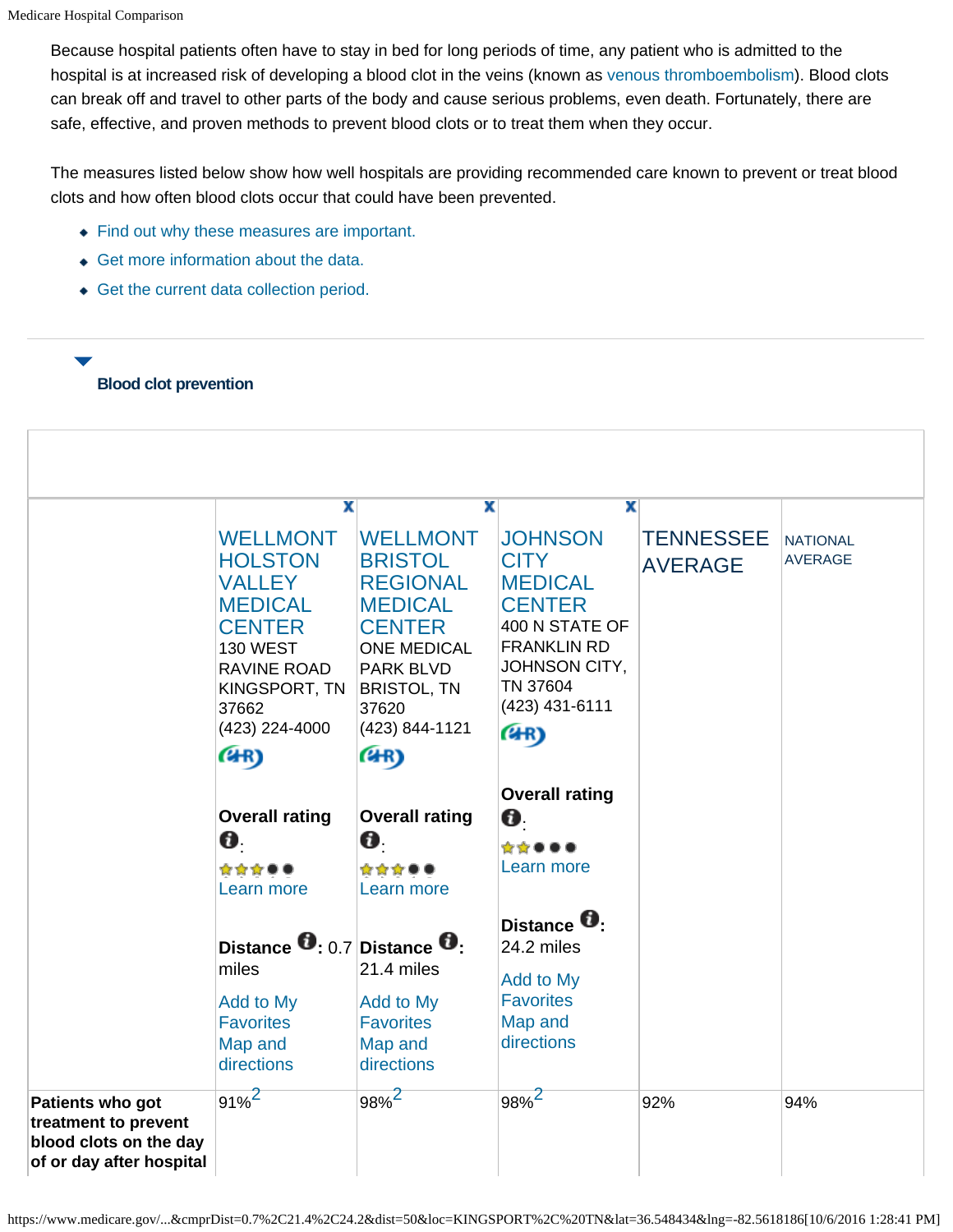| admission or surgery<br><b>Higher</b> percentages are<br>better                                                                                                                           |                     |         |                    |     |     |
|-------------------------------------------------------------------------------------------------------------------------------------------------------------------------------------------|---------------------|---------|--------------------|-----|-----|
| Patients who got<br>treatment to prevent<br>blood clots on the day<br>of or day after being<br>admitted to the<br>intensive care unit<br>(ICU)<br><b>Higher</b> percentages are<br>better | $95\%$ <sup>2</sup> | $100\%$ | $99\%$             | 96% | 97% |
| <b>Patients who</b><br>developed a blood clot<br>while in the hospital<br>who did not get<br>treatment that could<br>have prevented it<br>Lower percentages are<br>better                 | $10\%$ <sup>2</sup> | $2\%$   | $0\%$ <sup>Z</sup> | 3%  | 3%  |

**Blood clot treatment**

| X                                                                                     | x                                                                                       | x                                                                                  |                                    |                                   |
|---------------------------------------------------------------------------------------|-----------------------------------------------------------------------------------------|------------------------------------------------------------------------------------|------------------------------------|-----------------------------------|
| <b>WELLMONT</b><br><b>HOLSTON</b><br><b>VALLEY</b><br><b>MEDICAL</b><br><b>CENTER</b> | <b>WELLMONT</b><br><b>BRISTOL</b><br><b>REGIONAL</b><br><b>MEDICAL</b><br><b>CENTER</b> | <b>JOHNSON</b><br><b>CITY</b><br><b>MEDICAL</b><br><b>CENTER</b><br>400 N STATE OF | <b>TENNESSEE</b><br><b>AVERAGE</b> | <b>NATIONAL</b><br><b>AVERAGE</b> |
| <b>130 WEST</b><br>RAVINE ROAD<br>KINGSPORT, TN<br>37662<br>(423) 224-4000            | <b>ONE MEDICAL</b><br><b>PARK BLVD</b><br><b>BRISTOL, TN</b><br>37620<br>(423) 844-1121 | <b>FRANKLIN RD</b><br>JOHNSON CITY,<br>TN 37604<br>(423) 431-6111<br>(4R)          |                                    |                                   |
| (4R)                                                                                  | (4R)                                                                                    |                                                                                    |                                    |                                   |
| <b>Overall rating</b><br>Ø.<br>☆☆☆●●                                                  | <b>Overall rating</b><br>$\mathbf{a}$<br>☆☆☆●●                                          | <b>Overall rating</b><br>O.<br>*****<br>Learn more                                 |                                    |                                   |
| Learn more<br>Distance $\mathbf{0}$ : 0.7 Distance $\mathbf{0}$ :<br>miles            | Learn more<br>21.4 miles                                                                | Distance <b>U</b> .<br>24.2 miles                                                  |                                    |                                   |
| Add to My<br><b>Favorites</b><br>Map and                                              | Add to My<br><b>Favorites</b><br>Map and                                                | Add to My<br><b>Favorites</b><br>Map and<br>directions                             |                                    |                                   |

https://www.medicare.gov/...&cmprDist=0.7%2C21.4%2C24.2&dist=50&loc=KINGSPORT%2C%20TN&lat=36.548434&lng=-82.5618186[10/6/2016 1:28:41 PM]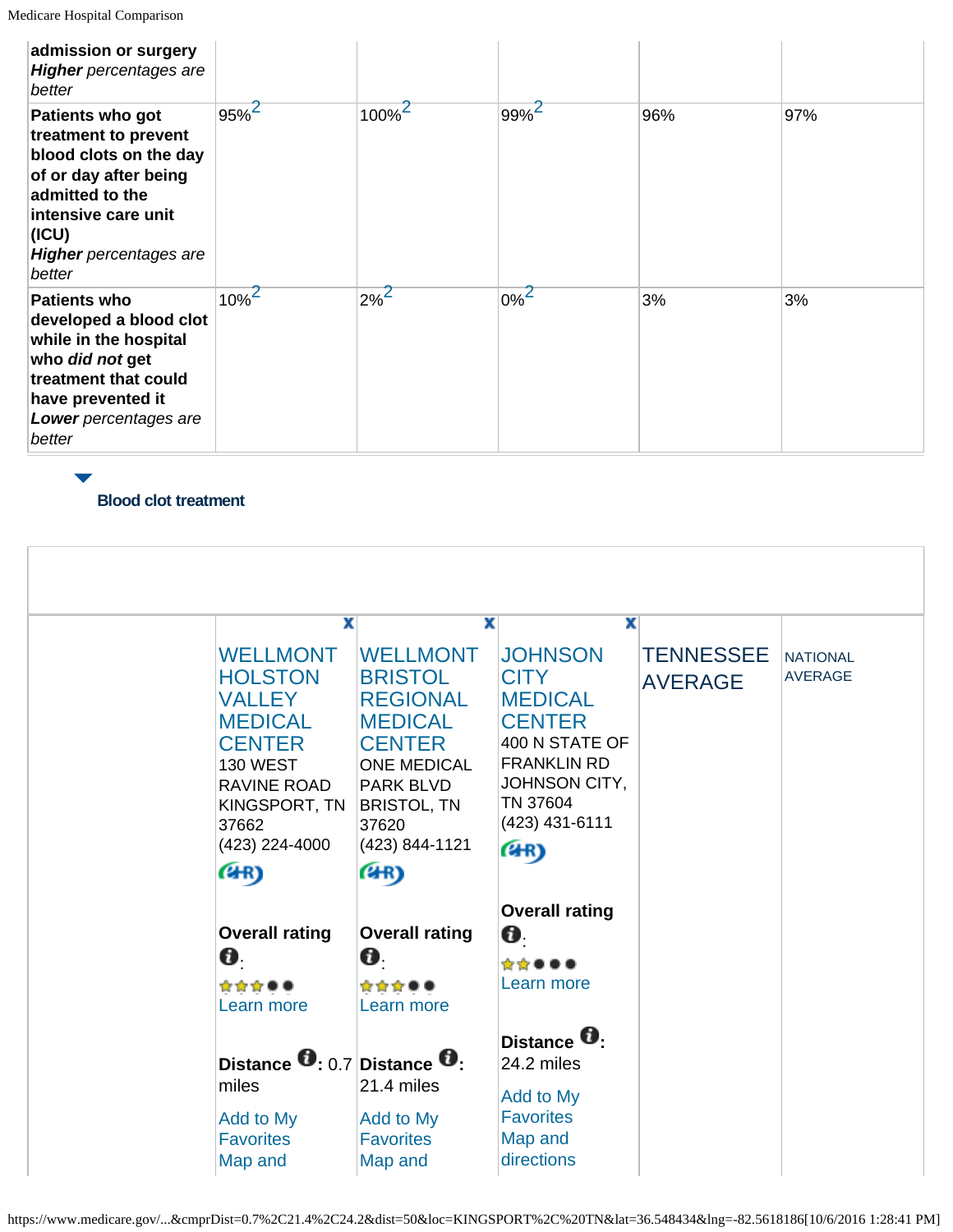|                                                                                                                                                                                                                                                | directions          | directions          |                     |      |     |
|------------------------------------------------------------------------------------------------------------------------------------------------------------------------------------------------------------------------------------------------|---------------------|---------------------|---------------------|------|-----|
| <b>Patients with blood</b><br>clots who got the<br>recommended<br>treatment, which<br>includes using two<br>different blood thinner<br>medicines at the same<br>time<br><b>Higher</b> percentages are<br>better                                | $71\%$ <sup>2</sup> | 89% <sup>2</sup>    | $97\%$ <sup>2</sup> | 94%  | 94% |
| <b>Patients with blood</b><br>clots who were treated<br>with an intravenous<br>blood thinner, and then<br>were checked to<br>determine if the blood<br>thinner caused<br>unplanned<br>complications<br><b>Higher</b> percentages are<br>better | $100\%^{2,3}$       | $100\%^{2,3}$       | $100\%^{2,3}$       | 100% | 99% |
| <b>Patients with blood</b><br>clots who were<br>discharged on a blood<br>thinner medicine and<br>received written<br>instructions about that<br>medicine<br><b>Higher</b> percentages are<br>better                                            | $50\%$ <sup>2</sup> | $60\%$ <sup>2</sup> | $92\%$ <sup>2</sup> | 92%  | 92% |

# **Pregnancy & delivery care**

By providing care to pregnant women that follows best practices, hospitals and doctors can improve chances for a safe delivery and a healthy baby.

This measure shows the percentage of pregnant women who had elective deliveries 1-3 weeks early (either vaginally or by C-section) whose early deliveries weren't medically necessary. Higher numbers may indicate that hospitals aren't doing enough to discourage this unsafe practice.

• Find out why these measures are important.

x

- Get more information about the data.
- Get the current data collection period.

x

x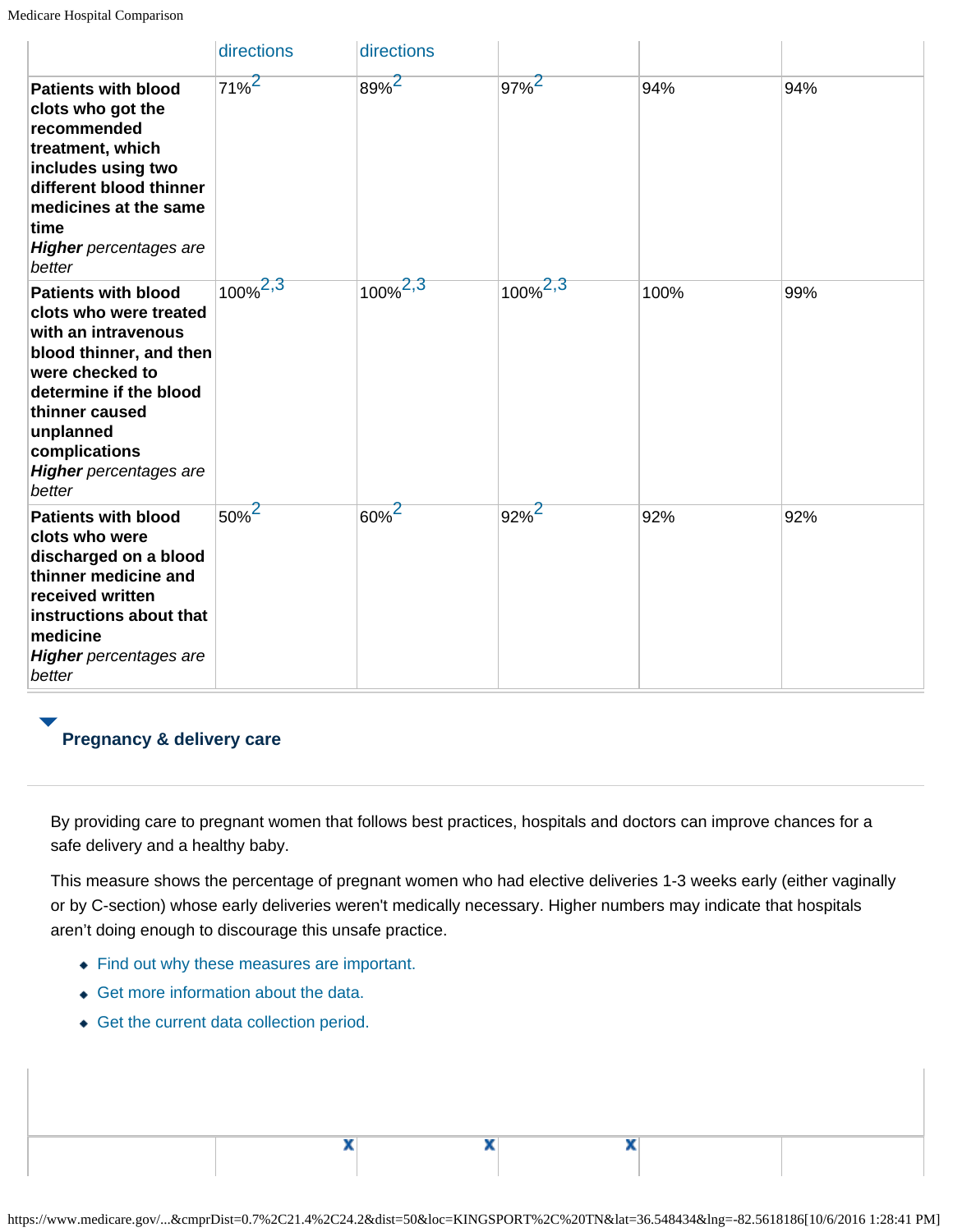|                                                                                                                                                                                                    | <b>WELLMONT</b><br><b>HOLSTON</b><br><b>VALLEY</b><br><b>MEDICAL</b><br><b>CENTER</b><br><b>130 WEST</b><br>RAVINE ROAD<br>KINGSPORT, TN<br>37662<br>(423) 224-4000<br>(4R) | <b>WELLMONT</b><br><b>BRISTOL</b><br><b>REGIONAL</b><br><b>MEDICAL</b><br><b>CENTER</b><br><b>ONE MEDICAL</b><br><b>PARK BLVD</b><br><b>BRISTOL, TN</b><br>37620<br>(423) 844-1121<br>(4R) | <b>JOHNSON</b><br><b>CITY</b><br><b>MEDICAL</b><br><b>CENTER</b><br>400 N STATE OF<br><b>FRANKLIN RD</b><br>JOHNSON CITY,<br>TN 37604<br>(423) 431-6111<br>(4R) | <b>TENNESSEE</b><br><b>AVERAGE</b> | <b>NATIONAL</b><br><b>AVERAGE</b> |
|----------------------------------------------------------------------------------------------------------------------------------------------------------------------------------------------------|-----------------------------------------------------------------------------------------------------------------------------------------------------------------------------|--------------------------------------------------------------------------------------------------------------------------------------------------------------------------------------------|-----------------------------------------------------------------------------------------------------------------------------------------------------------------|------------------------------------|-----------------------------------|
|                                                                                                                                                                                                    | <b>Overall rating</b>                                                                                                                                                       | <b>Overall rating</b>                                                                                                                                                                      | <b>Overall rating</b><br>O.                                                                                                                                     |                                    |                                   |
|                                                                                                                                                                                                    | Ø.                                                                                                                                                                          | Ø.                                                                                                                                                                                         | ☆☆●●●                                                                                                                                                           |                                    |                                   |
|                                                                                                                                                                                                    | ☆☆☆●●                                                                                                                                                                       | ☆☆☆●●                                                                                                                                                                                      | Learn more                                                                                                                                                      |                                    |                                   |
|                                                                                                                                                                                                    | Learn more                                                                                                                                                                  | Learn more                                                                                                                                                                                 |                                                                                                                                                                 |                                    |                                   |
|                                                                                                                                                                                                    | Distance $\mathbf{0}$ : 0.7 Distance $\mathbf{0}$ :<br>miles<br>Add to My                                                                                                   | 21.4 miles<br>Add to My                                                                                                                                                                    | Distance <sup>U</sup> :<br>24.2 miles<br>Add to My<br><b>Favorites</b>                                                                                          |                                    |                                   |
|                                                                                                                                                                                                    | <b>Favorites</b>                                                                                                                                                            | <b>Favorites</b>                                                                                                                                                                           | Map and                                                                                                                                                         |                                    |                                   |
|                                                                                                                                                                                                    | Map and<br>directions                                                                                                                                                       | Map and<br>directions                                                                                                                                                                      | directions                                                                                                                                                      |                                    |                                   |
| <b>Percent of mothers</b><br>whose deliveries were<br>scheduled too early (1-<br>2 weeks early), when a<br>scheduled delivery<br>was not medically<br>necessary<br>Lower percentages are<br>better | $3%^{2}$                                                                                                                                                                    | $4\%^{2}$                                                                                                                                                                                  | $8\%^{2}$                                                                                                                                                       | 2%                                 | 3%                                |

# **Complications**

# **Complications**

Patients who are admitted to the hospital for treatment of medical problems sometimes get other serious injuries, complications, or conditions, and may even die. Some patients may experience problems soon after they are discharged and need to be admitted to the hospital again. These events can often be prevented if hospitals follow best practices for treating patients.

# **Surgical complications**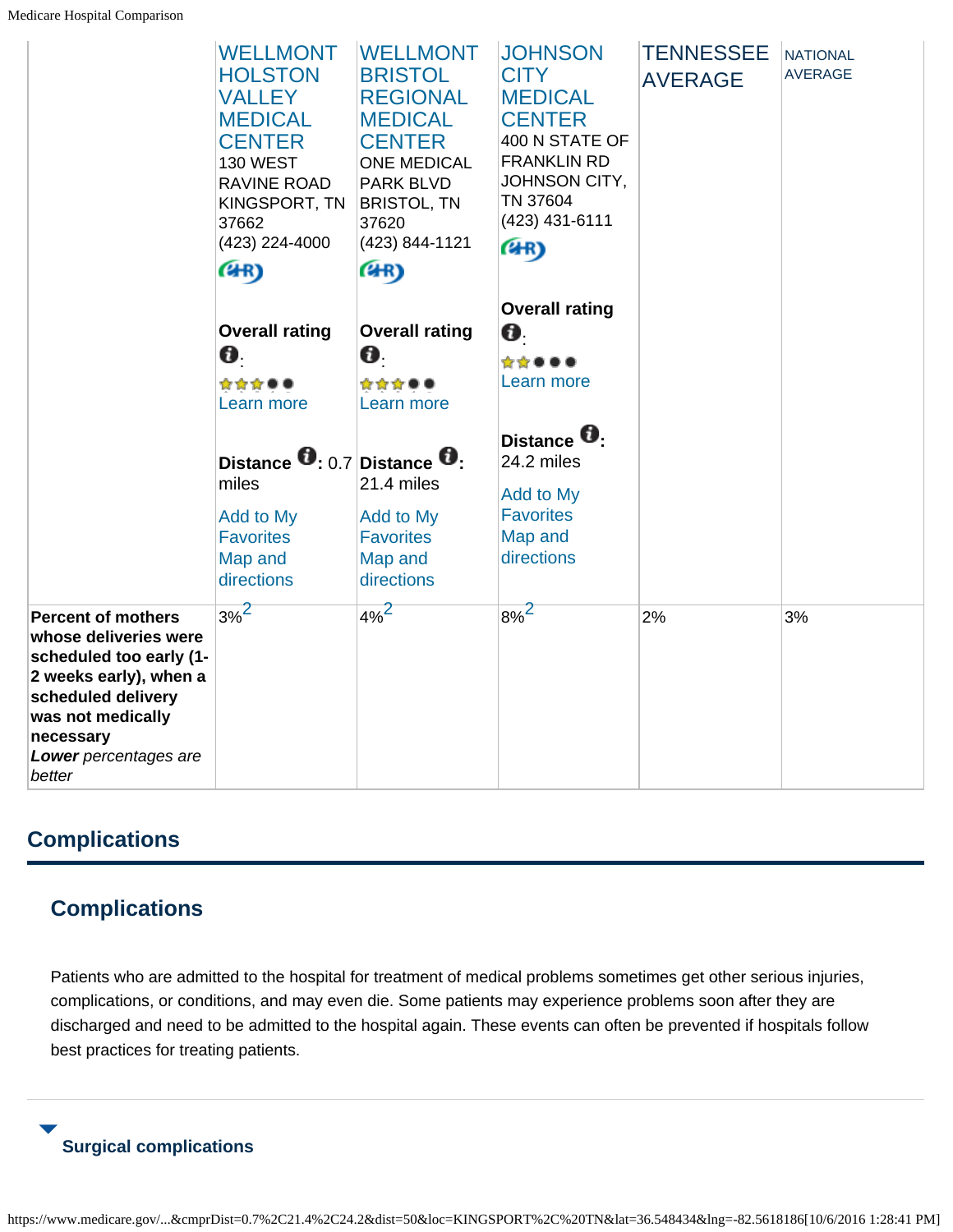This section shows serious complications that patients with Original Medicare experienced during a hospital stay or after having certain inpatient surgical procedures. These complications can often be prevented if hospitals follow procedures based on best practices and scientific evidence.

- Find out why these measures are important.
- Get more information about the hip/knee data.
- Get more information about the AHRQ data.
- Get the current data collection period.

|                                                                                                                                    | x                                                                                                                                                                           | x                                                                                                                                                                                | x                                                                                                                                                     |                                        |
|------------------------------------------------------------------------------------------------------------------------------------|-----------------------------------------------------------------------------------------------------------------------------------------------------------------------------|----------------------------------------------------------------------------------------------------------------------------------------------------------------------------------|-------------------------------------------------------------------------------------------------------------------------------------------------------|----------------------------------------|
|                                                                                                                                    | <b>WELLMONT</b><br><b>HOLSTON</b><br><b>VALLEY</b><br><b>MEDICAL</b><br><b>CENTER</b><br>130 WEST RAVINE<br><b>ROAD</b><br>KINGSPORT, TN<br>37662<br>(423) 224-4000<br>(4R) | <b>WELLMONT</b><br><b>BRISTOL</b><br><b>REGIONAL</b><br><b>MEDICAL</b><br><b>CENTER</b><br><b>ONE MEDICAL PARK</b><br><b>BLVD</b><br>BRISTOL, TN 37620<br>(423) 844-1121<br>(4R) | <b>JOHNSON CITY</b><br><b>MEDICAL</b><br><b>CENTER</b><br>400 N STATE OF<br><b>FRANKLIN RD</b><br>JOHNSON CITY, TN<br>37604<br>(423) 431-6111<br>(4R) | <b>NATIONAL RATE</b>                   |
|                                                                                                                                    | Overall rating $\blacksquare$<br>☆☆☆●●<br>Learn more<br>Distance <b>0</b> 0.7<br>miles<br><b>Add to My Favorites</b><br>Map and directions                                  | Overall rating $\blacksquare$<br>☆☆☆●●<br>Learn more<br>Distance $\bullet$ 21.4<br>miles<br><b>Add to My Favorites</b><br>Map and directions                                     | Overall rating $\blacksquare$<br>*****<br>Learn more<br>Distance $\bullet$ 24.2<br>miles<br><b>Add to My Favorites</b><br><b>Map and directions</b>   |                                        |
| <b>Rate of complications</b><br>for hip/knee<br>replacement patients                                                               | No Different than the<br><b>National Rate</b>                                                                                                                               | No Different than the<br><b>National Rate</b>                                                                                                                                    | No Different than the<br><b>National Rate</b>                                                                                                         | 3.0%                                   |
| <b>Serious complications</b><br>(From AHRQ $\bullet$ )                                                                             | No Different than the<br><b>National Rate</b>                                                                                                                               | No Different than the<br><b>National Rate</b>                                                                                                                                    | No Different than the<br><b>National Rate</b>                                                                                                         | 0.90                                   |
| Deaths among patients No Different than the<br>with serious treatable<br>complications after<br>surgery<br>(From AHRQ $\bigcirc$ ) | <b>National Rate</b>                                                                                                                                                        | No Different than the<br><b>National Rate</b>                                                                                                                                    | No Different than the<br><b>National Rate</b>                                                                                                         | 136.48 per 1,000<br>patient discharges |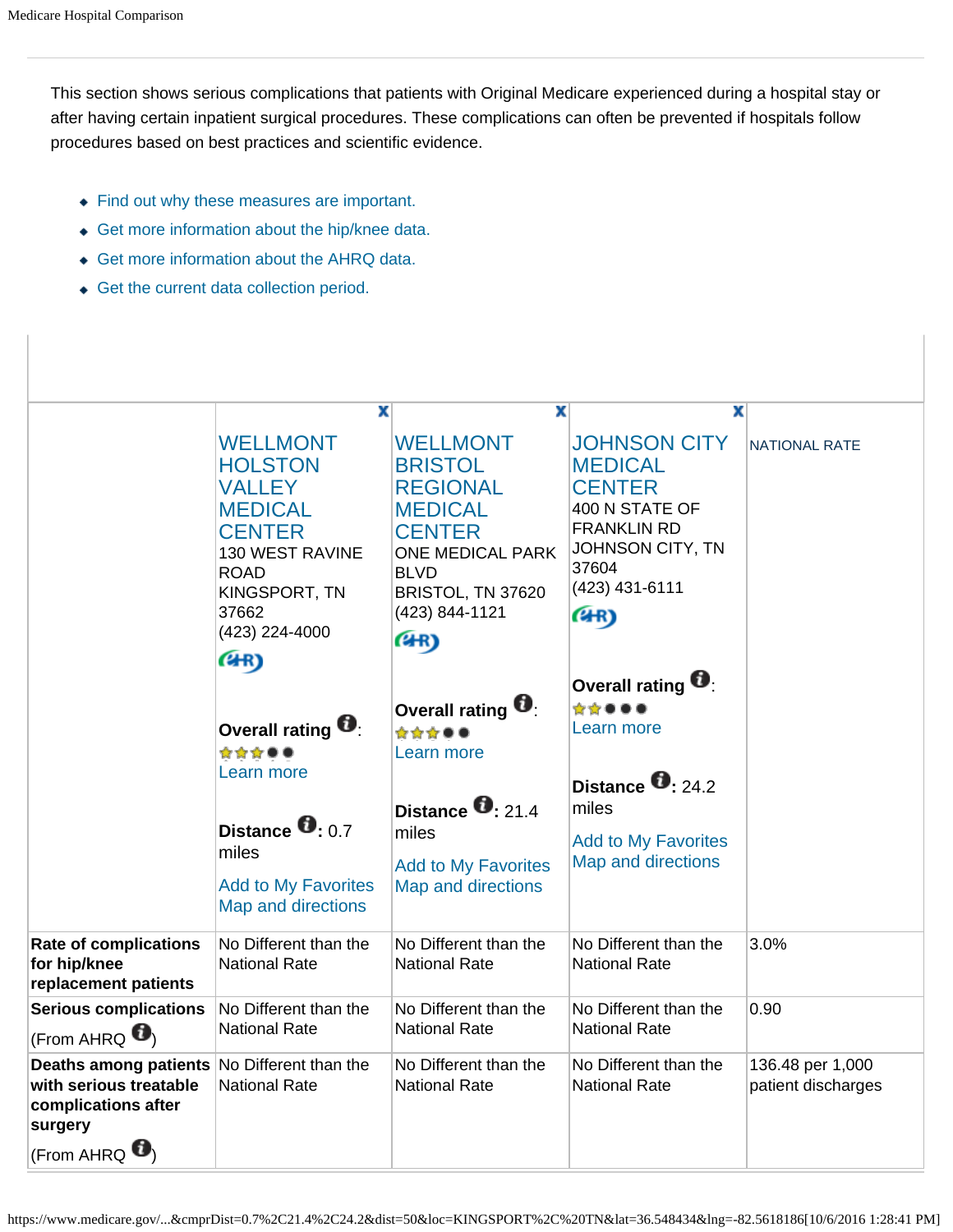# **Healthcare-associated infections**

Healthcare-associated infections, or HAIs, are infections that people get while they're getting treatment for another condition in a healthcare setting. HAIs can occur in all settings of care, including acute care hospitals, long term acute care hospitals, rehabilitation facilities, surgical centers, cancer hospitals, and skilled nursing facilities. Many of these infections can be prevented through the use of proper procedures and precautions. Below, different HAIs for each hospital are compared to the U.S. benchmark.

- Find out why these measures are important.
- Get more information about the data.
- Get the current data collection period.

|                                                                                                                             | x                                                                                                                                                   | x                                                                                                        | x                                                                                                                              |
|-----------------------------------------------------------------------------------------------------------------------------|-----------------------------------------------------------------------------------------------------------------------------------------------------|----------------------------------------------------------------------------------------------------------|--------------------------------------------------------------------------------------------------------------------------------|
|                                                                                                                             | <b>WELLMONT HOLSTON WELLMONT BRISTOL</b><br><b>VALLEY MEDICAL</b><br><b>CENTER</b><br>130 WEST RAVINE ROAD<br>KINGSPORT, TN 37662<br>(423) 224-4000 | <b>REGIONAL MEDICAL</b><br><b>CENTER</b><br>ONE MEDICAL PARK BLVD<br>BRISTOL, TN 37620<br>(423) 844-1121 | <b>JOHNSON CITY</b><br><b>MEDICAL CENTER</b><br>400 N STATE OF FRANKLIN RD<br>JOHNSON CITY, TN 37604<br>(423) 431-6111<br>(HR) |
|                                                                                                                             | (HR)                                                                                                                                                | (4R)                                                                                                     |                                                                                                                                |
|                                                                                                                             | Overall rating $\blacksquare$<br>☆☆☆●●<br>Learn more                                                                                                | Overall rating <sup>1</sup><br>☆☆☆●●<br>Learn more                                                       | Overall rating<br>*****<br>Learn more<br>Distance $\bullet$ : 24.2 miles                                                       |
|                                                                                                                             | Distance $\bullet$ 0.7 miles<br><b>Add to My Favorites</b><br>Map and directions                                                                    | Distance $\bullet$ 21.4 miles<br><b>Add to My Favorites</b><br>Map and directions                        | <b>Add to My Favorites</b><br>Map and directions                                                                               |
| <b>bloodstream infections Benchmark</b><br>(CLABSI) in ICUs and<br>select wards                                             | <b>Central line-associated No Different than National</b>                                                                                           | No Different than National<br><b>Benchmark</b>                                                           | Better than the National<br><b>Benchmark</b>                                                                                   |
| <b>Central line-associated Better than the National</b><br><b>bloodstream infections Benchmark</b><br>(CLABSI) in ICUs only |                                                                                                                                                     | No Different than National<br><b>Benchmark</b>                                                           | Better than the National<br><b>Benchmark</b>                                                                                   |
| <b>Catheter-associated</b><br>urinary tract infections<br>(CAUTI) in ICUs and<br>select wards                               | Better than the National<br>Benchmark                                                                                                               | Better than the National<br><b>Benchmark</b>                                                             | Better than the National<br><b>Benchmark</b>                                                                                   |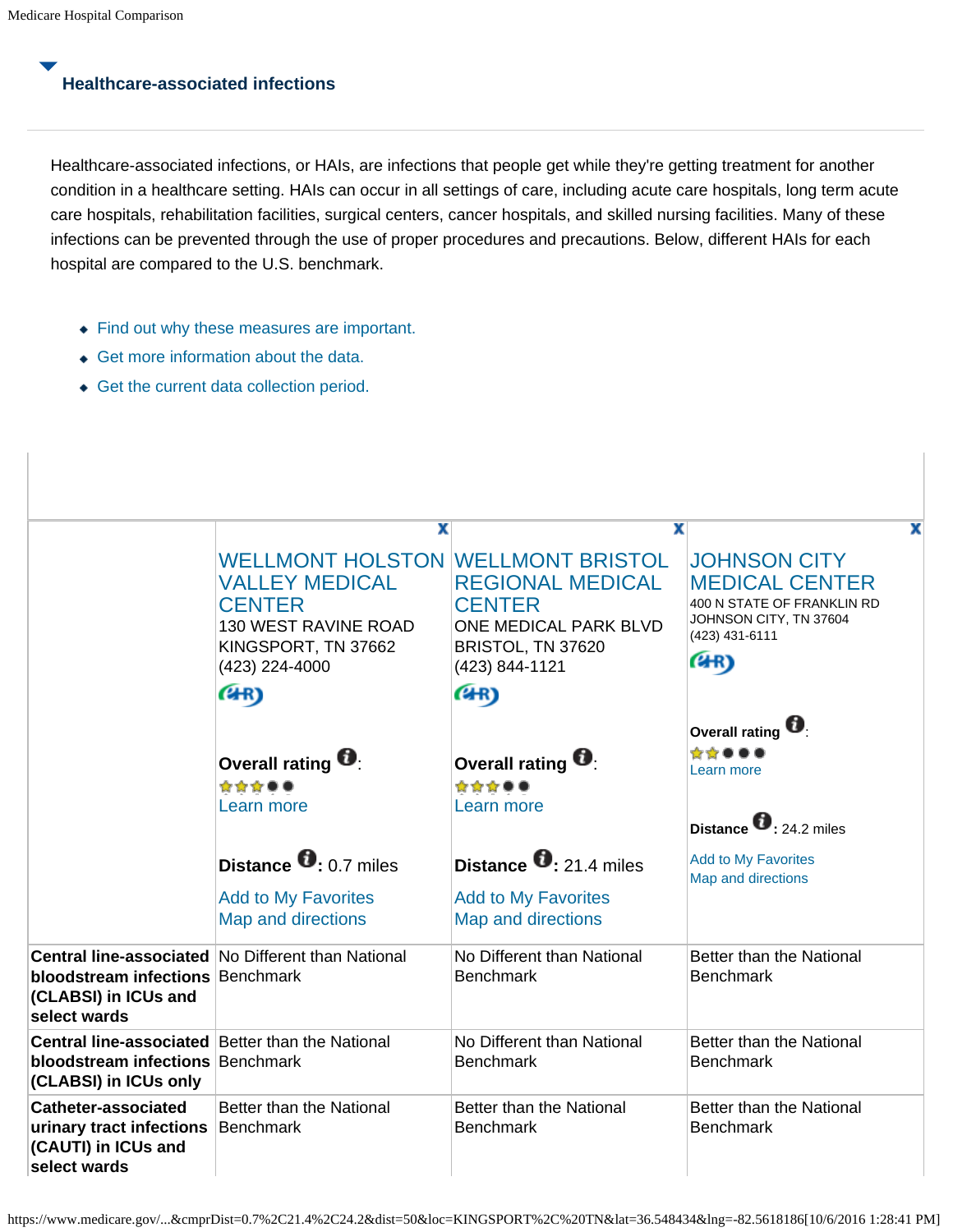| Catheter-associated<br>urinary tract infections Benchmark<br>(CAUTI) in ICUs only                                                                  | No Different than National                                                     | Better than the National<br><b>Benchmark</b>   | Better than the National<br><b>Benchmark</b>   |
|----------------------------------------------------------------------------------------------------------------------------------------------------|--------------------------------------------------------------------------------|------------------------------------------------|------------------------------------------------|
| from colon surgery<br>(SSI: Colon)                                                                                                                 | <b>Surgical site infections No Different than National</b><br><b>Benchmark</b> | No Different than National<br><b>Benchmark</b> | No Different than National<br><b>Benchmark</b> |
| <b>Surgical site infections Better than the National</b><br>from abdominal<br>hysterectomy (SSI:<br>Hysterectomy)                                  | <b>Benchmark</b>                                                               | No Different than National<br><b>Benchmark</b> | Not Available <sup>13</sup>                    |
| <b>Methicillin-resistant</b><br><b>Staphylococcus</b><br>Aureus (MRSA) Blood<br>Laboratory-identified<br><b>Events (Bloodstream</b><br>infections) | No Different than National<br><b>Benchmark</b>                                 | No Different than National<br><b>Benchmark</b> | No Different than National<br><b>Benchmark</b> |
| <b>Clostridium difficile</b><br>(C.diff.) Laboratory-<br><b>identified Events</b><br>(Intestinal infections)                                       | Better than the National<br><b>Benchmark</b>                                   | No Different than National<br><b>Benchmark</b> | Better than the National<br><b>Benchmark</b>   |

### **Readmissions & deaths**

# **Readmissions & deaths**

Measures of readmission show when patients who have had a recent hospital stay need to go back into a hospital again for unplanned care within 30 days of leaving the hospital.

Measures of death show when patients die, for any reason, within 30 days of admission to a hospital.

Hospitals can often prevent these events by following best practices for treating patients.

- Find out why these measures are important.
- Get more information about the data.
- Get the current data collection period.

### **30-day readmissions & deaths by medical condition**

#### **Chronic obstructive pulmonary disease (COPD)**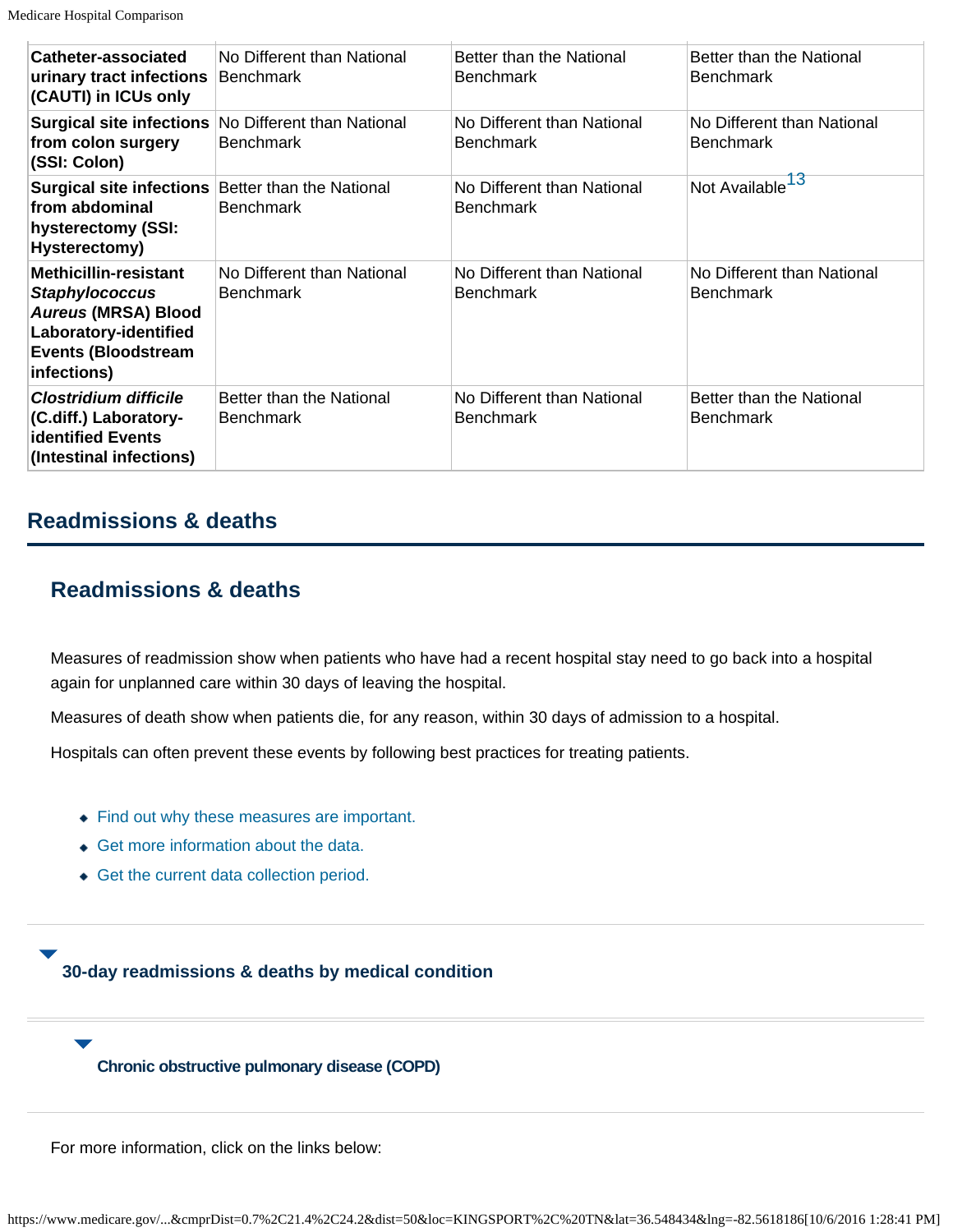- Find out why these measures are important.
- Get more information about the data.
- Get the current data collection period.

|                                                                               | x                                                                                                                                                                           | x                                                                                                                                                                                | x                                                                                                                                                     |               |
|-------------------------------------------------------------------------------|-----------------------------------------------------------------------------------------------------------------------------------------------------------------------------|----------------------------------------------------------------------------------------------------------------------------------------------------------------------------------|-------------------------------------------------------------------------------------------------------------------------------------------------------|---------------|
|                                                                               | <b>WELLMONT</b><br><b>HOLSTON</b><br><b>VALLEY</b><br><b>MEDICAL</b><br><b>CENTER</b><br>130 WEST RAVINE<br><b>ROAD</b><br>KINGSPORT, TN<br>37662<br>(423) 224-4000<br>(4R) | <b>WELLMONT</b><br><b>BRISTOL</b><br><b>REGIONAL</b><br><b>MEDICAL</b><br><b>CENTER</b><br><b>ONE MEDICAL PARK</b><br><b>BLVD</b><br>BRISTOL, TN 37620<br>(423) 844-1121<br>(HR) | <b>JOHNSON CITY</b><br><b>MEDICAL</b><br><b>CENTER</b><br>400 N STATE OF<br><b>FRANKLIN RD</b><br>JOHNSON CITY, TN<br>37604<br>(423) 431-6111<br>(4R) | NATIONAL RATE |
|                                                                               |                                                                                                                                                                             |                                                                                                                                                                                  | Overall rating $\blacksquare$                                                                                                                         |               |
|                                                                               | Overall rating<br>☆☆☆●●                                                                                                                                                     | Overall rating <b>U</b><br>☆☆☆●●<br>Learn more                                                                                                                                   | *****<br>Learn more                                                                                                                                   |               |
|                                                                               | Learn more                                                                                                                                                                  | Distance $\bullet$ 21.4                                                                                                                                                          | Distance $\bullet$ 24.2<br>miles                                                                                                                      |               |
|                                                                               | Distance <b>0</b> 0.7<br>miles<br><b>Add to My Favorites</b><br>Map and directions                                                                                          | miles<br><b>Add to My Favorites</b><br>Map and directions                                                                                                                        | <b>Add to My Favorites</b><br><b>Map and directions</b>                                                                                               |               |
| Rate of readmission                                                           | No Different than the                                                                                                                                                       | No Different than the                                                                                                                                                            | No Different than the                                                                                                                                 | 20.0%         |
| for chronic obstructive National Rate<br>pulmonary disease<br>(COPD) patients |                                                                                                                                                                             | <b>National Rate</b>                                                                                                                                                             | <b>National Rate</b>                                                                                                                                  |               |
| <b>Death rate for COPD</b><br>patients                                        | No Different than the<br><b>National Rate</b>                                                                                                                               | No Different than the<br><b>National Rate</b>                                                                                                                                    | No Different than the<br><b>National Rate</b>                                                                                                         | 8.0%          |

### **Heart attack**

- Find out why these measures are important.
- Get more information about the data.
- Get the current data collection period.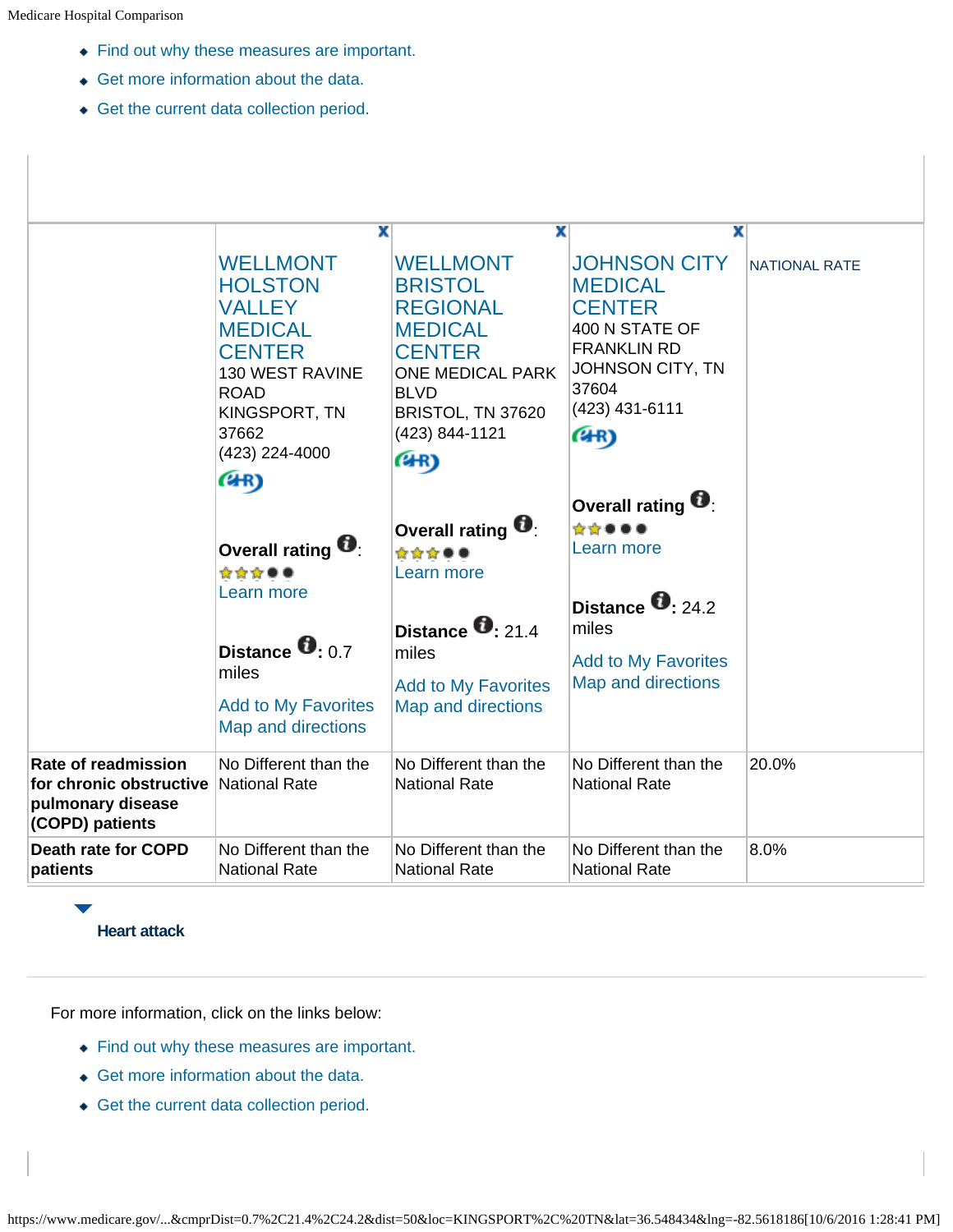|                                                        | x                                                                                                                                                                           | х                                                                                                                                                                                   | x                                                                                                                                                               |                                |
|--------------------------------------------------------|-----------------------------------------------------------------------------------------------------------------------------------------------------------------------------|-------------------------------------------------------------------------------------------------------------------------------------------------------------------------------------|-----------------------------------------------------------------------------------------------------------------------------------------------------------------|--------------------------------|
|                                                        | <b>WELLMONT</b><br><b>HOLSTON</b><br><b>VALLEY</b><br><b>MEDICAL</b><br><b>CENTER</b><br><b>130 WEST</b><br>RAVINE ROAD<br>KINGSPORT, TN<br>37662<br>(423) 224-4000<br>(4R) | <b>WELLMONT</b><br><b>BRISTOL</b><br><b>REGIONAL</b><br><b>MEDICAL</b><br><b>CENTER</b><br><b>ONE MEDICAL</b><br>PARK BLVD<br><b>BRISTOL, TN</b><br>37620<br>(423) 844-1121<br>(4R) | <b>JOHNSON</b><br><b>CITY</b><br><b>MEDICAL</b><br><b>CENTER</b><br>400 N STATE OF<br><b>FRANKLIN RD</b><br>JOHNSON CITY,<br>TN 37604<br>(423) 431-6111<br>(4R) | <b>NATIONAL</b><br><b>RATE</b> |
|                                                        | <b>Overall rating</b>                                                                                                                                                       | <b>Overall rating</b>                                                                                                                                                               | <b>Overall rating</b><br>O.                                                                                                                                     |                                |
|                                                        | O.                                                                                                                                                                          | 0.                                                                                                                                                                                  | ☆☆●●●                                                                                                                                                           |                                |
|                                                        | ☆☆☆●●<br>Learn more                                                                                                                                                         | ☆☆☆●●<br>Learn more                                                                                                                                                                 | Learn more                                                                                                                                                      |                                |
|                                                        | Distance <sup>U</sup> :<br>0.7 miles                                                                                                                                        | Distance <b>U</b> :<br>21.4 miles                                                                                                                                                   | Distance <b>U</b> :<br>24.2 miles                                                                                                                               |                                |
|                                                        | Add to My<br><b>Favorites</b>                                                                                                                                               | Add to My<br><b>Favorites</b>                                                                                                                                                       | Add to My<br><b>Favorites</b><br>Map and                                                                                                                        |                                |
|                                                        | Map and<br>directions                                                                                                                                                       | Map and<br>directions                                                                                                                                                               | directions                                                                                                                                                      |                                |
| Rate of<br>readmission for<br>heart attack<br>patients | No Different than<br>the National Rate                                                                                                                                      | No Different than<br>the National Rate                                                                                                                                              | Worse than the<br><b>National Rate</b>                                                                                                                          | 16.8%                          |
| Death rate for<br>heart attack<br>patients             | No Different than<br>the National Rate                                                                                                                                      | No Different than<br>the National Rate                                                                                                                                              | No Different than<br>the National Rate                                                                                                                          | 14.1%                          |

**Heart failure**

- Find out why these measures are important.
- Get more information about the data.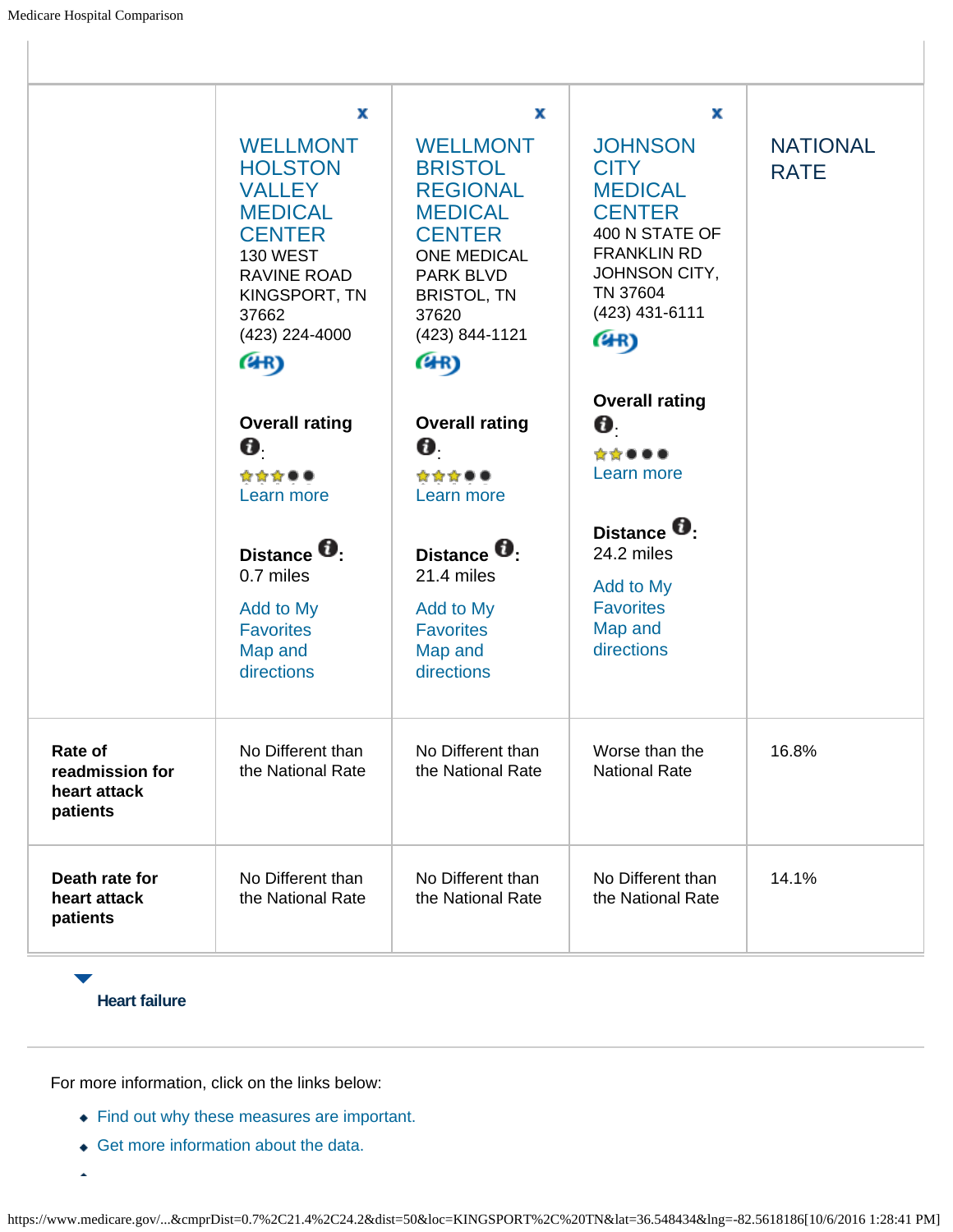Get the current data collection period.

|                                                         | х                                                                                                                                                                           | x                                                                                                                                                                                   | х                                                                                                                                                               |                                |
|---------------------------------------------------------|-----------------------------------------------------------------------------------------------------------------------------------------------------------------------------|-------------------------------------------------------------------------------------------------------------------------------------------------------------------------------------|-----------------------------------------------------------------------------------------------------------------------------------------------------------------|--------------------------------|
|                                                         | <b>WELLMONT</b><br><b>HOLSTON</b><br><b>VALLEY</b><br><b>MEDICAL</b><br><b>CENTER</b><br><b>130 WEST</b><br>RAVINE ROAD<br>KINGSPORT, TN<br>37662<br>(423) 224-4000<br>(4R) | <b>WELLMONT</b><br><b>BRISTOL</b><br><b>REGIONAL</b><br><b>MEDICAL</b><br><b>CENTER</b><br><b>ONE MEDICAL</b><br>PARK BLVD<br><b>BRISTOL, TN</b><br>37620<br>(423) 844-1121<br>(4R) | <b>JOHNSON</b><br><b>CITY</b><br><b>MEDICAL</b><br><b>CENTER</b><br>400 N STATE OF<br><b>FRANKLIN RD</b><br>JOHNSON CITY,<br>TN 37604<br>(423) 431-6111<br>(4R) | <b>NATIONAL</b><br><b>RATE</b> |
|                                                         | <b>Overall rating</b><br>O.                                                                                                                                                 | <b>Overall rating</b><br>O.<br>☆☆☆●●                                                                                                                                                | <b>Overall rating</b><br>O.<br>☆☆●●●<br>Learn more                                                                                                              |                                |
|                                                         | ☆☆☆●●<br>Learn more<br>Distance <sup>1</sup>                                                                                                                                | Learn more<br>Distance <b>U</b> :                                                                                                                                                   | Distance <b>U</b> .<br>24.2 miles                                                                                                                               |                                |
|                                                         | 0.7 miles<br>Add to My<br><b>Favorites</b><br>Map and<br>directions                                                                                                         | 21.4 miles<br>Add to My<br><b>Favorites</b><br>Map and<br>directions                                                                                                                | Add to My<br><b>Favorites</b><br>Map and<br>directions                                                                                                          |                                |
| Rate of<br>readmission for<br>heart failure<br>patients | No Different than<br>the National Rate                                                                                                                                      | No Different than<br>the National Rate                                                                                                                                              | No Different than<br>the National Rate                                                                                                                          | 21.9%                          |
| Death rate for<br>heart failure<br>patients             | No Different than<br>the National Rate                                                                                                                                      | No Different than<br>the National Rate                                                                                                                                              | No Different than<br>the National Rate                                                                                                                          | 12.1%                          |

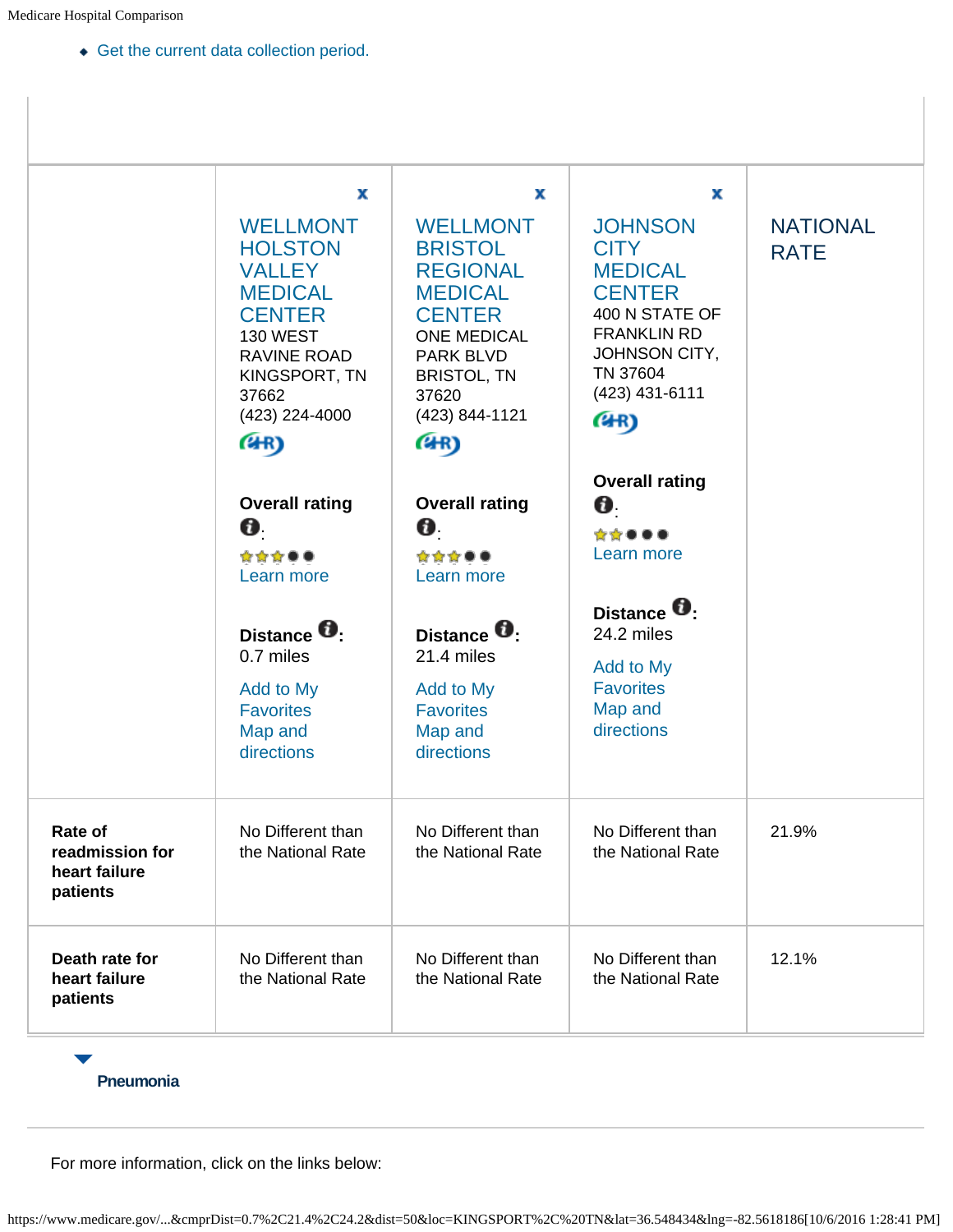- Find out why these measures are important.
- Get more information about the data.
- Get the current data collection period.



**Stroke**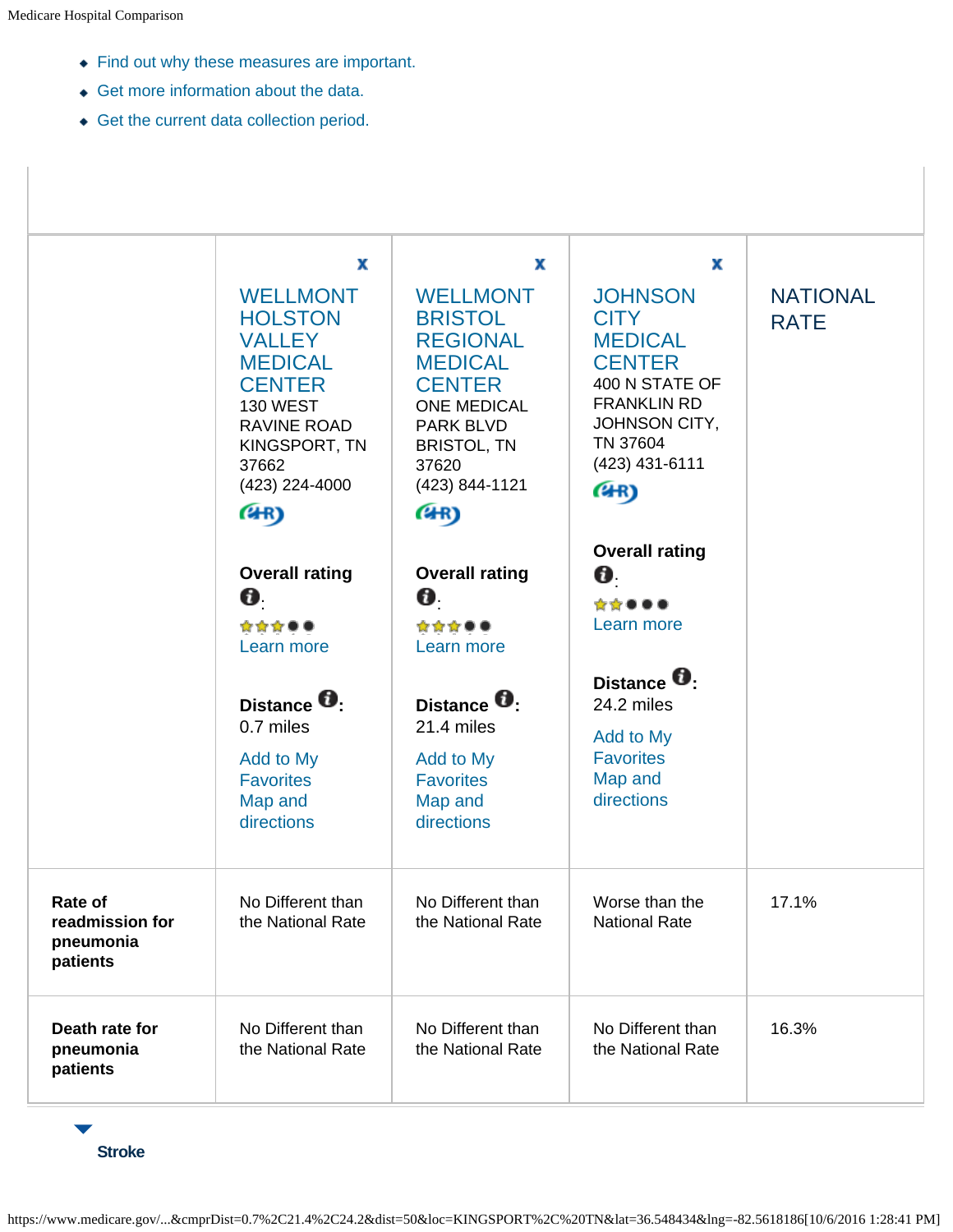For more information, click on the links below:

- Find out why these measures are important.
- Get more information about the data.
- Get the current data collection period.

|                                               | x<br><b>WELLMONT</b><br><b>HOLSTON</b><br><b>VALLEY</b><br><b>MEDICAL</b><br><b>CENTER</b><br><b>130 WEST</b><br><b>RAVINE ROAD</b><br>KINGSPORT, TN<br>37662<br>(423) 224-4000<br>(4R) | x<br><b>WELLMONT</b><br><b>BRISTOL</b><br><b>REGIONAL</b><br><b>MEDICAL</b><br><b>CENTER</b><br><b>ONE MEDICAL</b><br><b>PARK BLVD</b><br><b>BRISTOL, TN</b><br>37620<br>(423) 844-1121<br>(4R) | x<br><b>JOHNSON</b><br><b>CITY</b><br><b>MEDICAL</b><br><b>CENTER</b><br>400 N STATE OF<br><b>FRANKLIN RD</b><br>JOHNSON CITY,<br>TN 37604<br>$(423)$ 431-6111<br>(4R) | <b>NATIONAL</b><br><b>RATE</b> |
|-----------------------------------------------|-----------------------------------------------------------------------------------------------------------------------------------------------------------------------------------------|-------------------------------------------------------------------------------------------------------------------------------------------------------------------------------------------------|------------------------------------------------------------------------------------------------------------------------------------------------------------------------|--------------------------------|
|                                               | <b>Overall rating</b><br>0.<br>☆☆☆●●<br>Learn more<br>Distance <sup>0</sup>                                                                                                             | <b>Overall rating</b><br>0.<br>☆☆☆●●<br>Learn more<br>Distance <b>U</b> .                                                                                                                       | <b>Overall rating</b><br>Ø.<br>☆☆●●●<br>Learn more<br>Distance <b>D</b> .<br>24.2 miles                                                                                |                                |
|                                               | 0.7 miles<br>Add to My<br><b>Favorites</b><br>Map and<br>directions                                                                                                                     | 21.4 miles<br>Add to My<br><b>Favorites</b><br>Map and<br>directions                                                                                                                            | Add to My<br><b>Favorites</b><br>Map and<br>directions                                                                                                                 |                                |
| Rate of<br>readmission for<br>stroke patients | No Different than<br>the National Rate                                                                                                                                                  | No Different than<br>the National Rate                                                                                                                                                          | No Different than<br>the National Rate                                                                                                                                 | 12.5%                          |
| Death rate for<br>stroke patients             | No Different than<br>the National Rate                                                                                                                                                  | No Different than<br>the National Rate                                                                                                                                                          | Worse than the<br><b>National Rate</b>                                                                                                                                 | 14.9%                          |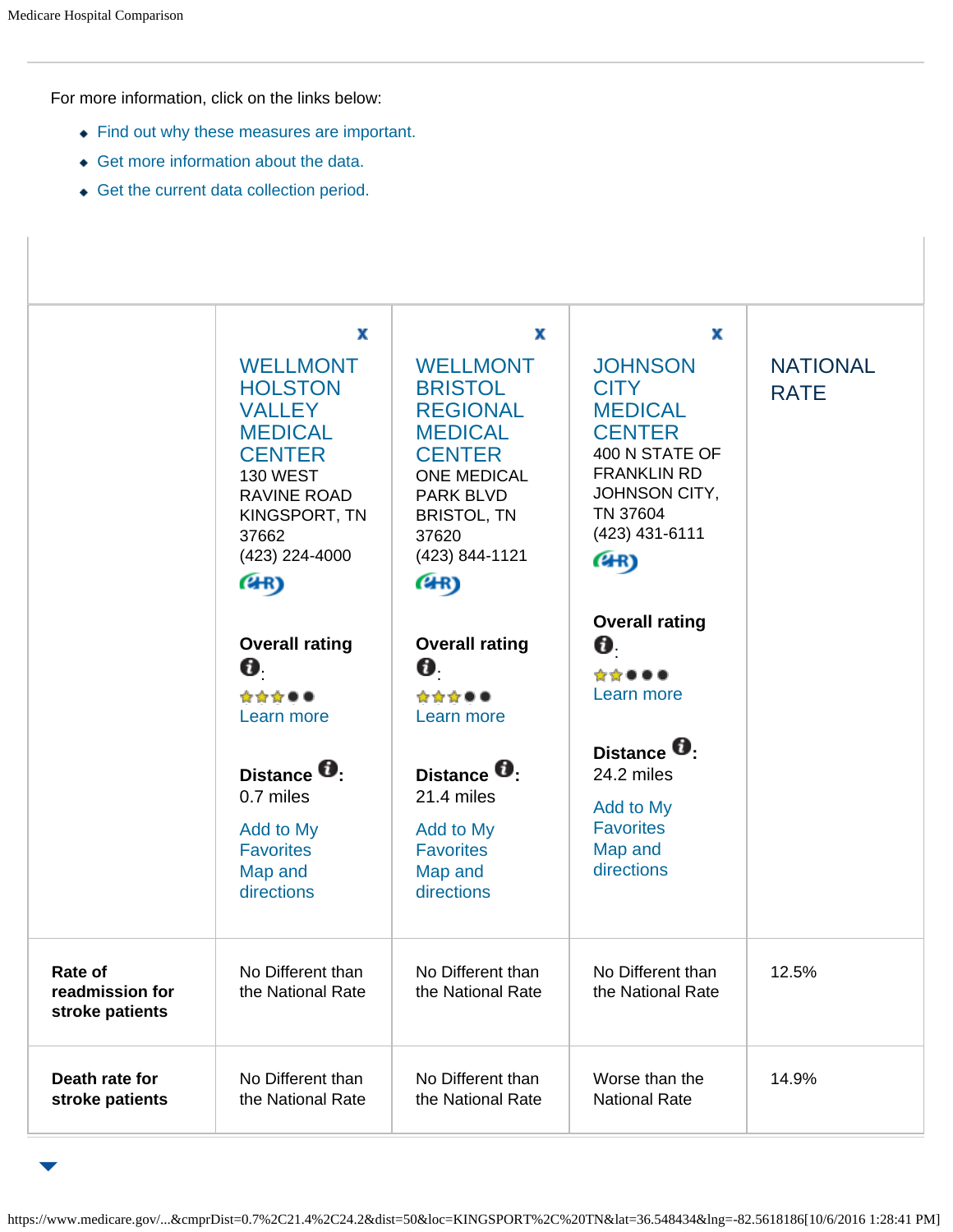### **30-day readmissions & deaths by surgical procedure**

**Coronary artery bypass graft (CABG)**

- Find out why these measures are important.
- Get more information about the data.
- Get the current data collection period.

|                                                               | x                                                                                                                                                                                  | x                                                                                                                                                                                          | x                                                                                                                                                               |                                |
|---------------------------------------------------------------|------------------------------------------------------------------------------------------------------------------------------------------------------------------------------------|--------------------------------------------------------------------------------------------------------------------------------------------------------------------------------------------|-----------------------------------------------------------------------------------------------------------------------------------------------------------------|--------------------------------|
|                                                               | <b>WELLMONT</b><br><b>HOLSTON</b><br><b>VALLEY</b><br><b>MEDICAL</b><br><b>CENTER</b><br><b>130 WEST</b><br><b>RAVINE ROAD</b><br>KINGSPORT, TN<br>37662<br>(423) 224-4000<br>(4R) | <b>WELLMONT</b><br><b>BRISTOL</b><br><b>REGIONAL</b><br><b>MEDICAL</b><br><b>CENTER</b><br><b>ONE MEDICAL</b><br><b>PARK BLVD</b><br><b>BRISTOL, TN</b><br>37620<br>(423) 844-1121<br>(4R) | <b>JOHNSON</b><br><b>CITY</b><br><b>MEDICAL</b><br><b>CENTER</b><br>400 N STATE OF<br><b>FRANKLIN RD</b><br>JOHNSON CITY,<br>TN 37604<br>(423) 431-6111<br>(4R) | <b>NATIONAL</b><br><b>RATE</b> |
|                                                               | <b>Overall rating</b><br>O.                                                                                                                                                        | <b>Overall rating</b><br>O.                                                                                                                                                                | <b>Overall rating</b><br>0.<br>*****                                                                                                                            |                                |
|                                                               | ☆☆☆●●<br>Learn more                                                                                                                                                                | ☆☆☆●●<br>Learn more                                                                                                                                                                        | Learn more                                                                                                                                                      |                                |
|                                                               | Distance <sup>t</sup><br>0.7 miles                                                                                                                                                 | Distance <sup>U</sup><br>21.4 miles                                                                                                                                                        | Distance <b>U</b> .<br>24.2 miles<br>Add to My                                                                                                                  |                                |
|                                                               | Add to My<br><b>Favorites</b><br>Map and<br>directions                                                                                                                             | Add to My<br><b>Favorites</b><br>Map and<br>directions                                                                                                                                     | <b>Favorites</b><br>Map and<br>directions                                                                                                                       |                                |
| Rate of<br>readmission for<br>coronary artery<br>bypass graft | No Different than<br>the National Rate                                                                                                                                             | No Different than<br>the National Rate                                                                                                                                                     | No Different than<br>the National Rate                                                                                                                          | 14.4%                          |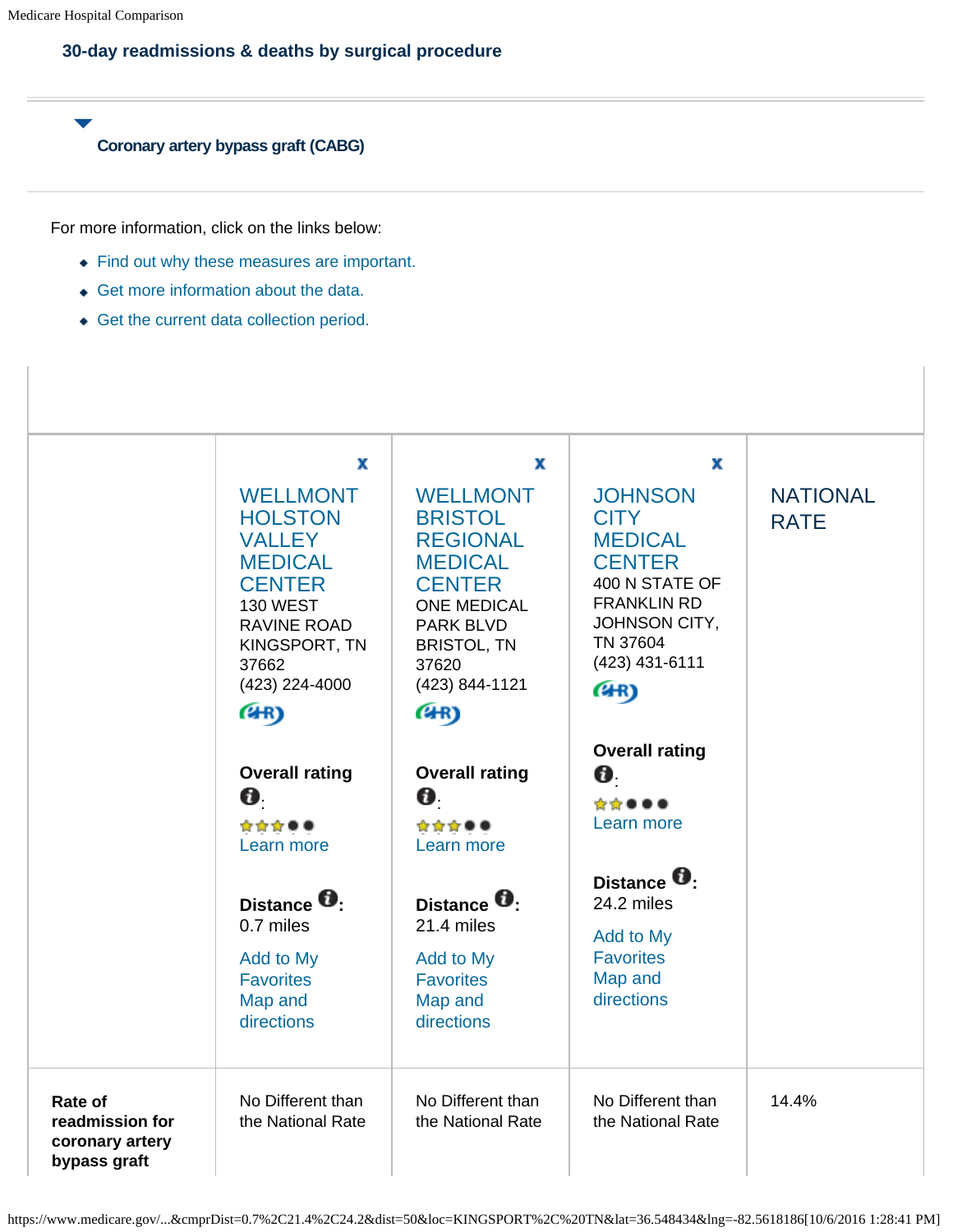| (CABG) surgery<br>patients                        |                                        |                                        |                                        |         |
|---------------------------------------------------|----------------------------------------|----------------------------------------|----------------------------------------|---------|
| Death rate for<br><b>CABG surgery</b><br>patients | No Different than<br>the National Rate | No Different than<br>the National Rate | No Different than<br>the National Rate | $3.2\%$ |

#### **Hip/knee replacement**

- Find out why these measures are important.
- Get more information about the data.
- Get the current data collection period.

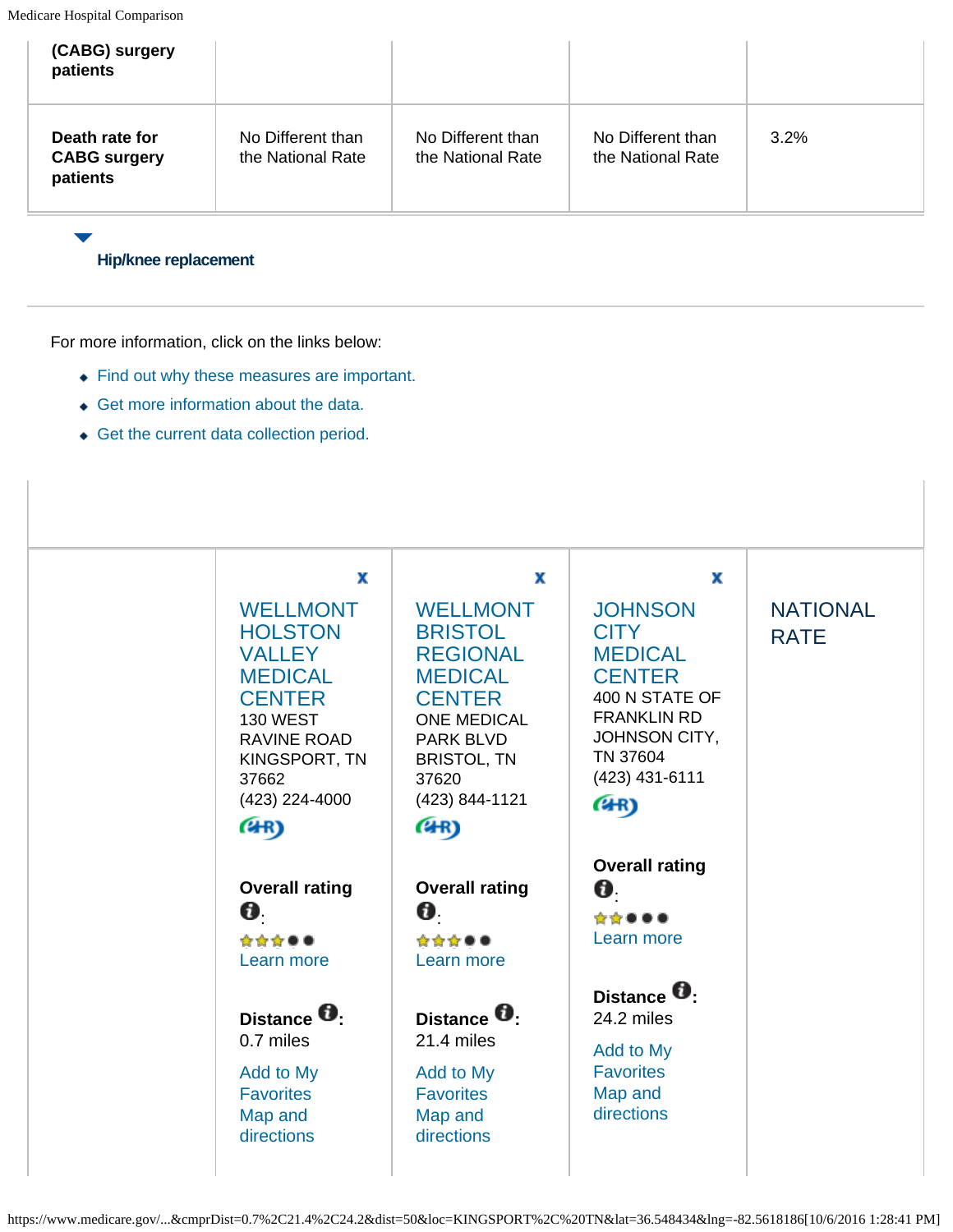| replacement                      |                                                 |                                     |                                      |                 |
|----------------------------------|-------------------------------------------------|-------------------------------------|--------------------------------------|-----------------|
| 30-day hospital-wide readmission |                                                 |                                     |                                      |                 |
|                                  | For more information, click on the links below: |                                     |                                      |                 |
|                                  | • Find out why these measures are important.    |                                     |                                      |                 |
|                                  | • Get more information about the data.          |                                     |                                      |                 |
|                                  | • Get the current data collection period.       |                                     |                                      |                 |
|                                  |                                                 |                                     |                                      |                 |
|                                  |                                                 |                                     |                                      |                 |
|                                  |                                                 |                                     |                                      |                 |
|                                  |                                                 |                                     |                                      |                 |
|                                  | x                                               | x                                   | x                                    |                 |
|                                  | <b>WELLMONT</b>                                 | <b>WELLMONT</b>                     | <b>JOHNSON</b>                       | <b>NATIONAL</b> |
|                                  | <b>HOLSTON</b>                                  | <b>BRISTOL</b>                      | <b>CITY</b>                          | <b>RATE</b>     |
|                                  | <b>VALLEY</b>                                   | <b>REGIONAL</b>                     | <b>MEDICAL</b>                       |                 |
|                                  | <b>MEDICAL</b>                                  | <b>MEDICAL</b>                      | <b>CENTER</b>                        |                 |
|                                  | <b>CENTER</b><br>130 WEST                       | <b>CENTER</b><br><b>ONE MEDICAL</b> | 400 N STATE OF<br><b>FRANKLIN RD</b> |                 |
|                                  | <b>RAVINE ROAD</b>                              | PARK BLVD                           | JOHNSON CITY,                        |                 |
|                                  | KINGSPORT, TN                                   | <b>BRISTOL, TN</b>                  | TN 37604                             |                 |
|                                  | 37662                                           | 37620                               | $(423)$ 431-6111                     |                 |
|                                  | (423) 224-4000                                  | (423) 844-1121                      | (4R)                                 |                 |
|                                  | (4R)                                            | (4R)                                |                                      |                 |
|                                  |                                                 |                                     | <b>Overall rating</b>                |                 |
|                                  | <b>Overall rating</b>                           | <b>Overall rating</b>               | Ø.                                   |                 |
|                                  | Ø.                                              | 0.                                  | ☆☆●●●                                |                 |
|                                  | ☆☆☆●●                                           | ☆☆☆●●                               | Learn more                           |                 |
|                                  | Learn more                                      | Learn more                          |                                      |                 |
|                                  |                                                 |                                     | Distance <b>U</b> .                  |                 |
|                                  | Distance <b>O</b> :                             | Distance <b>O</b> :                 | 24.2 miles                           |                 |
|                                  | 0.7 miles                                       | 21.4 miles                          |                                      |                 |
|                                  |                                                 |                                     | Add to My                            |                 |
|                                  | Add to My                                       | Add to My                           | <b>Favorites</b>                     |                 |
|                                  | <b>Favorites</b>                                | <b>Favorites</b>                    | Map and                              |                 |
|                                  | Map and                                         | Map and                             | directions                           |                 |
|                                  | directions                                      | directions                          |                                      |                 |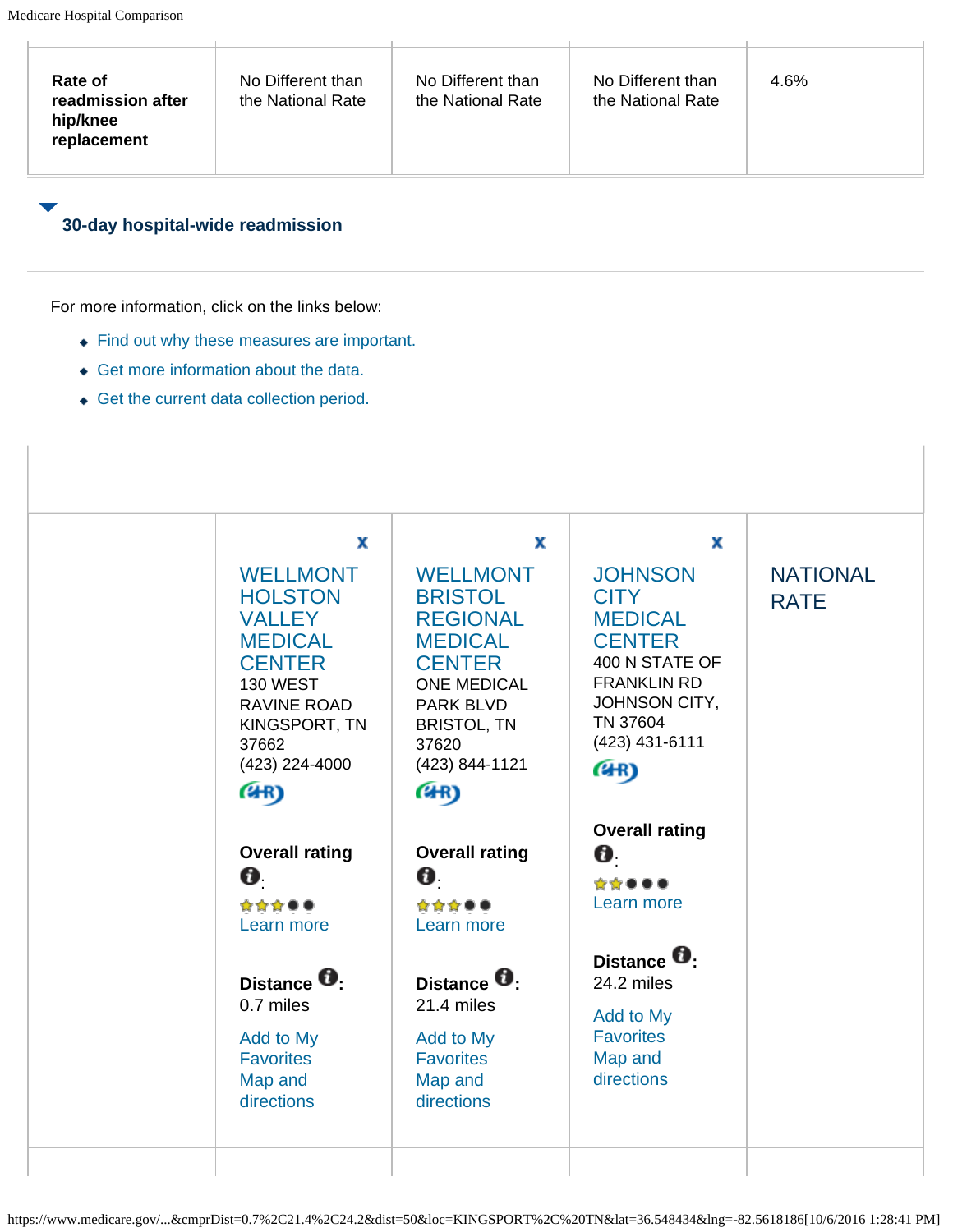| Rate of<br>readmission after<br>discharge from<br>hospital<br>(hospital-wide) | No Different than<br>the National Rate | No Different than<br>the National Rate | Worse than the<br><b>National Rate</b> | 15.6% |  |
|-------------------------------------------------------------------------------|----------------------------------------|----------------------------------------|----------------------------------------|-------|--|
|-------------------------------------------------------------------------------|----------------------------------------|----------------------------------------|----------------------------------------|-------|--|

# **Use of medical imaging**

# **Use of medical imaging**

These measures give you information about hospitals' use of medical imaging tests (like mammograms, MRIs, and CT scans) for outpatients based on the following:

- Protecting patients' safety, like keeping patients' exposure to radiation and other risks as low as possible;
- Following up properly when screening tests like mammograms show a possible problem; and
- Avoiding the risk, stress, and cost of doing imaging tests that patients may not need.

The information shown here is limited to medical imaging facilities that are part of a hospital or associated with a hospital. These facilities can be inside or near the hospital, or in a different location. This information only includes medical imaging done on outpatients. It doesn't include medical imaging tests done for patients who have been admitted to the hospital as inpatients.

These measures are based on Medicare claims data.

- Find out why these measures are important.
- Get more information about the data.
- Get the current data collection period.

|                                                                                                                                                                                  | <b>Overall rating</b>                                                                                                                                                                           | <b>Overall rating</b><br>0.                                                                                                                                                   |                                    |                                   |
|----------------------------------------------------------------------------------------------------------------------------------------------------------------------------------|-------------------------------------------------------------------------------------------------------------------------------------------------------------------------------------------------|-------------------------------------------------------------------------------------------------------------------------------------------------------------------------------|------------------------------------|-----------------------------------|
| x<br><b>WELLMONT</b><br><b>HOLSTON</b><br><b>VALLEY</b><br><b>MEDICAL</b><br><b>CENTER</b><br><b>130 WEST</b><br>RAVINE ROAD<br>KINGSPORT, TN<br>37662<br>(423) 224-4000<br>(4R) | x<br><b>WELLMONT</b><br><b>BRISTOL</b><br><b>REGIONAL</b><br><b>MEDICAL</b><br><b>CENTER</b><br><b>ONE MEDICAL</b><br><b>PARK BLVD</b><br><b>BRISTOL, TN</b><br>37620<br>(423) 844-1121<br>(4R) | x<br><b>JOHNSON</b><br><b>CITY</b><br><b>MEDICAL</b><br><b>CENTER</b><br>400 N STATE OF<br><b>FRANKLIN RD</b><br><b>JOHNSON CITY,</b><br>TN 37604<br>$(423)$ 431-6111<br>(4R) | <b>TENNESSEE</b><br><b>AVERAGE</b> | <b>NATIONAL</b><br><b>AVERAGE</b> |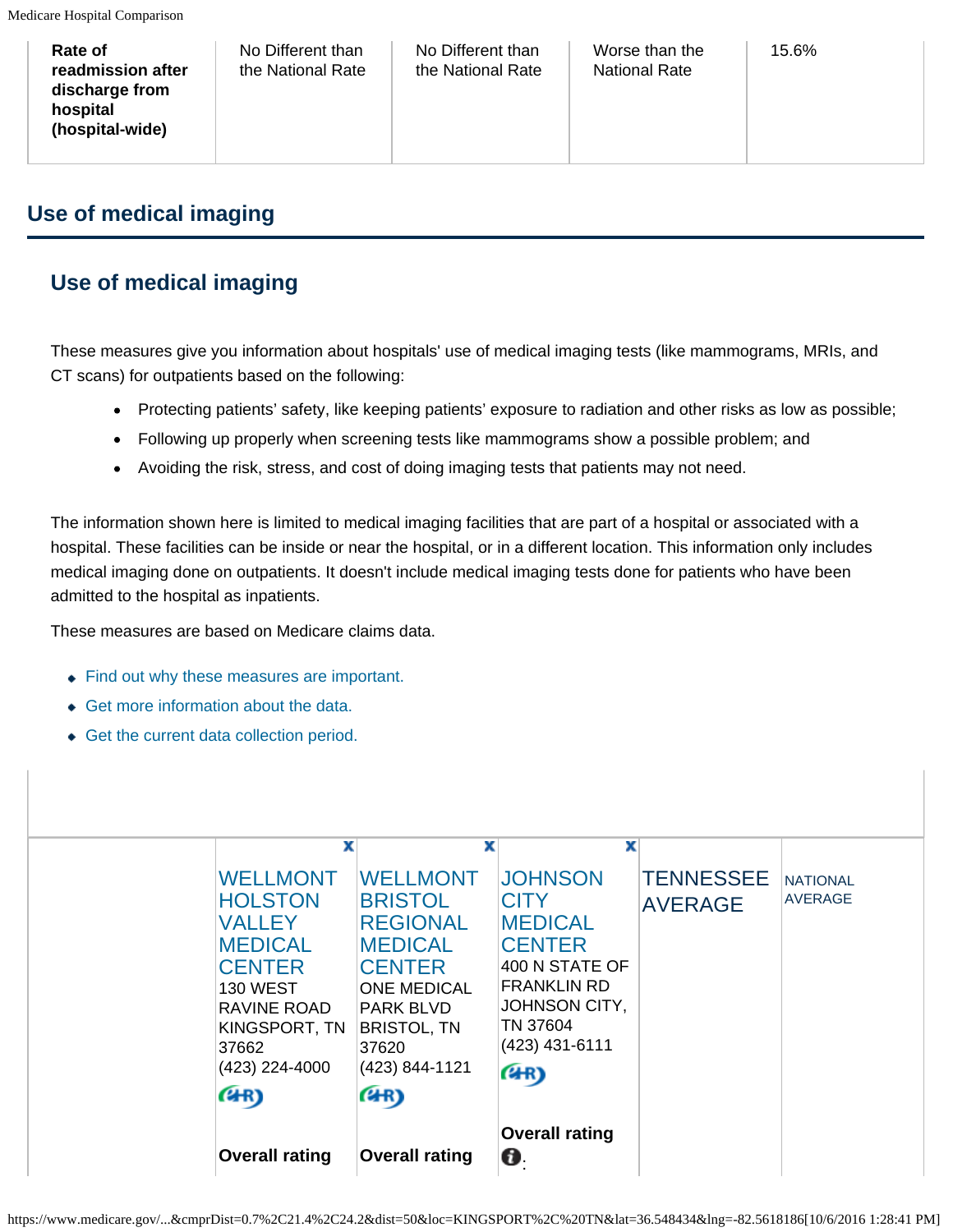|                                                                                                                                                                | 0.<br>☆☆☆●●<br>Learn more<br>Distance $\mathbf{0}$ : 0.7 Distance $\mathbf{0}$ : | 0.<br>☆☆☆●●<br>Learn more                                                   | *****<br>Learn more<br>Distance <sup>U</sup> :<br>24.2 miles |       |       |
|----------------------------------------------------------------------------------------------------------------------------------------------------------------|----------------------------------------------------------------------------------|-----------------------------------------------------------------------------|--------------------------------------------------------------|-------|-------|
|                                                                                                                                                                | miles<br>Add to My<br><b>Favorites</b><br>Map and<br>directions                  | 21.4 miles<br><b>Add to My</b><br><b>Favorites</b><br>Map and<br>directions | Add to My<br><b>Favorites</b><br>Map and<br>directions       |       |       |
| <b>Outpatients with low-</b><br>back pain who had an<br><b>MRI without trying</b><br>recommended<br>treatments first, such<br>as physical therapy              | 39.1%                                                                            | 34.5%                                                                       | 36.2%                                                        | 38.6% | 39.5% |
| If a number is high, it<br>may mean the facility is<br>doing too many<br>unnecessary MRIs for<br>low-back pain.<br>Lower percentages are<br>better             |                                                                                  |                                                                             |                                                              |       |       |
| Outpatients who had a 3.8%<br>follow-up<br>mammogram,<br>ultrasound, or MRI of<br>the breast within the 45<br>days following a<br>screening<br>mammogram       |                                                                                  | 9.5%                                                                        | 6.7%                                                         | 7.9%  | 8.9%  |
| A follow-up rate near<br>zero may indicate<br>missed cancer; a rate<br>higher than 14% may<br>mean there is<br>unnecessary follow-up.                          |                                                                                  |                                                                             |                                                              |       |       |
| Outpatient CT scans of 0.0%<br>the chest that were<br>"combination"<br>(double) scans                                                                          |                                                                                  | 0.7%                                                                        | 0.3%                                                         | 2.4%  | 2.1%  |
| If a number is high, it<br>may mean that too many<br>patients have a double<br>scan when a single scan<br>is all they need.<br>Lower percentages are<br>better |                                                                                  |                                                                             |                                                              |       |       |
| Outpatient CT scans of 13.2%                                                                                                                                   |                                                                                  | 5.3%                                                                        | 5.8%                                                         | 6.7%  | 8.4%  |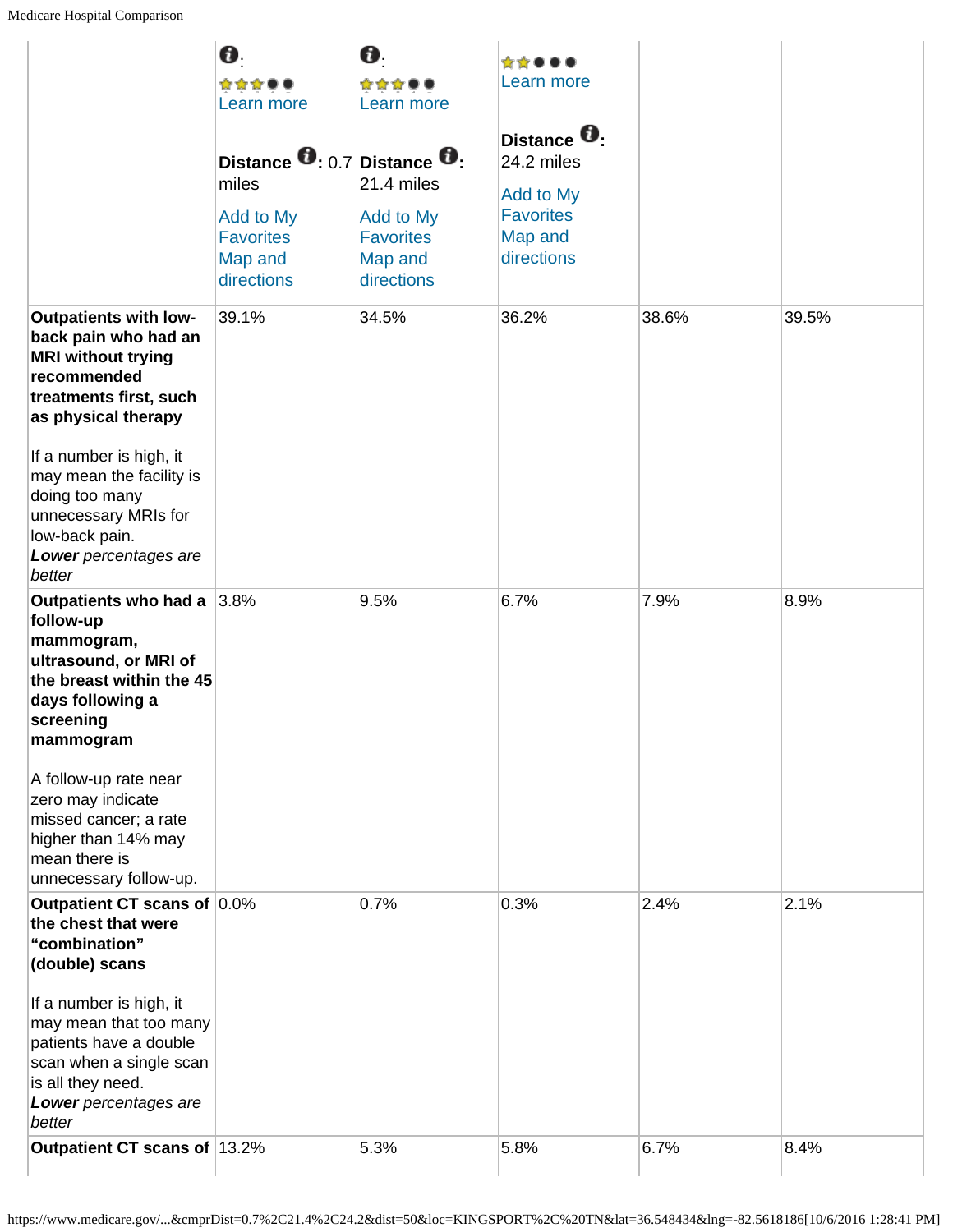| the abdomen that were<br>"combination"<br>(double) scans                                                                                                                         |      |      |      |      |      |
|----------------------------------------------------------------------------------------------------------------------------------------------------------------------------------|------|------|------|------|------|
| If a number is high, it<br>may mean that too many<br>patients have a double<br>scan when a single scan<br>is all they need.<br>Lower percentages are<br>better                   |      |      |      |      |      |
| <b>Outpatients who got</b><br>cardiac imaging stress<br>tests before low-risk<br>outpatient surgery                                                                              | 3.6% | 4.4% | 1.5% | 4.4% | 4.8% |
| If a number is high, it<br>may mean that too many<br>cardiac scans were done<br>prior to low-risk<br>surgeries.<br>Lower percentages are<br>better                               |      |      |      |      |      |
| <b>Outpatients with brain</b><br>CT scans who got a<br>sinus CT scan at the<br>same time                                                                                         | 2.4% | 2.1% | 3.2% | 3.2% | 2.9% |
| If a number is high, it<br>may mean that too many<br>patients have both a<br>brain and sinus scan,<br>when a single scan is all<br>they need.<br>Lower percentages are<br>better |      |      |      |      |      |

# **Payment & value of care**

# **Payment & value of care**

### **Medicare Spending per Beneficiary**

The Medicare Spending Per Beneficiary (MSPB or "Medicare hospital spending per patient") measure shows whether Medicare spends more, less, or about the same on an episode of care for a Medicare patient treated in a specific inpatient hospital compared to how much Medicare spends on an episode of care across all inpatient hospitals nationally. This measure includes all Medicare Part A and Part B payments made for services provided to a patient during an episode of care, which includes the 3 days prior to the hospital stay, the inpatient hospital stay, and the 30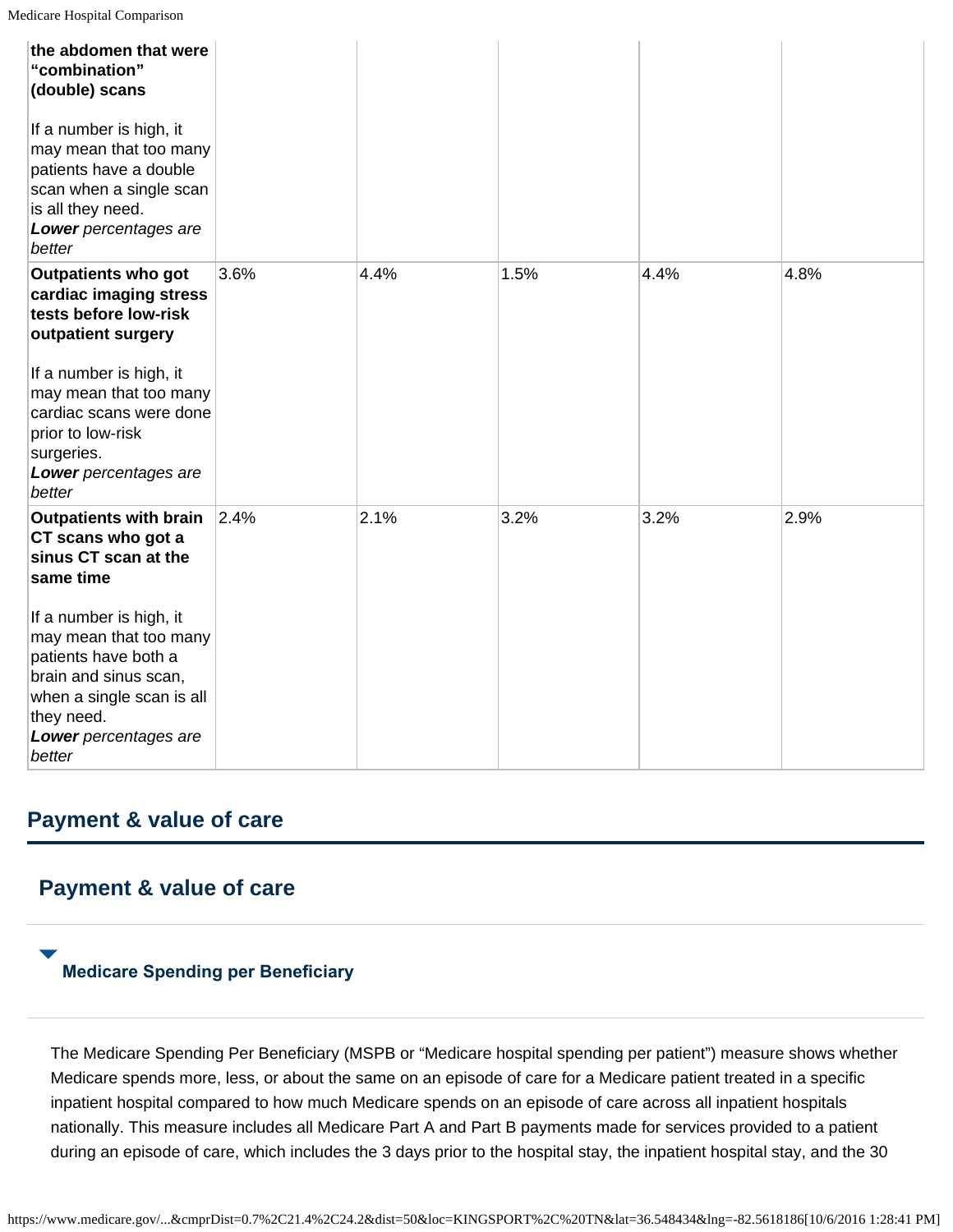days after discharge from the hospital.

The payments included in this measure are price-standardized and risk-adjusted. Price standardization removes sources of variation that are due to geographic payment differences such as wage index and geographic practice cost differences, as well as indirect medical education (IME) or disproportionate share hospital (DSH) payments. Risk adjustment accounts for variation due to patient health status.

This result is a ratio calculated by dividing the amount Medicare spent per patient for an episode of care initiated at this hospital by the median (or middle) amount Medicare spent per episode of care nationally. A lower ratio means that Medicare spent less per patient.

**A ratio equal to the national average** means that Medicare spends ABOUT THE SAME per patient for an episode of care initiated at this hospital as it does per episode of care across all inpatient hospitals nationally.

**A ratio that is more than the national average** means that Medicare spends MORE per patient for an episode of care initiated at this hospital than it does per episode of care across all inpatient hospitals nationally.

**A ratio that is less than the national average** means that Medicare spends LESS per patient for an episode of care initiated at this hospital than it does per episode of care across all inpatient hospitals nationally.

- Find out why these measures are important.
- ◆ Get more information about the data.
- Get the current data collection period.

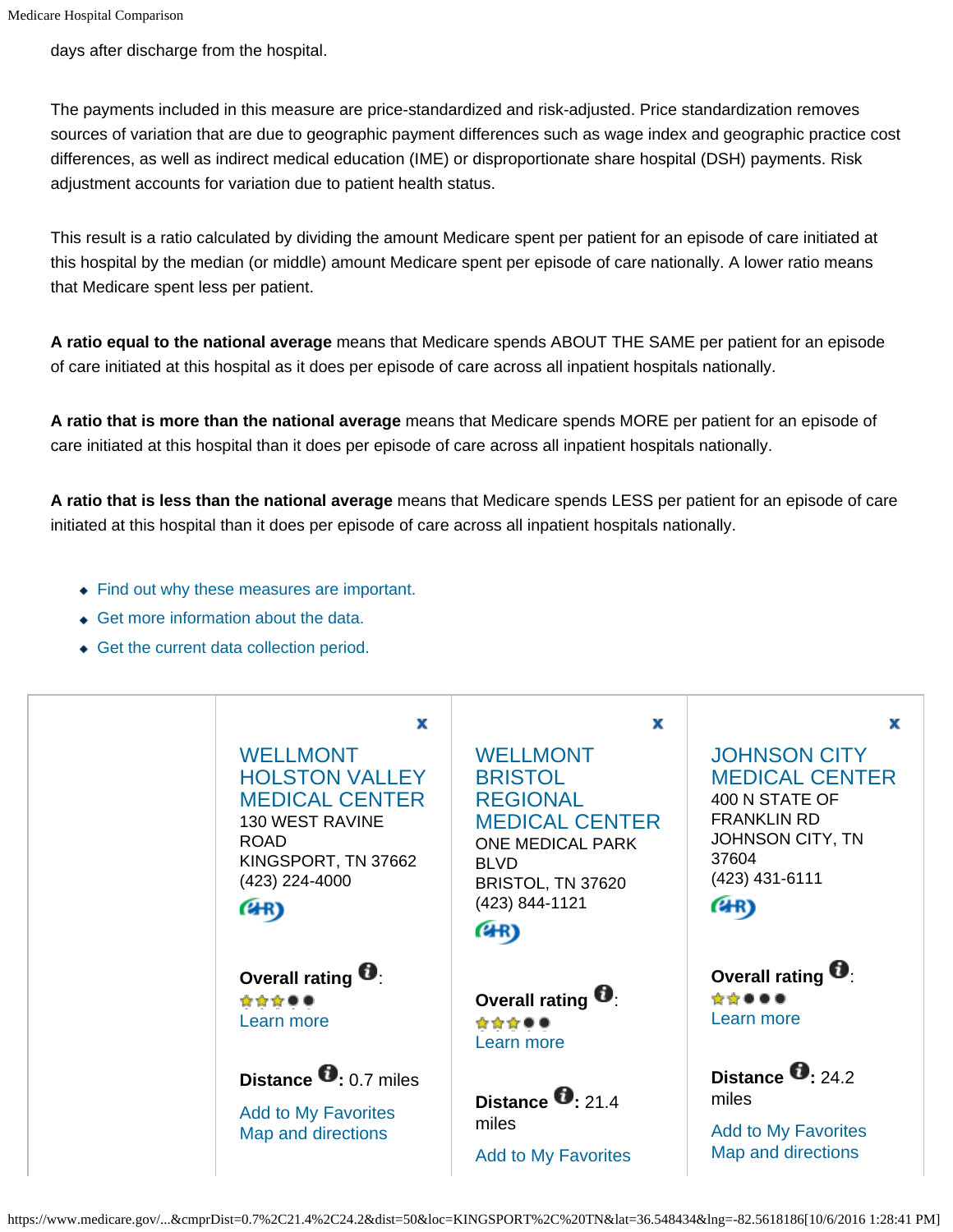|                                                              |                                         | Map and directions                      |                                         |
|--------------------------------------------------------------|-----------------------------------------|-----------------------------------------|-----------------------------------------|
| <b>Medicare</b><br><b>Spending per</b><br><b>Beneficiary</b> | <b>Get Results for this</b><br>Hospital | <b>Get Results for this</b><br>Hospital | <b>Get Results for this</b><br>Hospital |

### **Payment**

The payment measures add up all payments made for care starting the day the patient enters the hospital and continuing for the next 30 days. This can include payments made to the hospital, doctor's office, skilled nursing facility, hospice, as well as patient co-pays made during this time. Payments can be from Medicare, other health insurers, or the patients themselves. Looking at how payments vary is one way to see differences in how hospitals and other healthcare providers care for patients.

#### **Payment for heart attack patients**

- Find out why these measures are important.
- Get more information about the data.
- Get the current data collection period.

| <b>Overall rating</b>                                                                                                                                                            | <b>Overall rating</b>                                                                                                                                                                           | <b>Overall rating</b>                                                                                                                                                         |                                                     |
|----------------------------------------------------------------------------------------------------------------------------------------------------------------------------------|-------------------------------------------------------------------------------------------------------------------------------------------------------------------------------------------------|-------------------------------------------------------------------------------------------------------------------------------------------------------------------------------|-----------------------------------------------------|
| Ø.                                                                                                                                                                               | Ø.                                                                                                                                                                                              | Ø.                                                                                                                                                                            |                                                     |
| x<br><b>WELLMONT</b><br><b>HOLSTON</b><br><b>VALLEY</b><br><b>MEDICAL</b><br><b>CENTER</b><br><b>130 WEST</b><br>RAVINE ROAD<br>KINGSPORT, TN<br>37662<br>(423) 224-4000<br>(4R) | x<br><b>WELLMONT</b><br><b>BRISTOL</b><br><b>REGIONAL</b><br><b>MEDICAL</b><br><b>CENTER</b><br><b>ONE MEDICAL</b><br><b>PARK BLVD</b><br><b>BRISTOL, TN</b><br>37620<br>(423) 844-1121<br>(4R) | x<br><b>JOHNSON</b><br><b>CITY</b><br><b>MEDICAL</b><br><b>CENTER</b><br>400 N STATE OF<br><b>FRANKLIN RD</b><br><b>JOHNSON CITY,</b><br>TN 37604<br>$(423)$ 431-6111<br>(4R) | <b>NATIONAL</b><br><b>AVERAGE</b><br><b>PAYMENT</b> |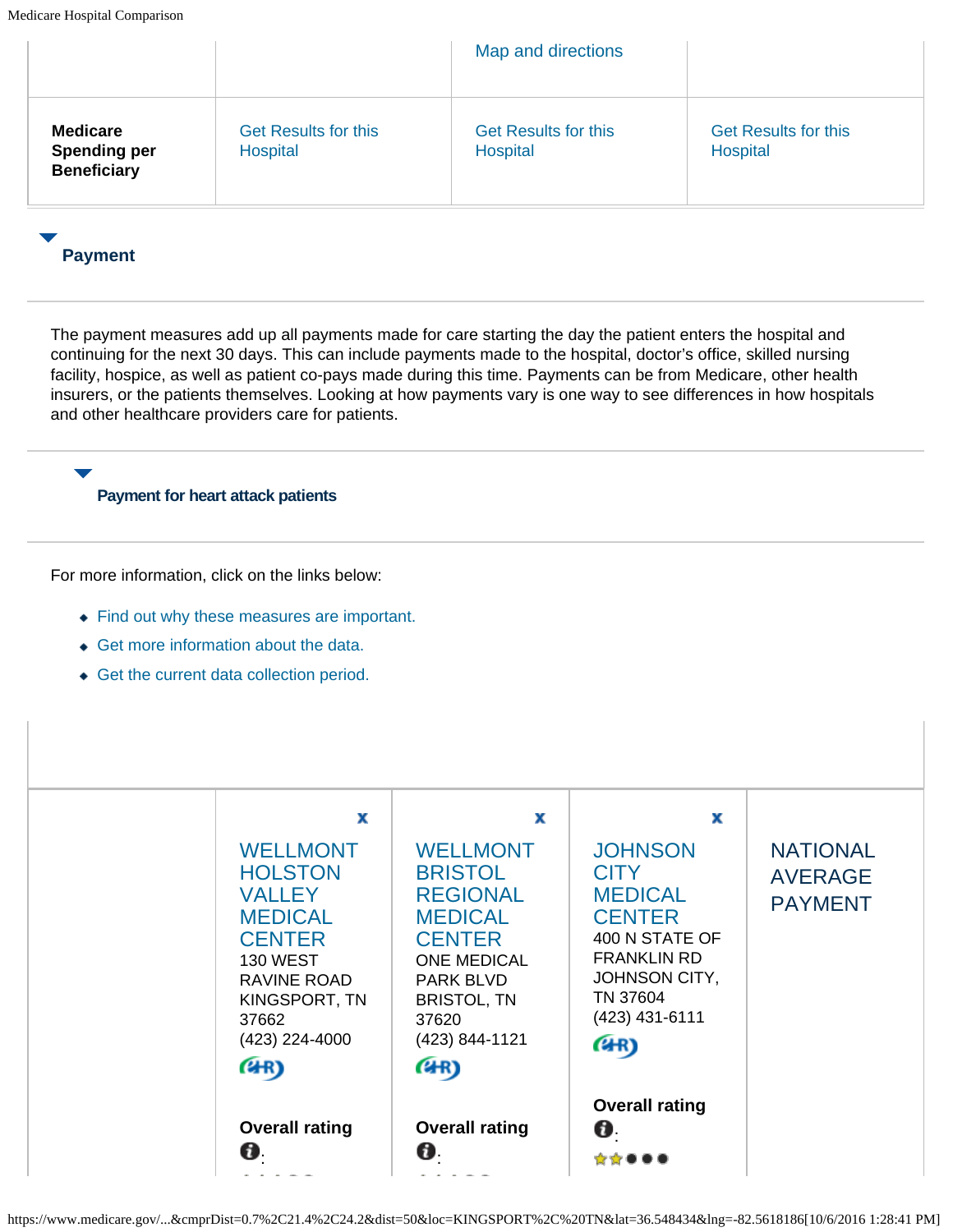|                                             | ☆☆☆●●<br>Learn more                                                                        | ☆☆☆●●<br>Learn more                                                                       | Learn more                                                                                  |          |
|---------------------------------------------|--------------------------------------------------------------------------------------------|-------------------------------------------------------------------------------------------|---------------------------------------------------------------------------------------------|----------|
|                                             | Distance <b>O</b> :<br>0.7 miles<br>Add to My<br><b>Favorites</b><br>Map and<br>directions | Distance <b>U</b><br>21.4 miles<br>Add to My<br><b>Favorites</b><br>Map and<br>directions | Distance <b>O</b> :<br>24.2 miles<br>Add to My<br><b>Favorites</b><br>Map and<br>directions |          |
| <b>Payment for heart</b><br>attack patients | Less than the<br><b>National Average</b><br>Payment                                        | No Different than<br>the National<br>Average<br>Payment                                   | No Different than<br>the National<br>Average<br>Payment                                     | \$22,760 |

### **Payment for heart failure patients**

- Find out why these measures are important.
- Get more information about the data.
- Get the current data collection period.

| <b>WELLMONT</b><br><b>HOLSTON</b><br><b>VALLEY</b><br><b>MEDICAL</b><br><b>CENTER</b><br><b>130 WEST</b><br>RAVINE ROAD<br>KINGSPORT, TN<br>37662<br>(423) 224-4000 | <b>WELLMONT</b><br><b>BRISTOL</b><br><b>REGIONAL</b><br><b>MEDICAL</b><br><b>CENTER</b><br><b>ONE MEDICAL</b><br><b>PARK BLVD</b><br><b>BRISTOL, TN</b><br>37620<br>(423) 844-1121 | <b>JOHNSON</b><br><b>CITY</b><br><b>MEDICAL</b><br><b>CENTER</b><br>400 N STATE OF<br><b>FRANKLIN RD</b><br><b>JOHNSON CITY,</b><br>TN 37604<br>$(423)$ 431-6111<br>(4R) | <b>NATIONAL</b><br><b>AVERAGE</b><br><b>PAYMENT</b> |
|---------------------------------------------------------------------------------------------------------------------------------------------------------------------|------------------------------------------------------------------------------------------------------------------------------------------------------------------------------------|--------------------------------------------------------------------------------------------------------------------------------------------------------------------------|-----------------------------------------------------|
| (4R)<br><b>Overall rating</b><br>Ø.                                                                                                                                 | (4R)<br><b>Overall rating</b><br>Ø.<br>☆☆☆(                                                                                                                                        | <b>Overall rating</b><br>$\boldsymbol{\theta}$<br>Learn more                                                                                                             |                                                     |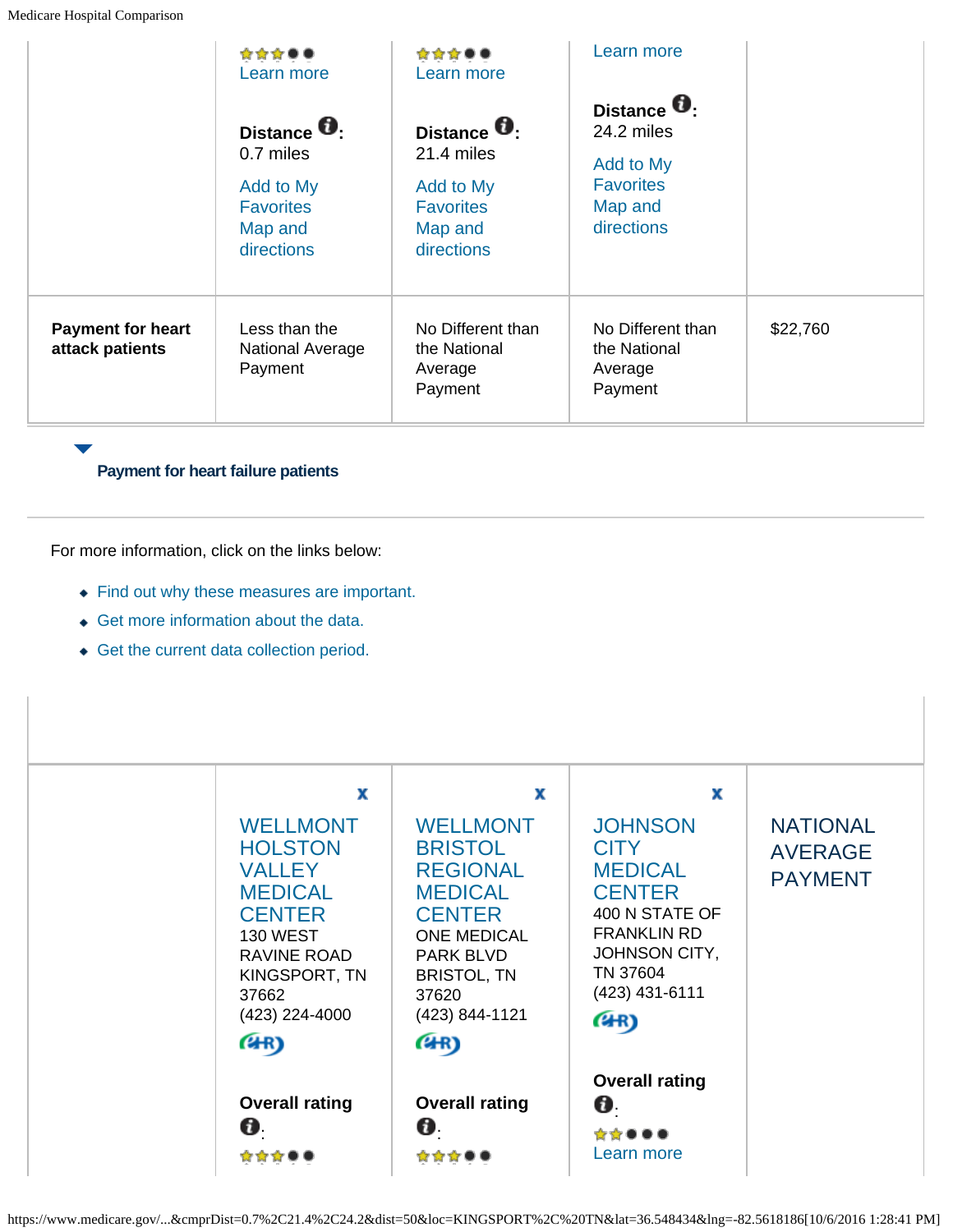|                                              | Learn more                                                                               | Learn more                                                                                |                                                                                             |          |
|----------------------------------------------|------------------------------------------------------------------------------------------|-------------------------------------------------------------------------------------------|---------------------------------------------------------------------------------------------|----------|
|                                              | Distance <b>0</b><br>0.7 miles<br>Add to My<br><b>Favorites</b><br>Map and<br>directions | Distance <b>O</b><br>21.4 miles<br>Add to My<br><b>Favorites</b><br>Map and<br>directions | Distance <b>O</b> .<br>24.2 miles<br>Add to My<br><b>Favorites</b><br>Map and<br>directions |          |
| <b>Payment for heart</b><br>failure patients | No Different than<br>the National<br>Average<br>Payment                                  | No Different than<br>the National<br>Average<br>Payment                                   | Greater than the<br><b>National Average</b><br>Payment                                      | \$15,959 |

**Payment for pneumonia patients**

For more information, click on the links below:

- Find out why these measures are important.
- Get more information about the data.
- Get the current data collection period.



https://www.medicare.gov/...&cmprDist=0.7%2C21.4%2C24.2&dist=50&loc=KINGSPORT%2C%20TN&lat=36.548434&lng=-82.5618186[10/6/2016 1:28:41 PM]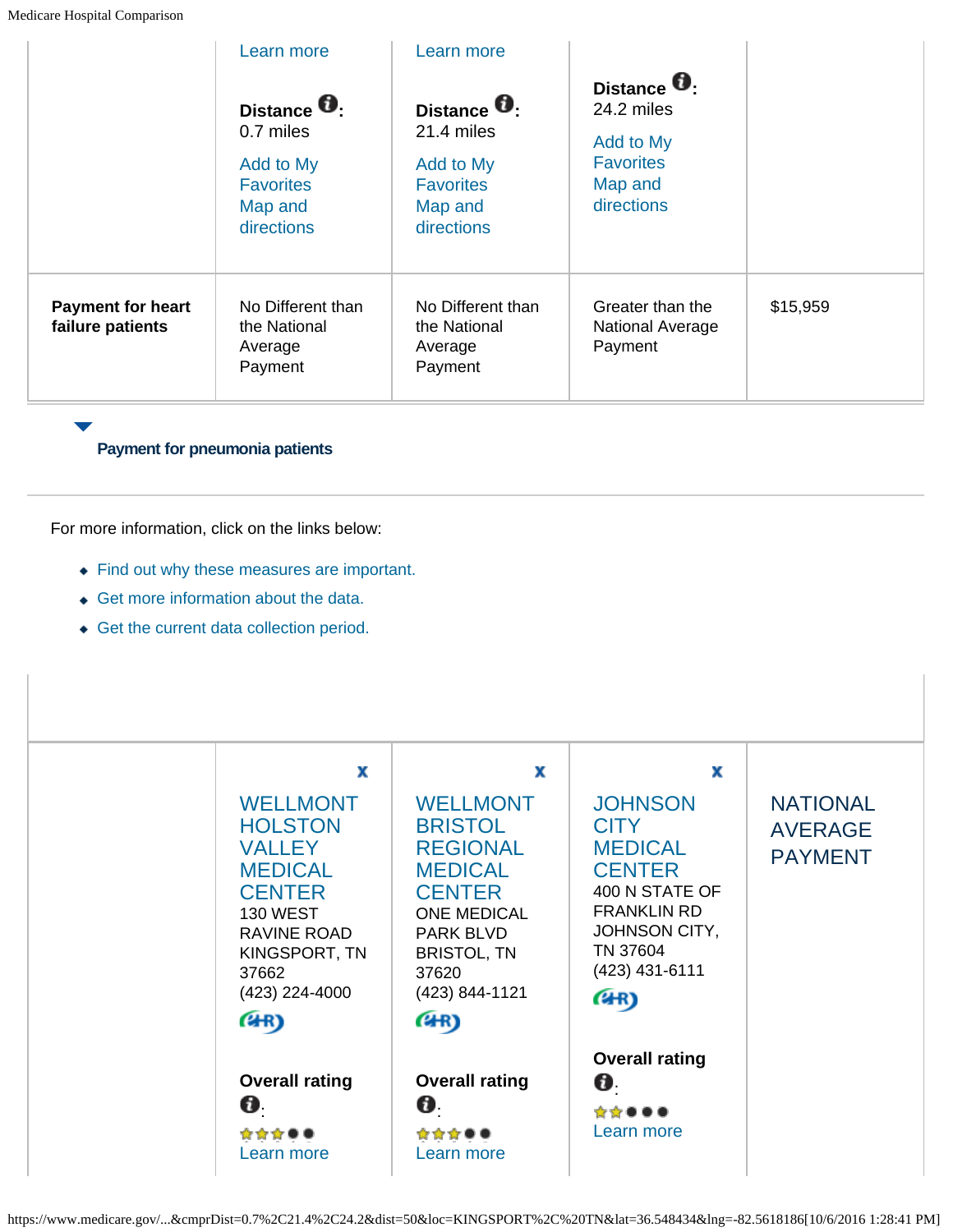|                                             | Distance <b>O</b><br>0.7 miles<br>Add to My<br><b>Favorites</b><br>Map and<br>directions | Distance <b>O</b> :<br>21.4 miles<br>Add to My<br><b>Favorites</b><br>Map and<br>directions | Distance <b>O</b> :<br>24.2 miles<br>Add to My<br><b>Favorites</b><br>Map and<br>directions |          |
|---------------------------------------------|------------------------------------------------------------------------------------------|---------------------------------------------------------------------------------------------|---------------------------------------------------------------------------------------------|----------|
| <b>Payment for</b><br>pneumonia<br>patients | No Different than<br>the National<br>Average<br>Payment                                  | No Different than<br>the National<br>Average<br>Payment                                     | No Different than<br>the National<br>Average<br>Payment                                     | \$14,817 |

### **Value of care**

Looking at payment measures together with quality-of-care measures (such as death rates) allows you to assess the value of care in hospitals.

The payment measures add up the payments for care starting the day the patient enters the hospital and continuing for the next 30 days. For example, this can include payments to the hospital, doctor's office, skilled nursing facility, hospice, as well as patient co-pays made during this time. The quality measures below look at death rates in the first 30 days after patients are hospitalized. This includes deaths for any reason, not just from a heart attack, heart failure, or pneumonia.

#### **Value of care for heart attack patients**

For more information, click on the links below:

- Find out why these measures are important.
- Get more information about payment data and mortality data.
- Get the current data collection periods.



https://www.medicare.gov/...&cmprDist=0.7%2C21.4%2C24.2&dist=50&loc=KINGSPORT%2C%20TN&lat=36.548434&lng=-82.5618186[10/6/2016 1:28:41 PM]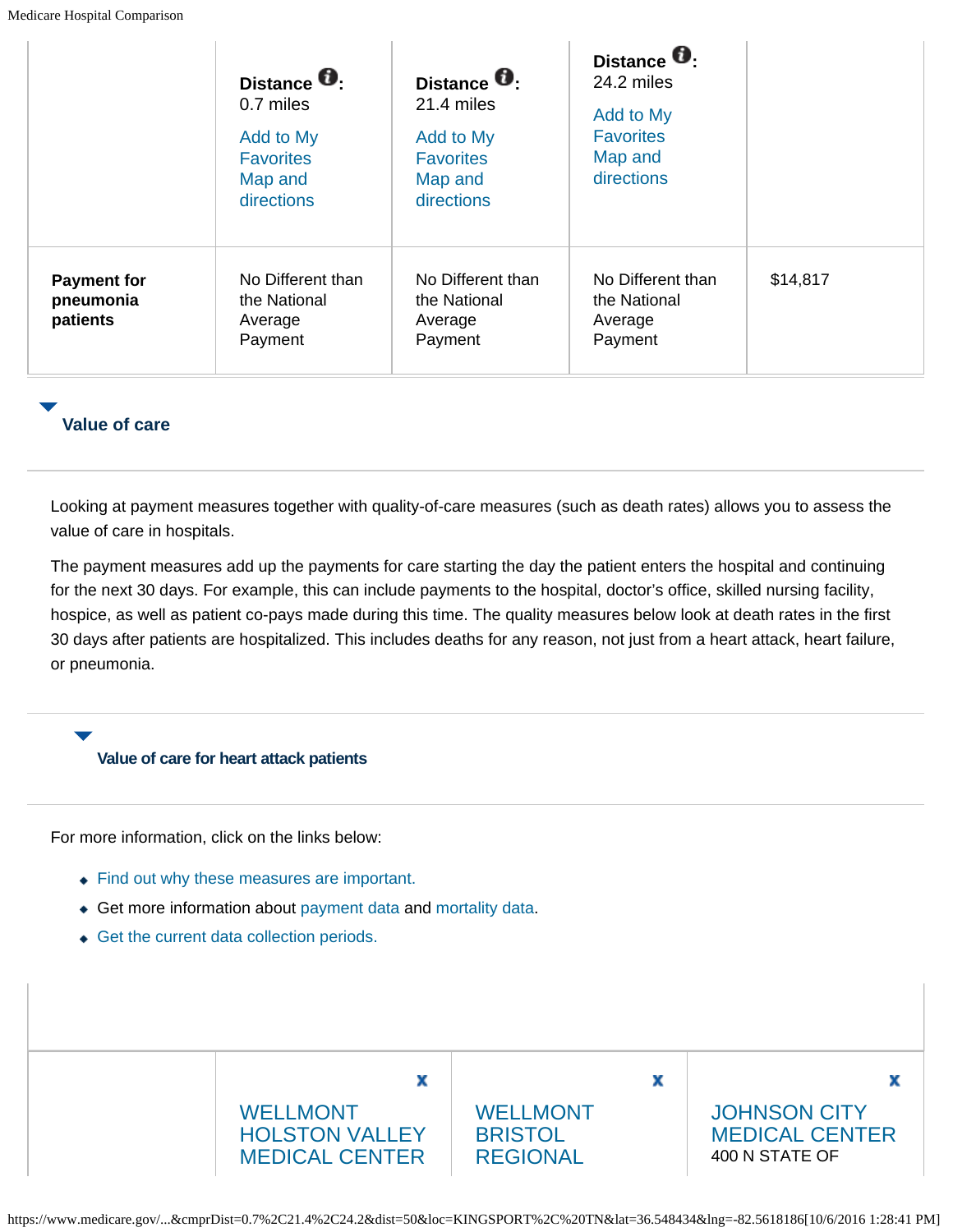|                                             | <b>130 WEST RAVINE</b><br><b>ROAD</b><br>KINGSPORT, TN 37662<br>(423) 224-4000<br>(4R) | <b>MEDICAL CENTER</b><br><b>ONE MEDICAL PARK</b><br><b>BLVD</b><br>BRISTOL, TN 37620<br>(423) 844-1121<br>(4R) | <b>FRANKLIN RD</b><br>JOHNSON CITY, TN<br>37604<br>(423) 431-6111<br>(4R)              |
|---------------------------------------------|----------------------------------------------------------------------------------------|----------------------------------------------------------------------------------------------------------------|----------------------------------------------------------------------------------------|
|                                             | Overall rating $\blacksquare$<br>☆☆☆●●<br>Learn more                                   | Overall rating $\blacksquare$<br>☆☆☆●●<br>Learn more                                                           | Overall rating $\blacksquare$<br>*****<br>Learn more                                   |
|                                             | Distance $\bullet$ 0.7 miles<br><b>Add to My Favorites</b><br>Map and directions       | Distance $\mathbf{0}$ : 21.4<br>miles<br><b>Add to My Favorites</b><br>Map and directions                      | Distance $\bullet$ : 24.2<br>miles<br><b>Add to My Favorites</b><br>Map and directions |
| Death rate for<br>heart attack<br>patients  | No Different than the<br><b>National Rate</b>                                          | No Different than the<br><b>National Rate</b>                                                                  | No Different than the<br><b>National Rate</b>                                          |
| <b>Payment for heart</b><br>attack patients | Less than the National<br>Average Payment                                              | No Different than the<br><b>National Average</b><br>Payment                                                    | No Different than the<br><b>National Average</b><br>Payment                            |

The National Death Rate for heart attack patients this reporting period was **14.1%**.

The National Average Payment for heart attack patients this reporting period was **\$22,760**.

### **Value of care for heart failure patients**

For more information, click on the links below:

- Find out why these measures are important.
- Get more information about payment data and mortality data.
- Get the current data collection periods.

X

X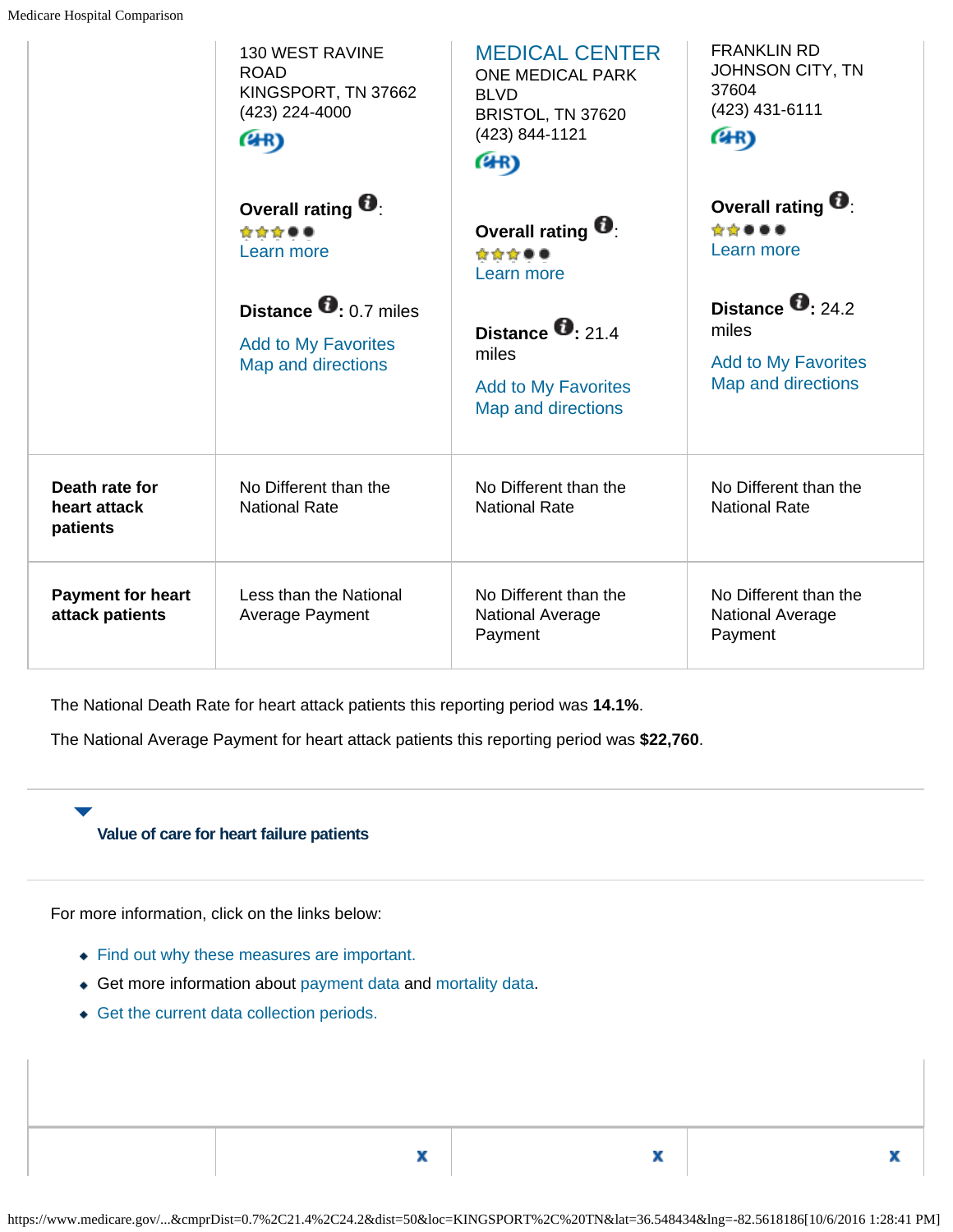|                                              | <b>WELLMONT</b><br><b>HOLSTON VALLEY</b><br><b>MEDICAL CENTER</b><br>130 WEST RAVINE<br><b>ROAD</b><br>KINGSPORT, TN 37662<br>(423) 224-4000<br>(4R) | <b>WELLMONT</b><br><b>BRISTOL</b><br><b>REGIONAL</b><br><b>MEDICAL CENTER</b><br>ONE MEDICAL PARK<br><b>BLVD</b><br>BRISTOL, TN 37620<br>(423) 844-1121<br>(4R) | <b>JOHNSON CITY</b><br><b>MEDICAL CENTER</b><br>400 N STATE OF<br><b>FRANKLIN RD</b><br>JOHNSON CITY, TN<br>37604<br>(423) 431-6111<br>(4R) |
|----------------------------------------------|------------------------------------------------------------------------------------------------------------------------------------------------------|-----------------------------------------------------------------------------------------------------------------------------------------------------------------|---------------------------------------------------------------------------------------------------------------------------------------------|
|                                              | Overall rating <sup>1</sup><br>☆☆☆●●<br>Learn more                                                                                                   | Overall rating $\blacksquare$<br>☆☆☆●●<br>Learn more                                                                                                            | Overall rating $\blacksquare$<br>☆☆●●●<br>Learn more                                                                                        |
|                                              | Distance $\bullet$ 0.7 miles<br><b>Add to My Favorites</b><br>Map and directions                                                                     | Distance $\bullet$ 21.4<br>miles<br><b>Add to My Favorites</b><br>Map and directions                                                                            | Distance $\bullet$ 24.2<br>miles<br><b>Add to My Favorites</b><br>Map and directions                                                        |
| Death rate for<br>heart failure<br>patients  | No Different than the<br><b>National Rate</b>                                                                                                        | No Different than the<br><b>National Rate</b>                                                                                                                   | No Different than the<br><b>National Rate</b>                                                                                               |
| <b>Payment for heart</b><br>failure patients | No Different than the<br>National Average<br>Payment                                                                                                 | No Different than the<br>National Average<br>Payment                                                                                                            | <b>Greater than the National</b><br>Average Payment                                                                                         |

The National Death Rate for heart failure patients this reporting period was **12.1%**.

The National Average Payment for heart failure patients this reporting period was **\$15,959**.

### **Value of care for pneumonia patients**

- Find out why these measures are important.
- Get more information about payment data and mortality data.
- Get the current data collection periods.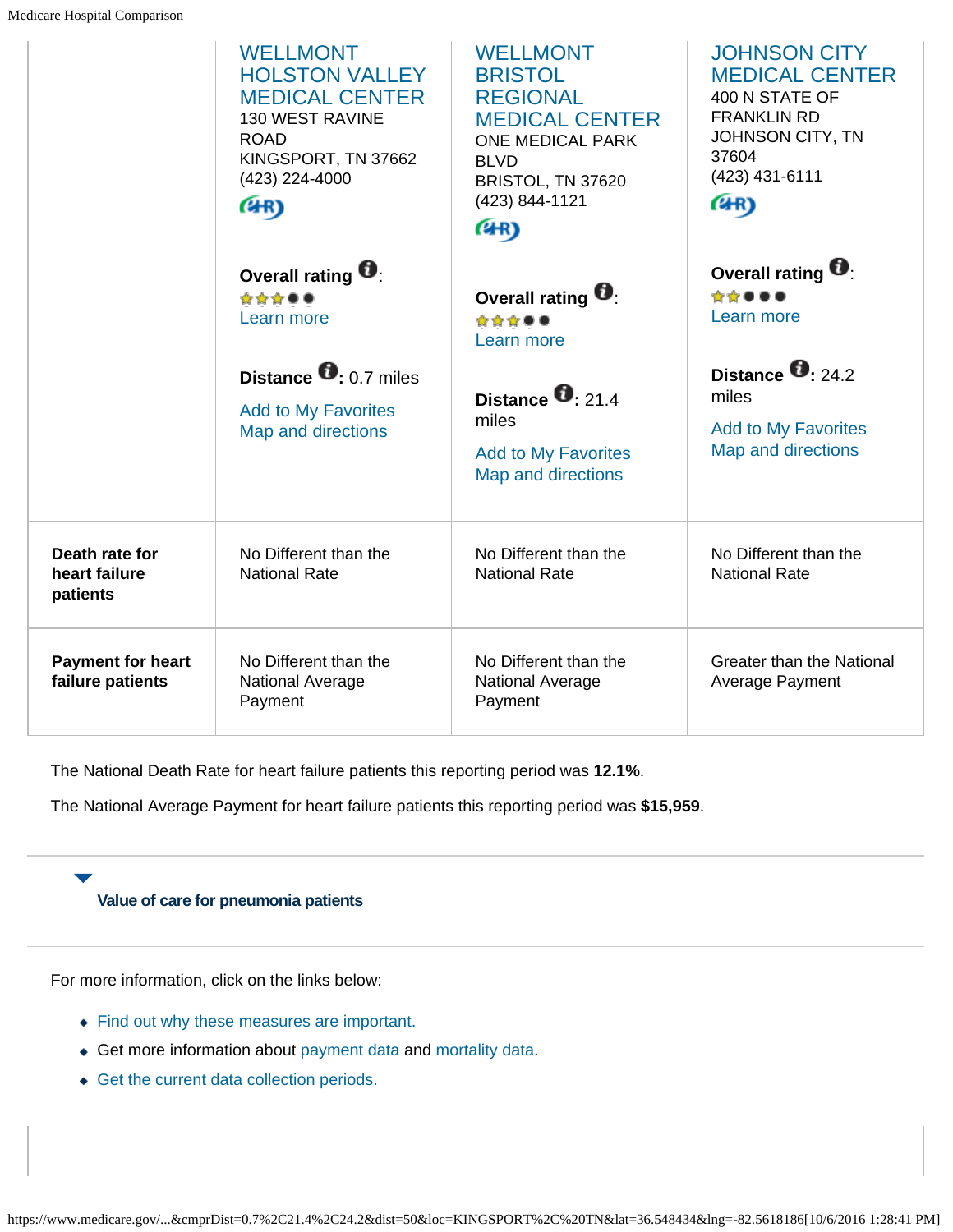$\overline{1}$ 

|                                             | x<br><b>WELLMONT</b><br><b>HOLSTON VALLEY</b><br><b>MEDICAL CENTER</b><br>130 WEST RAVINE<br><b>ROAD</b><br>KINGSPORT, TN 37662<br>(423) 224-4000<br>(4R) | x<br><b>WELLMONT</b><br><b>BRISTOL</b><br><b>REGIONAL</b><br><b>MEDICAL CENTER</b><br><b>ONE MEDICAL PARK</b><br><b>BLVD</b><br>BRISTOL, TN 37620<br>(423) 844-1121<br>(4R) | x<br><b>JOHNSON CITY</b><br><b>MEDICAL CENTER</b><br>400 N STATE OF<br><b>FRANKLIN RD</b><br>JOHNSON CITY, TN<br>37604<br>(423) 431-6111<br>(4R) |
|---------------------------------------------|-----------------------------------------------------------------------------------------------------------------------------------------------------------|-----------------------------------------------------------------------------------------------------------------------------------------------------------------------------|--------------------------------------------------------------------------------------------------------------------------------------------------|
|                                             | Overall rating <b>U</b> :<br>☆☆☆●●<br>Learn more<br>Distance $\bullet$ : 0.7 miles<br><b>Add to My Favorites</b><br>Map and directions                    | Overall rating $\blacksquare$<br>☆☆☆●●<br>Learn more<br>Distance $\mathbf{0}$ : 21.4<br>miles<br><b>Add to My Favorites</b><br>Map and directions                           | Overall rating $\blacksquare$<br>☆☆●↓<br>Learn more<br>Distance $\bullet$ : 24.2<br>miles<br><b>Add to My Favorites</b><br>Map and directions    |
| Death rate for<br>pneumonia<br>patients     | No Different than the<br><b>National Rate</b>                                                                                                             | No Different than the<br><b>National Rate</b>                                                                                                                               | No Different than the<br><b>National Rate</b>                                                                                                    |
| <b>Payment for</b><br>pneumonia<br>patients | No Different than the<br><b>National Average</b><br>Payment                                                                                               | No Different than the<br><b>National Average</b><br>Payment                                                                                                                 | No Different than the<br>National Average<br>Payment                                                                                             |

The National Death Rate for pneumonia patients this reporting period was **16.3%**.

The National Average Payment for pneumonia patients this reporting period was **\$14,817**.

# **Footnotes**

| <b>Footnote</b><br>number | <b>Footnote as displayed on Hospital Compare</b>         |
|---------------------------|----------------------------------------------------------|
|                           | The number of cases/patients is too few to report.       |
|                           | Data submitted were based on a sample of cases/patients. |